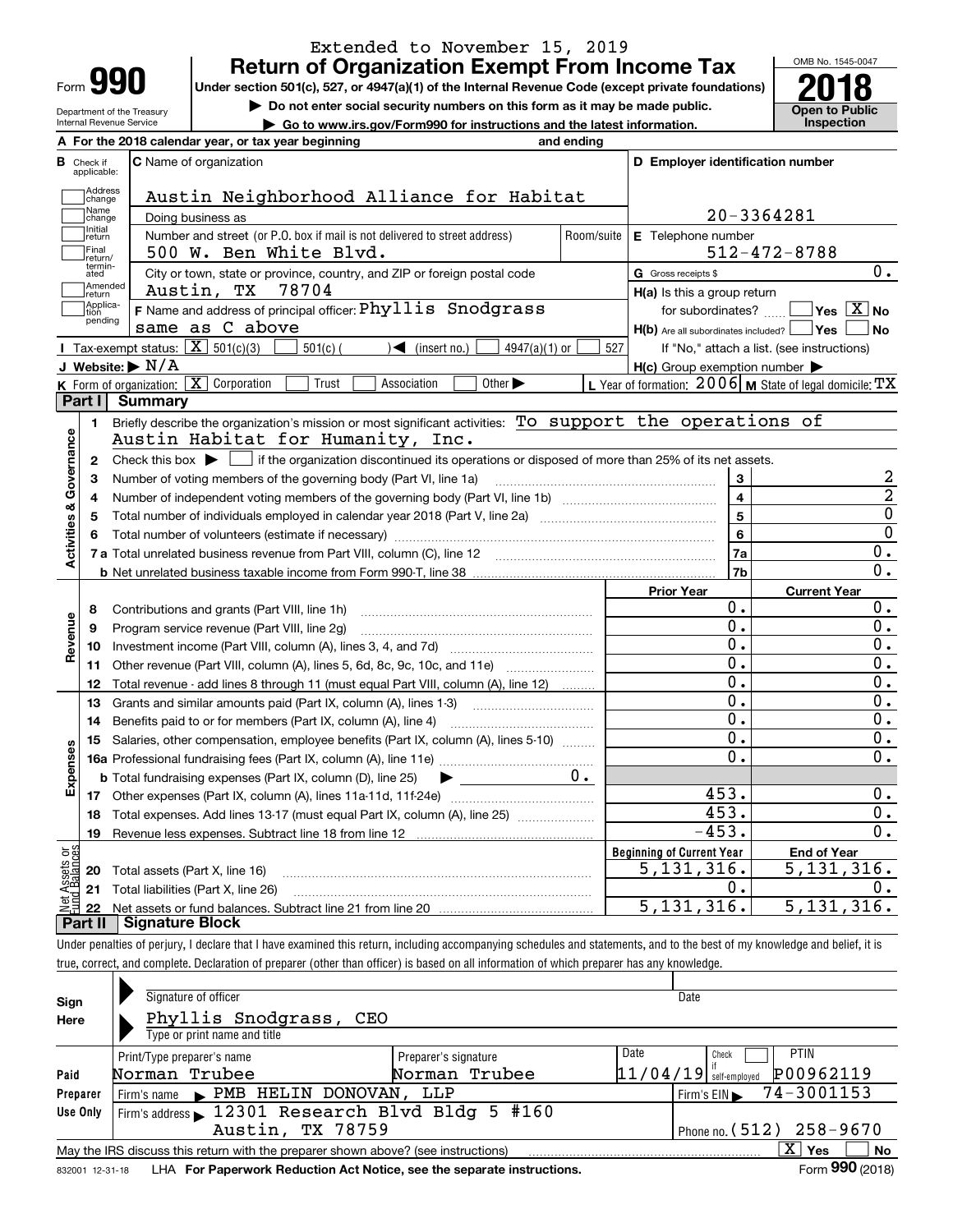| Part II      | Austin Neighborhood Alliance for Habitat<br>Form 990 (2018)<br><b>Statement of Program Service Accomplishments</b>                           |   |               | $20 - 3364281$ | Page 2                                 |
|--------------|----------------------------------------------------------------------------------------------------------------------------------------------|---|---------------|----------------|----------------------------------------|
|              |                                                                                                                                              |   |               |                |                                        |
| 1            | Briefly describe the organization's mission:                                                                                                 |   |               |                |                                        |
|              | To support the land acquisition and development of Austin Habitat for                                                                        |   |               |                |                                        |
|              | Humanity, Inc.                                                                                                                               |   |               |                |                                        |
|              |                                                                                                                                              |   |               |                |                                        |
|              |                                                                                                                                              |   |               |                |                                        |
| $\mathbf{2}$ | Did the organization undertake any significant program services during the year which were not listed on the                                 |   |               |                |                                        |
|              | prior Form 990 or 990-EZ?                                                                                                                    |   |               |                | $\sqrt{\ }$ Yes $\sqrt{\ \text{X}}$ No |
|              | If "Yes," describe these new services on Schedule O.                                                                                         |   |               |                |                                        |
| 3            | Did the organization cease conducting, or make significant changes in how it conducts, any program services?                                 |   |               |                | $\sqrt{}$ Yes $\sqrt{}$ X $\sqrt{}$ No |
|              |                                                                                                                                              |   |               |                |                                        |
|              | If "Yes," describe these changes on Schedule O.                                                                                              |   |               |                |                                        |
| 4            | Describe the organization's program service accomplishments for each of its three largest program services, as measured by expenses.         |   |               |                |                                        |
|              | Section 501(c)(3) and 501(c)(4) organizations are required to report the amount of grants and allocations to others, the total expenses, and |   |               |                |                                        |
|              | revenue, if any, for each program service reported.                                                                                          |   |               |                |                                        |
| 4a           |                                                                                                                                              |   |               |                |                                        |
|              |                                                                                                                                              |   |               |                |                                        |
|              | Humanity, Inc.                                                                                                                               |   |               |                |                                        |
|              |                                                                                                                                              |   |               |                |                                        |
|              |                                                                                                                                              |   |               |                |                                        |
|              |                                                                                                                                              |   |               |                |                                        |
|              |                                                                                                                                              |   |               |                |                                        |
|              |                                                                                                                                              |   |               |                |                                        |
|              |                                                                                                                                              |   |               |                |                                        |
|              |                                                                                                                                              |   |               |                |                                        |
|              |                                                                                                                                              |   |               |                |                                        |
|              |                                                                                                                                              |   |               |                |                                        |
|              |                                                                                                                                              |   |               |                |                                        |
| 4b           |                                                                                                                                              |   |               |                |                                        |
|              |                                                                                                                                              |   |               |                |                                        |
|              |                                                                                                                                              |   |               |                |                                        |
|              |                                                                                                                                              |   |               |                |                                        |
|              |                                                                                                                                              |   |               |                |                                        |
|              |                                                                                                                                              |   |               |                |                                        |
|              |                                                                                                                                              |   |               |                |                                        |
|              |                                                                                                                                              |   |               |                |                                        |
|              |                                                                                                                                              |   |               |                |                                        |
|              |                                                                                                                                              |   |               |                |                                        |
|              |                                                                                                                                              |   |               |                |                                        |
|              |                                                                                                                                              |   |               |                |                                        |
|              |                                                                                                                                              |   |               |                |                                        |
| 4с           |                                                                                                                                              |   |               |                |                                        |
|              | $\text{(Code:}$ $\qquad \qquad$ $\text{(Expenses $}$                                                                                         |   |               |                |                                        |
|              |                                                                                                                                              |   |               |                |                                        |
|              |                                                                                                                                              |   |               |                |                                        |
|              |                                                                                                                                              |   |               |                |                                        |
|              |                                                                                                                                              |   |               |                |                                        |
|              |                                                                                                                                              |   |               |                |                                        |
|              |                                                                                                                                              |   |               |                |                                        |
|              |                                                                                                                                              |   |               |                |                                        |
|              |                                                                                                                                              |   |               |                |                                        |
|              |                                                                                                                                              |   |               |                |                                        |
|              |                                                                                                                                              |   |               |                |                                        |
|              |                                                                                                                                              |   |               |                |                                        |
|              |                                                                                                                                              |   |               |                |                                        |
| 4d           | Other program services (Describe in Schedule O.)                                                                                             |   |               |                |                                        |
|              | (Expenses \$<br>including grants of \$                                                                                                       |   | ) (Revenue \$ |                |                                        |
|              | 4e Total program service expenses                                                                                                            |   |               |                |                                        |
|              |                                                                                                                                              |   |               |                | Form 990 (2018)                        |
|              | 832002 12-31-18                                                                                                                              |   |               |                |                                        |
|              |                                                                                                                                              | ⌒ |               |                |                                        |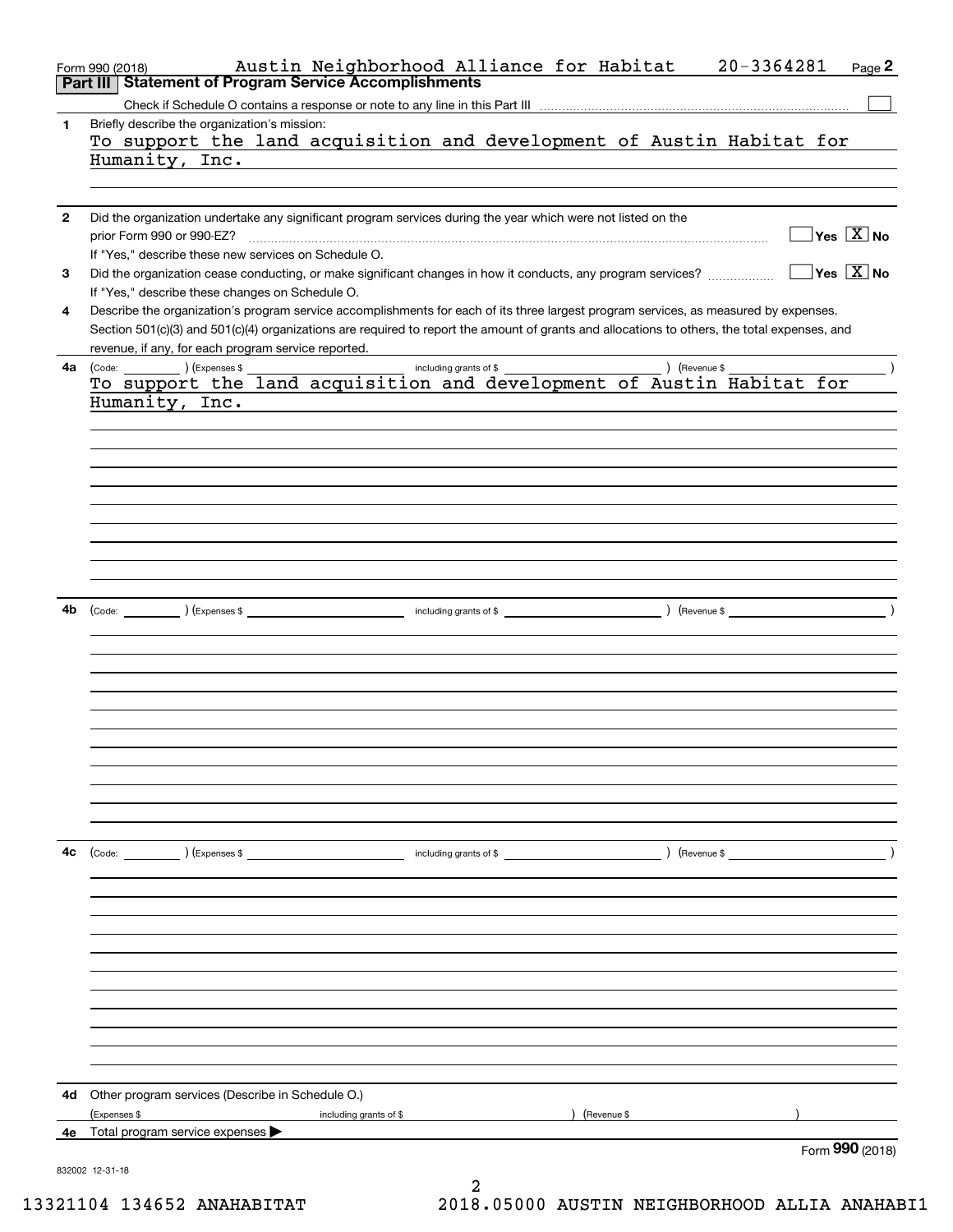| Form 990 (2018) |                                                  | Austin Neighborhood Alliance for Habitat |  | 20-3364281 | $P$ aqe $3$ |
|-----------------|--------------------------------------------------|------------------------------------------|--|------------|-------------|
|                 | <b>Part IV   Checklist of Required Schedules</b> |                                          |  |            |             |

| Is the organization described in section $501(c)(3)$ or $4947(a)(1)$ (other than a private foundation)?<br>1.<br>X<br>1<br>X<br>$\mathbf{2}$<br>2<br>Did the organization engage in direct or indirect political campaign activities on behalf of or in opposition to candidates for<br>3<br>x<br>3<br>Section 501(c)(3) organizations. Did the organization engage in lobbying activities, or have a section 501(h) election in effect<br>4<br>x<br>4<br>Is the organization a section 501(c)(4), 501(c)(5), or 501(c)(6) organization that receives membership dues, assessments, or<br>5<br>x<br>5<br>Did the organization maintain any donor advised funds or any similar funds or accounts for which donors have the right to<br>6<br>x<br>provide advice on the distribution or investment of amounts in such funds or accounts? If "Yes," complete Schedule D, Part I<br>6<br>Did the organization receive or hold a conservation easement, including easements to preserve open space,<br>7<br>x<br>7<br>Did the organization maintain collections of works of art, historical treasures, or other similar assets? If "Yes," complete<br>8<br>x<br>8<br>Did the organization report an amount in Part X, line 21, for escrow or custodial account liability, serve as a custodian for<br>9<br>amounts not listed in Part X; or provide credit counseling, debt management, credit repair, or debt negotiation services?<br>x<br>9<br>If "Yes," complete Schedule D, Part IV<br>Did the organization, directly or through a related organization, hold assets in temporarily restricted endowments, permanent<br>10<br>x<br>10<br>If the organization's answer to any of the following questions is "Yes," then complete Schedule D, Parts VI, VII, VIII, IX, or X<br>11<br>as applicable.<br>a Did the organization report an amount for land, buildings, and equipment in Part X, line 10? If "Yes," complete Schedule D,<br>x<br>11a<br><b>b</b> Did the organization report an amount for investments - other securities in Part X, line 12 that is 5% or more of its total<br>x<br>11 <sub>b</sub><br>c Did the organization report an amount for investments - program related in Part X, line 13 that is 5% or more of its total<br>x<br>11c<br>d Did the organization report an amount for other assets in Part X, line 15 that is 5% or more of its total assets reported in<br>X<br>11d<br>X<br>11e<br>Did the organization's separate or consolidated financial statements for the tax year include a footnote that addresses<br>f<br>X<br>the organization's liability for uncertain tax positions under FIN 48 (ASC 740)? If "Yes," complete Schedule D, Part X<br>11f<br>12a Did the organization obtain separate, independent audited financial statements for the tax year? If "Yes," complete<br>x<br>12a<br>Schedule D, Parts XI and XII<br><b>b</b> Was the organization included in consolidated, independent audited financial statements for the tax year?<br>12b<br>X.<br>If "Yes," and if the organization answered "No" to line 12a, then completing Schedule D, Parts XI and XII is optional<br>х<br>13<br>13<br>$\mathbf X$<br>Did the organization maintain an office, employees, or agents outside of the United States?<br>14a<br>14a<br>b Did the organization have aggregate revenues or expenses of more than \$10,000 from grantmaking, fundraising, business,<br>investment, and program service activities outside the United States, or aggregate foreign investments valued at \$100,000<br>x<br>14b<br>Did the organization report on Part IX, column (A), line 3, more than \$5,000 of grants or other assistance to or for any<br>15<br>x<br>15<br>Did the organization report on Part IX, column (A), line 3, more than \$5,000 of aggregate grants or other assistance to<br>16<br>x<br>16<br>Did the organization report a total of more than \$15,000 of expenses for professional fundraising services on Part IX,<br>17<br>х<br>17<br>Did the organization report more than \$15,000 total of fundraising event gross income and contributions on Part VIII, lines<br>18<br>x<br>18<br>Did the organization report more than \$15,000 of gross income from gaming activities on Part VIII, line 9a? If "Yes."<br>19<br>х<br>19<br>X<br><b>20a</b><br>20 <sub>b</sub><br>Did the organization report more than \$5,000 of grants or other assistance to any domestic organization or<br>21<br>х<br>21<br>Form 990 (2018)<br>332003 12-31-18 |  | Yes | No |
|--------------------------------------------------------------------------------------------------------------------------------------------------------------------------------------------------------------------------------------------------------------------------------------------------------------------------------------------------------------------------------------------------------------------------------------------------------------------------------------------------------------------------------------------------------------------------------------------------------------------------------------------------------------------------------------------------------------------------------------------------------------------------------------------------------------------------------------------------------------------------------------------------------------------------------------------------------------------------------------------------------------------------------------------------------------------------------------------------------------------------------------------------------------------------------------------------------------------------------------------------------------------------------------------------------------------------------------------------------------------------------------------------------------------------------------------------------------------------------------------------------------------------------------------------------------------------------------------------------------------------------------------------------------------------------------------------------------------------------------------------------------------------------------------------------------------------------------------------------------------------------------------------------------------------------------------------------------------------------------------------------------------------------------------------------------------------------------------------------------------------------------------------------------------------------------------------------------------------------------------------------------------------------------------------------------------------------------------------------------------------------------------------------------------------------------------------------------------------------------------------------------------------------------------------------------------------------------------------------------------------------------------------------------------------------------------------------------------------------------------------------------------------------------------------------------------------------------------------------------------------------------------------------------------------------------------------------------------------------------------------------------------------------------------------------------------------------------------------------------------------------------------------------------------------------------------------------------------------------------------------------------------------------------------------------------------------------------------------------------------------------------------------------------------------------------------------------------------------------------------------------------------------------------------------------------------------------------------------------------------------------------------------------------------------------------------------------------------------------------------------------------------------------------------------------------------------------------------------------------------------------------------------------------------------------------------------------------------------------------------------------------------------------------------------------------------------------------------------------------------------------------------------------------------------------------------------------------------------------------------------------------------------------------------------------------------------------------------------------------------------------------------------------------------------------------------------------------------------------------------------|--|-----|----|
|                                                                                                                                                                                                                                                                                                                                                                                                                                                                                                                                                                                                                                                                                                                                                                                                                                                                                                                                                                                                                                                                                                                                                                                                                                                                                                                                                                                                                                                                                                                                                                                                                                                                                                                                                                                                                                                                                                                                                                                                                                                                                                                                                                                                                                                                                                                                                                                                                                                                                                                                                                                                                                                                                                                                                                                                                                                                                                                                                                                                                                                                                                                                                                                                                                                                                                                                                                                                                                                                                                                                                                                                                                                                                                                                                                                                                                                                                                                                                                                                                                                                                                                                                                                                                                                                                                                                                                                                                                                                                                  |  |     |    |
|                                                                                                                                                                                                                                                                                                                                                                                                                                                                                                                                                                                                                                                                                                                                                                                                                                                                                                                                                                                                                                                                                                                                                                                                                                                                                                                                                                                                                                                                                                                                                                                                                                                                                                                                                                                                                                                                                                                                                                                                                                                                                                                                                                                                                                                                                                                                                                                                                                                                                                                                                                                                                                                                                                                                                                                                                                                                                                                                                                                                                                                                                                                                                                                                                                                                                                                                                                                                                                                                                                                                                                                                                                                                                                                                                                                                                                                                                                                                                                                                                                                                                                                                                                                                                                                                                                                                                                                                                                                                                                  |  |     |    |
|                                                                                                                                                                                                                                                                                                                                                                                                                                                                                                                                                                                                                                                                                                                                                                                                                                                                                                                                                                                                                                                                                                                                                                                                                                                                                                                                                                                                                                                                                                                                                                                                                                                                                                                                                                                                                                                                                                                                                                                                                                                                                                                                                                                                                                                                                                                                                                                                                                                                                                                                                                                                                                                                                                                                                                                                                                                                                                                                                                                                                                                                                                                                                                                                                                                                                                                                                                                                                                                                                                                                                                                                                                                                                                                                                                                                                                                                                                                                                                                                                                                                                                                                                                                                                                                                                                                                                                                                                                                                                                  |  |     |    |
|                                                                                                                                                                                                                                                                                                                                                                                                                                                                                                                                                                                                                                                                                                                                                                                                                                                                                                                                                                                                                                                                                                                                                                                                                                                                                                                                                                                                                                                                                                                                                                                                                                                                                                                                                                                                                                                                                                                                                                                                                                                                                                                                                                                                                                                                                                                                                                                                                                                                                                                                                                                                                                                                                                                                                                                                                                                                                                                                                                                                                                                                                                                                                                                                                                                                                                                                                                                                                                                                                                                                                                                                                                                                                                                                                                                                                                                                                                                                                                                                                                                                                                                                                                                                                                                                                                                                                                                                                                                                                                  |  |     |    |
|                                                                                                                                                                                                                                                                                                                                                                                                                                                                                                                                                                                                                                                                                                                                                                                                                                                                                                                                                                                                                                                                                                                                                                                                                                                                                                                                                                                                                                                                                                                                                                                                                                                                                                                                                                                                                                                                                                                                                                                                                                                                                                                                                                                                                                                                                                                                                                                                                                                                                                                                                                                                                                                                                                                                                                                                                                                                                                                                                                                                                                                                                                                                                                                                                                                                                                                                                                                                                                                                                                                                                                                                                                                                                                                                                                                                                                                                                                                                                                                                                                                                                                                                                                                                                                                                                                                                                                                                                                                                                                  |  |     |    |
|                                                                                                                                                                                                                                                                                                                                                                                                                                                                                                                                                                                                                                                                                                                                                                                                                                                                                                                                                                                                                                                                                                                                                                                                                                                                                                                                                                                                                                                                                                                                                                                                                                                                                                                                                                                                                                                                                                                                                                                                                                                                                                                                                                                                                                                                                                                                                                                                                                                                                                                                                                                                                                                                                                                                                                                                                                                                                                                                                                                                                                                                                                                                                                                                                                                                                                                                                                                                                                                                                                                                                                                                                                                                                                                                                                                                                                                                                                                                                                                                                                                                                                                                                                                                                                                                                                                                                                                                                                                                                                  |  |     |    |
|                                                                                                                                                                                                                                                                                                                                                                                                                                                                                                                                                                                                                                                                                                                                                                                                                                                                                                                                                                                                                                                                                                                                                                                                                                                                                                                                                                                                                                                                                                                                                                                                                                                                                                                                                                                                                                                                                                                                                                                                                                                                                                                                                                                                                                                                                                                                                                                                                                                                                                                                                                                                                                                                                                                                                                                                                                                                                                                                                                                                                                                                                                                                                                                                                                                                                                                                                                                                                                                                                                                                                                                                                                                                                                                                                                                                                                                                                                                                                                                                                                                                                                                                                                                                                                                                                                                                                                                                                                                                                                  |  |     |    |
|                                                                                                                                                                                                                                                                                                                                                                                                                                                                                                                                                                                                                                                                                                                                                                                                                                                                                                                                                                                                                                                                                                                                                                                                                                                                                                                                                                                                                                                                                                                                                                                                                                                                                                                                                                                                                                                                                                                                                                                                                                                                                                                                                                                                                                                                                                                                                                                                                                                                                                                                                                                                                                                                                                                                                                                                                                                                                                                                                                                                                                                                                                                                                                                                                                                                                                                                                                                                                                                                                                                                                                                                                                                                                                                                                                                                                                                                                                                                                                                                                                                                                                                                                                                                                                                                                                                                                                                                                                                                                                  |  |     |    |
|                                                                                                                                                                                                                                                                                                                                                                                                                                                                                                                                                                                                                                                                                                                                                                                                                                                                                                                                                                                                                                                                                                                                                                                                                                                                                                                                                                                                                                                                                                                                                                                                                                                                                                                                                                                                                                                                                                                                                                                                                                                                                                                                                                                                                                                                                                                                                                                                                                                                                                                                                                                                                                                                                                                                                                                                                                                                                                                                                                                                                                                                                                                                                                                                                                                                                                                                                                                                                                                                                                                                                                                                                                                                                                                                                                                                                                                                                                                                                                                                                                                                                                                                                                                                                                                                                                                                                                                                                                                                                                  |  |     |    |
|                                                                                                                                                                                                                                                                                                                                                                                                                                                                                                                                                                                                                                                                                                                                                                                                                                                                                                                                                                                                                                                                                                                                                                                                                                                                                                                                                                                                                                                                                                                                                                                                                                                                                                                                                                                                                                                                                                                                                                                                                                                                                                                                                                                                                                                                                                                                                                                                                                                                                                                                                                                                                                                                                                                                                                                                                                                                                                                                                                                                                                                                                                                                                                                                                                                                                                                                                                                                                                                                                                                                                                                                                                                                                                                                                                                                                                                                                                                                                                                                                                                                                                                                                                                                                                                                                                                                                                                                                                                                                                  |  |     |    |
|                                                                                                                                                                                                                                                                                                                                                                                                                                                                                                                                                                                                                                                                                                                                                                                                                                                                                                                                                                                                                                                                                                                                                                                                                                                                                                                                                                                                                                                                                                                                                                                                                                                                                                                                                                                                                                                                                                                                                                                                                                                                                                                                                                                                                                                                                                                                                                                                                                                                                                                                                                                                                                                                                                                                                                                                                                                                                                                                                                                                                                                                                                                                                                                                                                                                                                                                                                                                                                                                                                                                                                                                                                                                                                                                                                                                                                                                                                                                                                                                                                                                                                                                                                                                                                                                                                                                                                                                                                                                                                  |  |     |    |
|                                                                                                                                                                                                                                                                                                                                                                                                                                                                                                                                                                                                                                                                                                                                                                                                                                                                                                                                                                                                                                                                                                                                                                                                                                                                                                                                                                                                                                                                                                                                                                                                                                                                                                                                                                                                                                                                                                                                                                                                                                                                                                                                                                                                                                                                                                                                                                                                                                                                                                                                                                                                                                                                                                                                                                                                                                                                                                                                                                                                                                                                                                                                                                                                                                                                                                                                                                                                                                                                                                                                                                                                                                                                                                                                                                                                                                                                                                                                                                                                                                                                                                                                                                                                                                                                                                                                                                                                                                                                                                  |  |     |    |
|                                                                                                                                                                                                                                                                                                                                                                                                                                                                                                                                                                                                                                                                                                                                                                                                                                                                                                                                                                                                                                                                                                                                                                                                                                                                                                                                                                                                                                                                                                                                                                                                                                                                                                                                                                                                                                                                                                                                                                                                                                                                                                                                                                                                                                                                                                                                                                                                                                                                                                                                                                                                                                                                                                                                                                                                                                                                                                                                                                                                                                                                                                                                                                                                                                                                                                                                                                                                                                                                                                                                                                                                                                                                                                                                                                                                                                                                                                                                                                                                                                                                                                                                                                                                                                                                                                                                                                                                                                                                                                  |  |     |    |
|                                                                                                                                                                                                                                                                                                                                                                                                                                                                                                                                                                                                                                                                                                                                                                                                                                                                                                                                                                                                                                                                                                                                                                                                                                                                                                                                                                                                                                                                                                                                                                                                                                                                                                                                                                                                                                                                                                                                                                                                                                                                                                                                                                                                                                                                                                                                                                                                                                                                                                                                                                                                                                                                                                                                                                                                                                                                                                                                                                                                                                                                                                                                                                                                                                                                                                                                                                                                                                                                                                                                                                                                                                                                                                                                                                                                                                                                                                                                                                                                                                                                                                                                                                                                                                                                                                                                                                                                                                                                                                  |  |     |    |
|                                                                                                                                                                                                                                                                                                                                                                                                                                                                                                                                                                                                                                                                                                                                                                                                                                                                                                                                                                                                                                                                                                                                                                                                                                                                                                                                                                                                                                                                                                                                                                                                                                                                                                                                                                                                                                                                                                                                                                                                                                                                                                                                                                                                                                                                                                                                                                                                                                                                                                                                                                                                                                                                                                                                                                                                                                                                                                                                                                                                                                                                                                                                                                                                                                                                                                                                                                                                                                                                                                                                                                                                                                                                                                                                                                                                                                                                                                                                                                                                                                                                                                                                                                                                                                                                                                                                                                                                                                                                                                  |  |     |    |
|                                                                                                                                                                                                                                                                                                                                                                                                                                                                                                                                                                                                                                                                                                                                                                                                                                                                                                                                                                                                                                                                                                                                                                                                                                                                                                                                                                                                                                                                                                                                                                                                                                                                                                                                                                                                                                                                                                                                                                                                                                                                                                                                                                                                                                                                                                                                                                                                                                                                                                                                                                                                                                                                                                                                                                                                                                                                                                                                                                                                                                                                                                                                                                                                                                                                                                                                                                                                                                                                                                                                                                                                                                                                                                                                                                                                                                                                                                                                                                                                                                                                                                                                                                                                                                                                                                                                                                                                                                                                                                  |  |     |    |
|                                                                                                                                                                                                                                                                                                                                                                                                                                                                                                                                                                                                                                                                                                                                                                                                                                                                                                                                                                                                                                                                                                                                                                                                                                                                                                                                                                                                                                                                                                                                                                                                                                                                                                                                                                                                                                                                                                                                                                                                                                                                                                                                                                                                                                                                                                                                                                                                                                                                                                                                                                                                                                                                                                                                                                                                                                                                                                                                                                                                                                                                                                                                                                                                                                                                                                                                                                                                                                                                                                                                                                                                                                                                                                                                                                                                                                                                                                                                                                                                                                                                                                                                                                                                                                                                                                                                                                                                                                                                                                  |  |     |    |
|                                                                                                                                                                                                                                                                                                                                                                                                                                                                                                                                                                                                                                                                                                                                                                                                                                                                                                                                                                                                                                                                                                                                                                                                                                                                                                                                                                                                                                                                                                                                                                                                                                                                                                                                                                                                                                                                                                                                                                                                                                                                                                                                                                                                                                                                                                                                                                                                                                                                                                                                                                                                                                                                                                                                                                                                                                                                                                                                                                                                                                                                                                                                                                                                                                                                                                                                                                                                                                                                                                                                                                                                                                                                                                                                                                                                                                                                                                                                                                                                                                                                                                                                                                                                                                                                                                                                                                                                                                                                                                  |  |     |    |
|                                                                                                                                                                                                                                                                                                                                                                                                                                                                                                                                                                                                                                                                                                                                                                                                                                                                                                                                                                                                                                                                                                                                                                                                                                                                                                                                                                                                                                                                                                                                                                                                                                                                                                                                                                                                                                                                                                                                                                                                                                                                                                                                                                                                                                                                                                                                                                                                                                                                                                                                                                                                                                                                                                                                                                                                                                                                                                                                                                                                                                                                                                                                                                                                                                                                                                                                                                                                                                                                                                                                                                                                                                                                                                                                                                                                                                                                                                                                                                                                                                                                                                                                                                                                                                                                                                                                                                                                                                                                                                  |  |     |    |
|                                                                                                                                                                                                                                                                                                                                                                                                                                                                                                                                                                                                                                                                                                                                                                                                                                                                                                                                                                                                                                                                                                                                                                                                                                                                                                                                                                                                                                                                                                                                                                                                                                                                                                                                                                                                                                                                                                                                                                                                                                                                                                                                                                                                                                                                                                                                                                                                                                                                                                                                                                                                                                                                                                                                                                                                                                                                                                                                                                                                                                                                                                                                                                                                                                                                                                                                                                                                                                                                                                                                                                                                                                                                                                                                                                                                                                                                                                                                                                                                                                                                                                                                                                                                                                                                                                                                                                                                                                                                                                  |  |     |    |
|                                                                                                                                                                                                                                                                                                                                                                                                                                                                                                                                                                                                                                                                                                                                                                                                                                                                                                                                                                                                                                                                                                                                                                                                                                                                                                                                                                                                                                                                                                                                                                                                                                                                                                                                                                                                                                                                                                                                                                                                                                                                                                                                                                                                                                                                                                                                                                                                                                                                                                                                                                                                                                                                                                                                                                                                                                                                                                                                                                                                                                                                                                                                                                                                                                                                                                                                                                                                                                                                                                                                                                                                                                                                                                                                                                                                                                                                                                                                                                                                                                                                                                                                                                                                                                                                                                                                                                                                                                                                                                  |  |     |    |
|                                                                                                                                                                                                                                                                                                                                                                                                                                                                                                                                                                                                                                                                                                                                                                                                                                                                                                                                                                                                                                                                                                                                                                                                                                                                                                                                                                                                                                                                                                                                                                                                                                                                                                                                                                                                                                                                                                                                                                                                                                                                                                                                                                                                                                                                                                                                                                                                                                                                                                                                                                                                                                                                                                                                                                                                                                                                                                                                                                                                                                                                                                                                                                                                                                                                                                                                                                                                                                                                                                                                                                                                                                                                                                                                                                                                                                                                                                                                                                                                                                                                                                                                                                                                                                                                                                                                                                                                                                                                                                  |  |     |    |
|                                                                                                                                                                                                                                                                                                                                                                                                                                                                                                                                                                                                                                                                                                                                                                                                                                                                                                                                                                                                                                                                                                                                                                                                                                                                                                                                                                                                                                                                                                                                                                                                                                                                                                                                                                                                                                                                                                                                                                                                                                                                                                                                                                                                                                                                                                                                                                                                                                                                                                                                                                                                                                                                                                                                                                                                                                                                                                                                                                                                                                                                                                                                                                                                                                                                                                                                                                                                                                                                                                                                                                                                                                                                                                                                                                                                                                                                                                                                                                                                                                                                                                                                                                                                                                                                                                                                                                                                                                                                                                  |  |     |    |
|                                                                                                                                                                                                                                                                                                                                                                                                                                                                                                                                                                                                                                                                                                                                                                                                                                                                                                                                                                                                                                                                                                                                                                                                                                                                                                                                                                                                                                                                                                                                                                                                                                                                                                                                                                                                                                                                                                                                                                                                                                                                                                                                                                                                                                                                                                                                                                                                                                                                                                                                                                                                                                                                                                                                                                                                                                                                                                                                                                                                                                                                                                                                                                                                                                                                                                                                                                                                                                                                                                                                                                                                                                                                                                                                                                                                                                                                                                                                                                                                                                                                                                                                                                                                                                                                                                                                                                                                                                                                                                  |  |     |    |
|                                                                                                                                                                                                                                                                                                                                                                                                                                                                                                                                                                                                                                                                                                                                                                                                                                                                                                                                                                                                                                                                                                                                                                                                                                                                                                                                                                                                                                                                                                                                                                                                                                                                                                                                                                                                                                                                                                                                                                                                                                                                                                                                                                                                                                                                                                                                                                                                                                                                                                                                                                                                                                                                                                                                                                                                                                                                                                                                                                                                                                                                                                                                                                                                                                                                                                                                                                                                                                                                                                                                                                                                                                                                                                                                                                                                                                                                                                                                                                                                                                                                                                                                                                                                                                                                                                                                                                                                                                                                                                  |  |     |    |
|                                                                                                                                                                                                                                                                                                                                                                                                                                                                                                                                                                                                                                                                                                                                                                                                                                                                                                                                                                                                                                                                                                                                                                                                                                                                                                                                                                                                                                                                                                                                                                                                                                                                                                                                                                                                                                                                                                                                                                                                                                                                                                                                                                                                                                                                                                                                                                                                                                                                                                                                                                                                                                                                                                                                                                                                                                                                                                                                                                                                                                                                                                                                                                                                                                                                                                                                                                                                                                                                                                                                                                                                                                                                                                                                                                                                                                                                                                                                                                                                                                                                                                                                                                                                                                                                                                                                                                                                                                                                                                  |  |     |    |
|                                                                                                                                                                                                                                                                                                                                                                                                                                                                                                                                                                                                                                                                                                                                                                                                                                                                                                                                                                                                                                                                                                                                                                                                                                                                                                                                                                                                                                                                                                                                                                                                                                                                                                                                                                                                                                                                                                                                                                                                                                                                                                                                                                                                                                                                                                                                                                                                                                                                                                                                                                                                                                                                                                                                                                                                                                                                                                                                                                                                                                                                                                                                                                                                                                                                                                                                                                                                                                                                                                                                                                                                                                                                                                                                                                                                                                                                                                                                                                                                                                                                                                                                                                                                                                                                                                                                                                                                                                                                                                  |  |     |    |
|                                                                                                                                                                                                                                                                                                                                                                                                                                                                                                                                                                                                                                                                                                                                                                                                                                                                                                                                                                                                                                                                                                                                                                                                                                                                                                                                                                                                                                                                                                                                                                                                                                                                                                                                                                                                                                                                                                                                                                                                                                                                                                                                                                                                                                                                                                                                                                                                                                                                                                                                                                                                                                                                                                                                                                                                                                                                                                                                                                                                                                                                                                                                                                                                                                                                                                                                                                                                                                                                                                                                                                                                                                                                                                                                                                                                                                                                                                                                                                                                                                                                                                                                                                                                                                                                                                                                                                                                                                                                                                  |  |     |    |
|                                                                                                                                                                                                                                                                                                                                                                                                                                                                                                                                                                                                                                                                                                                                                                                                                                                                                                                                                                                                                                                                                                                                                                                                                                                                                                                                                                                                                                                                                                                                                                                                                                                                                                                                                                                                                                                                                                                                                                                                                                                                                                                                                                                                                                                                                                                                                                                                                                                                                                                                                                                                                                                                                                                                                                                                                                                                                                                                                                                                                                                                                                                                                                                                                                                                                                                                                                                                                                                                                                                                                                                                                                                                                                                                                                                                                                                                                                                                                                                                                                                                                                                                                                                                                                                                                                                                                                                                                                                                                                  |  |     |    |
|                                                                                                                                                                                                                                                                                                                                                                                                                                                                                                                                                                                                                                                                                                                                                                                                                                                                                                                                                                                                                                                                                                                                                                                                                                                                                                                                                                                                                                                                                                                                                                                                                                                                                                                                                                                                                                                                                                                                                                                                                                                                                                                                                                                                                                                                                                                                                                                                                                                                                                                                                                                                                                                                                                                                                                                                                                                                                                                                                                                                                                                                                                                                                                                                                                                                                                                                                                                                                                                                                                                                                                                                                                                                                                                                                                                                                                                                                                                                                                                                                                                                                                                                                                                                                                                                                                                                                                                                                                                                                                  |  |     |    |
|                                                                                                                                                                                                                                                                                                                                                                                                                                                                                                                                                                                                                                                                                                                                                                                                                                                                                                                                                                                                                                                                                                                                                                                                                                                                                                                                                                                                                                                                                                                                                                                                                                                                                                                                                                                                                                                                                                                                                                                                                                                                                                                                                                                                                                                                                                                                                                                                                                                                                                                                                                                                                                                                                                                                                                                                                                                                                                                                                                                                                                                                                                                                                                                                                                                                                                                                                                                                                                                                                                                                                                                                                                                                                                                                                                                                                                                                                                                                                                                                                                                                                                                                                                                                                                                                                                                                                                                                                                                                                                  |  |     |    |
|                                                                                                                                                                                                                                                                                                                                                                                                                                                                                                                                                                                                                                                                                                                                                                                                                                                                                                                                                                                                                                                                                                                                                                                                                                                                                                                                                                                                                                                                                                                                                                                                                                                                                                                                                                                                                                                                                                                                                                                                                                                                                                                                                                                                                                                                                                                                                                                                                                                                                                                                                                                                                                                                                                                                                                                                                                                                                                                                                                                                                                                                                                                                                                                                                                                                                                                                                                                                                                                                                                                                                                                                                                                                                                                                                                                                                                                                                                                                                                                                                                                                                                                                                                                                                                                                                                                                                                                                                                                                                                  |  |     |    |
|                                                                                                                                                                                                                                                                                                                                                                                                                                                                                                                                                                                                                                                                                                                                                                                                                                                                                                                                                                                                                                                                                                                                                                                                                                                                                                                                                                                                                                                                                                                                                                                                                                                                                                                                                                                                                                                                                                                                                                                                                                                                                                                                                                                                                                                                                                                                                                                                                                                                                                                                                                                                                                                                                                                                                                                                                                                                                                                                                                                                                                                                                                                                                                                                                                                                                                                                                                                                                                                                                                                                                                                                                                                                                                                                                                                                                                                                                                                                                                                                                                                                                                                                                                                                                                                                                                                                                                                                                                                                                                  |  |     |    |
|                                                                                                                                                                                                                                                                                                                                                                                                                                                                                                                                                                                                                                                                                                                                                                                                                                                                                                                                                                                                                                                                                                                                                                                                                                                                                                                                                                                                                                                                                                                                                                                                                                                                                                                                                                                                                                                                                                                                                                                                                                                                                                                                                                                                                                                                                                                                                                                                                                                                                                                                                                                                                                                                                                                                                                                                                                                                                                                                                                                                                                                                                                                                                                                                                                                                                                                                                                                                                                                                                                                                                                                                                                                                                                                                                                                                                                                                                                                                                                                                                                                                                                                                                                                                                                                                                                                                                                                                                                                                                                  |  |     |    |
|                                                                                                                                                                                                                                                                                                                                                                                                                                                                                                                                                                                                                                                                                                                                                                                                                                                                                                                                                                                                                                                                                                                                                                                                                                                                                                                                                                                                                                                                                                                                                                                                                                                                                                                                                                                                                                                                                                                                                                                                                                                                                                                                                                                                                                                                                                                                                                                                                                                                                                                                                                                                                                                                                                                                                                                                                                                                                                                                                                                                                                                                                                                                                                                                                                                                                                                                                                                                                                                                                                                                                                                                                                                                                                                                                                                                                                                                                                                                                                                                                                                                                                                                                                                                                                                                                                                                                                                                                                                                                                  |  |     |    |
|                                                                                                                                                                                                                                                                                                                                                                                                                                                                                                                                                                                                                                                                                                                                                                                                                                                                                                                                                                                                                                                                                                                                                                                                                                                                                                                                                                                                                                                                                                                                                                                                                                                                                                                                                                                                                                                                                                                                                                                                                                                                                                                                                                                                                                                                                                                                                                                                                                                                                                                                                                                                                                                                                                                                                                                                                                                                                                                                                                                                                                                                                                                                                                                                                                                                                                                                                                                                                                                                                                                                                                                                                                                                                                                                                                                                                                                                                                                                                                                                                                                                                                                                                                                                                                                                                                                                                                                                                                                                                                  |  |     |    |
|                                                                                                                                                                                                                                                                                                                                                                                                                                                                                                                                                                                                                                                                                                                                                                                                                                                                                                                                                                                                                                                                                                                                                                                                                                                                                                                                                                                                                                                                                                                                                                                                                                                                                                                                                                                                                                                                                                                                                                                                                                                                                                                                                                                                                                                                                                                                                                                                                                                                                                                                                                                                                                                                                                                                                                                                                                                                                                                                                                                                                                                                                                                                                                                                                                                                                                                                                                                                                                                                                                                                                                                                                                                                                                                                                                                                                                                                                                                                                                                                                                                                                                                                                                                                                                                                                                                                                                                                                                                                                                  |  |     |    |
|                                                                                                                                                                                                                                                                                                                                                                                                                                                                                                                                                                                                                                                                                                                                                                                                                                                                                                                                                                                                                                                                                                                                                                                                                                                                                                                                                                                                                                                                                                                                                                                                                                                                                                                                                                                                                                                                                                                                                                                                                                                                                                                                                                                                                                                                                                                                                                                                                                                                                                                                                                                                                                                                                                                                                                                                                                                                                                                                                                                                                                                                                                                                                                                                                                                                                                                                                                                                                                                                                                                                                                                                                                                                                                                                                                                                                                                                                                                                                                                                                                                                                                                                                                                                                                                                                                                                                                                                                                                                                                  |  |     |    |
|                                                                                                                                                                                                                                                                                                                                                                                                                                                                                                                                                                                                                                                                                                                                                                                                                                                                                                                                                                                                                                                                                                                                                                                                                                                                                                                                                                                                                                                                                                                                                                                                                                                                                                                                                                                                                                                                                                                                                                                                                                                                                                                                                                                                                                                                                                                                                                                                                                                                                                                                                                                                                                                                                                                                                                                                                                                                                                                                                                                                                                                                                                                                                                                                                                                                                                                                                                                                                                                                                                                                                                                                                                                                                                                                                                                                                                                                                                                                                                                                                                                                                                                                                                                                                                                                                                                                                                                                                                                                                                  |  |     |    |
|                                                                                                                                                                                                                                                                                                                                                                                                                                                                                                                                                                                                                                                                                                                                                                                                                                                                                                                                                                                                                                                                                                                                                                                                                                                                                                                                                                                                                                                                                                                                                                                                                                                                                                                                                                                                                                                                                                                                                                                                                                                                                                                                                                                                                                                                                                                                                                                                                                                                                                                                                                                                                                                                                                                                                                                                                                                                                                                                                                                                                                                                                                                                                                                                                                                                                                                                                                                                                                                                                                                                                                                                                                                                                                                                                                                                                                                                                                                                                                                                                                                                                                                                                                                                                                                                                                                                                                                                                                                                                                  |  |     |    |
|                                                                                                                                                                                                                                                                                                                                                                                                                                                                                                                                                                                                                                                                                                                                                                                                                                                                                                                                                                                                                                                                                                                                                                                                                                                                                                                                                                                                                                                                                                                                                                                                                                                                                                                                                                                                                                                                                                                                                                                                                                                                                                                                                                                                                                                                                                                                                                                                                                                                                                                                                                                                                                                                                                                                                                                                                                                                                                                                                                                                                                                                                                                                                                                                                                                                                                                                                                                                                                                                                                                                                                                                                                                                                                                                                                                                                                                                                                                                                                                                                                                                                                                                                                                                                                                                                                                                                                                                                                                                                                  |  |     |    |
|                                                                                                                                                                                                                                                                                                                                                                                                                                                                                                                                                                                                                                                                                                                                                                                                                                                                                                                                                                                                                                                                                                                                                                                                                                                                                                                                                                                                                                                                                                                                                                                                                                                                                                                                                                                                                                                                                                                                                                                                                                                                                                                                                                                                                                                                                                                                                                                                                                                                                                                                                                                                                                                                                                                                                                                                                                                                                                                                                                                                                                                                                                                                                                                                                                                                                                                                                                                                                                                                                                                                                                                                                                                                                                                                                                                                                                                                                                                                                                                                                                                                                                                                                                                                                                                                                                                                                                                                                                                                                                  |  |     |    |
|                                                                                                                                                                                                                                                                                                                                                                                                                                                                                                                                                                                                                                                                                                                                                                                                                                                                                                                                                                                                                                                                                                                                                                                                                                                                                                                                                                                                                                                                                                                                                                                                                                                                                                                                                                                                                                                                                                                                                                                                                                                                                                                                                                                                                                                                                                                                                                                                                                                                                                                                                                                                                                                                                                                                                                                                                                                                                                                                                                                                                                                                                                                                                                                                                                                                                                                                                                                                                                                                                                                                                                                                                                                                                                                                                                                                                                                                                                                                                                                                                                                                                                                                                                                                                                                                                                                                                                                                                                                                                                  |  |     |    |
|                                                                                                                                                                                                                                                                                                                                                                                                                                                                                                                                                                                                                                                                                                                                                                                                                                                                                                                                                                                                                                                                                                                                                                                                                                                                                                                                                                                                                                                                                                                                                                                                                                                                                                                                                                                                                                                                                                                                                                                                                                                                                                                                                                                                                                                                                                                                                                                                                                                                                                                                                                                                                                                                                                                                                                                                                                                                                                                                                                                                                                                                                                                                                                                                                                                                                                                                                                                                                                                                                                                                                                                                                                                                                                                                                                                                                                                                                                                                                                                                                                                                                                                                                                                                                                                                                                                                                                                                                                                                                                  |  |     |    |
|                                                                                                                                                                                                                                                                                                                                                                                                                                                                                                                                                                                                                                                                                                                                                                                                                                                                                                                                                                                                                                                                                                                                                                                                                                                                                                                                                                                                                                                                                                                                                                                                                                                                                                                                                                                                                                                                                                                                                                                                                                                                                                                                                                                                                                                                                                                                                                                                                                                                                                                                                                                                                                                                                                                                                                                                                                                                                                                                                                                                                                                                                                                                                                                                                                                                                                                                                                                                                                                                                                                                                                                                                                                                                                                                                                                                                                                                                                                                                                                                                                                                                                                                                                                                                                                                                                                                                                                                                                                                                                  |  |     |    |
|                                                                                                                                                                                                                                                                                                                                                                                                                                                                                                                                                                                                                                                                                                                                                                                                                                                                                                                                                                                                                                                                                                                                                                                                                                                                                                                                                                                                                                                                                                                                                                                                                                                                                                                                                                                                                                                                                                                                                                                                                                                                                                                                                                                                                                                                                                                                                                                                                                                                                                                                                                                                                                                                                                                                                                                                                                                                                                                                                                                                                                                                                                                                                                                                                                                                                                                                                                                                                                                                                                                                                                                                                                                                                                                                                                                                                                                                                                                                                                                                                                                                                                                                                                                                                                                                                                                                                                                                                                                                                                  |  |     |    |
|                                                                                                                                                                                                                                                                                                                                                                                                                                                                                                                                                                                                                                                                                                                                                                                                                                                                                                                                                                                                                                                                                                                                                                                                                                                                                                                                                                                                                                                                                                                                                                                                                                                                                                                                                                                                                                                                                                                                                                                                                                                                                                                                                                                                                                                                                                                                                                                                                                                                                                                                                                                                                                                                                                                                                                                                                                                                                                                                                                                                                                                                                                                                                                                                                                                                                                                                                                                                                                                                                                                                                                                                                                                                                                                                                                                                                                                                                                                                                                                                                                                                                                                                                                                                                                                                                                                                                                                                                                                                                                  |  |     |    |
|                                                                                                                                                                                                                                                                                                                                                                                                                                                                                                                                                                                                                                                                                                                                                                                                                                                                                                                                                                                                                                                                                                                                                                                                                                                                                                                                                                                                                                                                                                                                                                                                                                                                                                                                                                                                                                                                                                                                                                                                                                                                                                                                                                                                                                                                                                                                                                                                                                                                                                                                                                                                                                                                                                                                                                                                                                                                                                                                                                                                                                                                                                                                                                                                                                                                                                                                                                                                                                                                                                                                                                                                                                                                                                                                                                                                                                                                                                                                                                                                                                                                                                                                                                                                                                                                                                                                                                                                                                                                                                  |  |     |    |
|                                                                                                                                                                                                                                                                                                                                                                                                                                                                                                                                                                                                                                                                                                                                                                                                                                                                                                                                                                                                                                                                                                                                                                                                                                                                                                                                                                                                                                                                                                                                                                                                                                                                                                                                                                                                                                                                                                                                                                                                                                                                                                                                                                                                                                                                                                                                                                                                                                                                                                                                                                                                                                                                                                                                                                                                                                                                                                                                                                                                                                                                                                                                                                                                                                                                                                                                                                                                                                                                                                                                                                                                                                                                                                                                                                                                                                                                                                                                                                                                                                                                                                                                                                                                                                                                                                                                                                                                                                                                                                  |  |     |    |
|                                                                                                                                                                                                                                                                                                                                                                                                                                                                                                                                                                                                                                                                                                                                                                                                                                                                                                                                                                                                                                                                                                                                                                                                                                                                                                                                                                                                                                                                                                                                                                                                                                                                                                                                                                                                                                                                                                                                                                                                                                                                                                                                                                                                                                                                                                                                                                                                                                                                                                                                                                                                                                                                                                                                                                                                                                                                                                                                                                                                                                                                                                                                                                                                                                                                                                                                                                                                                                                                                                                                                                                                                                                                                                                                                                                                                                                                                                                                                                                                                                                                                                                                                                                                                                                                                                                                                                                                                                                                                                  |  |     |    |
|                                                                                                                                                                                                                                                                                                                                                                                                                                                                                                                                                                                                                                                                                                                                                                                                                                                                                                                                                                                                                                                                                                                                                                                                                                                                                                                                                                                                                                                                                                                                                                                                                                                                                                                                                                                                                                                                                                                                                                                                                                                                                                                                                                                                                                                                                                                                                                                                                                                                                                                                                                                                                                                                                                                                                                                                                                                                                                                                                                                                                                                                                                                                                                                                                                                                                                                                                                                                                                                                                                                                                                                                                                                                                                                                                                                                                                                                                                                                                                                                                                                                                                                                                                                                                                                                                                                                                                                                                                                                                                  |  |     |    |
|                                                                                                                                                                                                                                                                                                                                                                                                                                                                                                                                                                                                                                                                                                                                                                                                                                                                                                                                                                                                                                                                                                                                                                                                                                                                                                                                                                                                                                                                                                                                                                                                                                                                                                                                                                                                                                                                                                                                                                                                                                                                                                                                                                                                                                                                                                                                                                                                                                                                                                                                                                                                                                                                                                                                                                                                                                                                                                                                                                                                                                                                                                                                                                                                                                                                                                                                                                                                                                                                                                                                                                                                                                                                                                                                                                                                                                                                                                                                                                                                                                                                                                                                                                                                                                                                                                                                                                                                                                                                                                  |  |     |    |
|                                                                                                                                                                                                                                                                                                                                                                                                                                                                                                                                                                                                                                                                                                                                                                                                                                                                                                                                                                                                                                                                                                                                                                                                                                                                                                                                                                                                                                                                                                                                                                                                                                                                                                                                                                                                                                                                                                                                                                                                                                                                                                                                                                                                                                                                                                                                                                                                                                                                                                                                                                                                                                                                                                                                                                                                                                                                                                                                                                                                                                                                                                                                                                                                                                                                                                                                                                                                                                                                                                                                                                                                                                                                                                                                                                                                                                                                                                                                                                                                                                                                                                                                                                                                                                                                                                                                                                                                                                                                                                  |  |     |    |

832003 12-31-18

3 13321104 134652 ANAHABITAT 2018.05000 AUSTIN NEIGHBORHOOD ALLIA ANAHABI1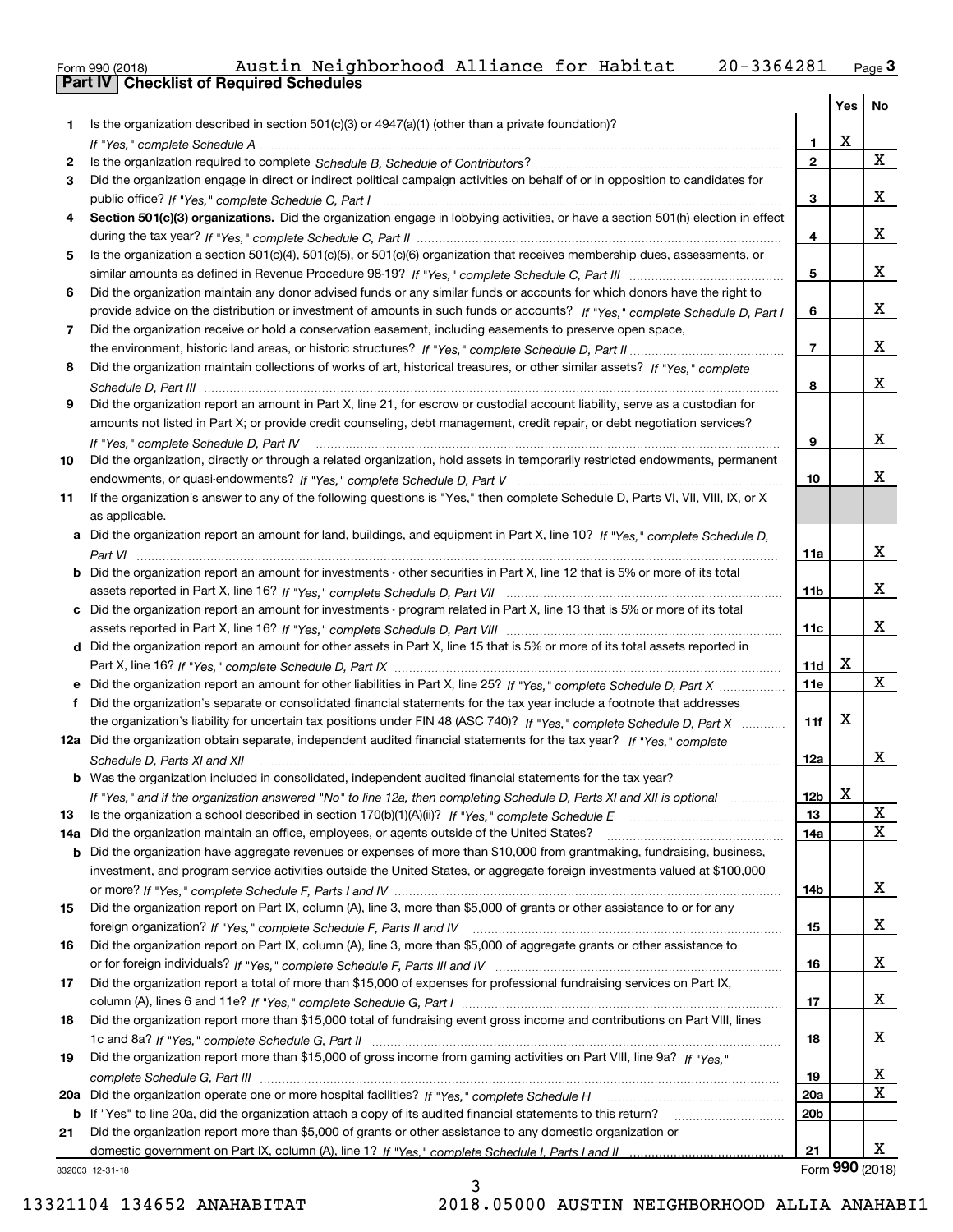Form 990 (2018) Austin Neighborhood Alliance for Habitat 20-3364281 <sub>Page</sub>4<br>**Part IV | Checklist of Required Schedules** <sub>(continued)</sub>

*(continued)*

|               |                                                                                                                                                                                                                                               |                 | Yes | No              |
|---------------|-----------------------------------------------------------------------------------------------------------------------------------------------------------------------------------------------------------------------------------------------|-----------------|-----|-----------------|
| 22            | Did the organization report more than \$5,000 of grants or other assistance to or for domestic individuals on                                                                                                                                 |                 |     |                 |
|               |                                                                                                                                                                                                                                               | 22              |     | X               |
| 23            | Did the organization answer "Yes" to Part VII, Section A, line 3, 4, or 5 about compensation of the organization's current                                                                                                                    |                 |     |                 |
|               | and former officers, directors, trustees, key employees, and highest compensated employees? If "Yes." complete                                                                                                                                |                 |     |                 |
|               |                                                                                                                                                                                                                                               | 23              | X   |                 |
|               | 24a Did the organization have a tax-exempt bond issue with an outstanding principal amount of more than \$100,000 as of the                                                                                                                   |                 |     |                 |
|               | last day of the year, that was issued after December 31, 2002? If "Yes," answer lines 24b through 24d and complete                                                                                                                            |                 |     |                 |
|               |                                                                                                                                                                                                                                               | 24a             |     | x               |
|               |                                                                                                                                                                                                                                               | 24b             |     |                 |
|               | c Did the organization maintain an escrow account other than a refunding escrow at any time during the year to defease                                                                                                                        |                 |     |                 |
|               |                                                                                                                                                                                                                                               | 24c             |     |                 |
|               |                                                                                                                                                                                                                                               | 24d             |     |                 |
|               | 25a Section 501(c)(3), 501(c)(4), and 501(c)(29) organizations. Did the organization engage in an excess benefit                                                                                                                              |                 |     |                 |
|               |                                                                                                                                                                                                                                               | 25a             |     | x               |
|               | b Is the organization aware that it engaged in an excess benefit transaction with a disqualified person in a prior year, and                                                                                                                  |                 |     |                 |
|               | that the transaction has not been reported on any of the organization's prior Forms 990 or 990-EZ? If "Yes," complete                                                                                                                         |                 |     |                 |
|               | Schedule L, Part I                                                                                                                                                                                                                            | 25b             |     | X               |
| 26            | Did the organization report any amount on Part X, line 5, 6, or 22 for receivables from or payables to any current or                                                                                                                         |                 |     |                 |
|               | former officers, directors, trustees, key employees, highest compensated employees, or disqualified persons? If "Yes."                                                                                                                        |                 |     | X               |
|               | complete Schedule L, Part II                                                                                                                                                                                                                  | 26              |     |                 |
| 27            | Did the organization provide a grant or other assistance to an officer, director, trustee, key employee, substantial                                                                                                                          |                 |     |                 |
|               | contributor or employee thereof, a grant selection committee member, or to a 35% controlled entity or family member                                                                                                                           | 27              |     | X               |
| 28            | Was the organization a party to a business transaction with one of the following parties (see Schedule L, Part IV                                                                                                                             |                 |     |                 |
|               | instructions for applicable filing thresholds, conditions, and exceptions):                                                                                                                                                                   |                 |     |                 |
| а             |                                                                                                                                                                                                                                               | 28a             |     | х               |
| b             | A family member of a current or former officer, director, trustee, or key employee? If "Yes," complete Schedule L, Part IV                                                                                                                    | 28 <sub>b</sub> |     | х               |
|               | c An entity of which a current or former officer, director, trustee, or key employee (or a family member thereof) was an officer,                                                                                                             |                 |     |                 |
|               |                                                                                                                                                                                                                                               | 28c             |     | х               |
| 29            |                                                                                                                                                                                                                                               | 29              |     | х               |
| 30            | Did the organization receive contributions of art, historical treasures, or other similar assets, or qualified conservation                                                                                                                   |                 |     |                 |
|               |                                                                                                                                                                                                                                               | 30              |     | х               |
| 31            | Did the organization liquidate, terminate, or dissolve and cease operations?                                                                                                                                                                  |                 |     |                 |
|               | If "Yes," complete Schedule N, Part I                                                                                                                                                                                                         | 31              |     | х               |
| 32            | Did the organization sell, exchange, dispose of, or transfer more than 25% of its net assets? If "Yes," complete                                                                                                                              |                 |     |                 |
|               | Schedule N. Part II <u>www.marrow.communication.communication.communication.com</u>                                                                                                                                                           | 32              |     | х               |
| 33            | Did the organization own 100% of an entity disregarded as separate from the organization under Regulations                                                                                                                                    |                 |     |                 |
|               |                                                                                                                                                                                                                                               | 33              |     | х               |
| 34            | Was the organization related to any tax-exempt or taxable entity? If "Yes," complete Schedule R, Part II, III, or IV, and                                                                                                                     |                 |     |                 |
|               |                                                                                                                                                                                                                                               | 34              | х   |                 |
|               | 35a Did the organization have a controlled entity within the meaning of section 512(b)(13)?                                                                                                                                                   | <b>35a</b>      |     | X               |
|               | b If "Yes" to line 35a, did the organization receive any payment from or engage in any transaction with a controlled entity                                                                                                                   |                 |     |                 |
|               |                                                                                                                                                                                                                                               | 35b             |     |                 |
| 36            | Section 501(c)(3) organizations. Did the organization make any transfers to an exempt non-charitable related organization?                                                                                                                    |                 |     |                 |
|               |                                                                                                                                                                                                                                               | 36              |     | х               |
| 37            | Did the organization conduct more than 5% of its activities through an entity that is not a related organization                                                                                                                              |                 |     |                 |
|               |                                                                                                                                                                                                                                               | 37              |     | х               |
| 38            | Did the organization complete Schedule O and provide explanations in Schedule O for Part VI, lines 11b and 19?                                                                                                                                |                 | х   |                 |
| <b>Part V</b> | Note. All Form 990 filers are required to complete Schedule O<br>الله المعالجة المسابقة المسابقة المسابقة المسابقة المسابقة المسابقة المسابقة المسابقة المسابقة المسابقة المسابق<br>Statements Regarding Other IRS Filings and Tax Compliance | 38              |     |                 |
|               | Check if Schedule O contains a response or note to any line in this Part V                                                                                                                                                                    |                 |     |                 |
|               |                                                                                                                                                                                                                                               |                 | Yes | No              |
|               | 0<br>1a Enter the number reported in Box 3 of Form 1096. Enter -0- if not applicable<br>1a                                                                                                                                                    |                 |     |                 |
|               | 0<br>Enter the number of Forms W-2G included in line 1a. Enter -0- if not applicable<br>1b                                                                                                                                                    |                 |     |                 |
|               | Did the organization comply with backup withholding rules for reportable payments to vendors and reportable gaming                                                                                                                            |                 |     |                 |
|               | (gambling) winnings to prize winners?                                                                                                                                                                                                         | 1c              |     |                 |
|               | 832004 12-31-18                                                                                                                                                                                                                               |                 |     | Form 990 (2018) |
|               | 4                                                                                                                                                                                                                                             |                 |     |                 |
|               |                                                                                                                                                                                                                                               |                 |     |                 |

 <sup>13321104 134652</sup> ANAHABITAT 2018.05000 AUSTIN NEIGHBORHOOD ALLIA ANAHABI1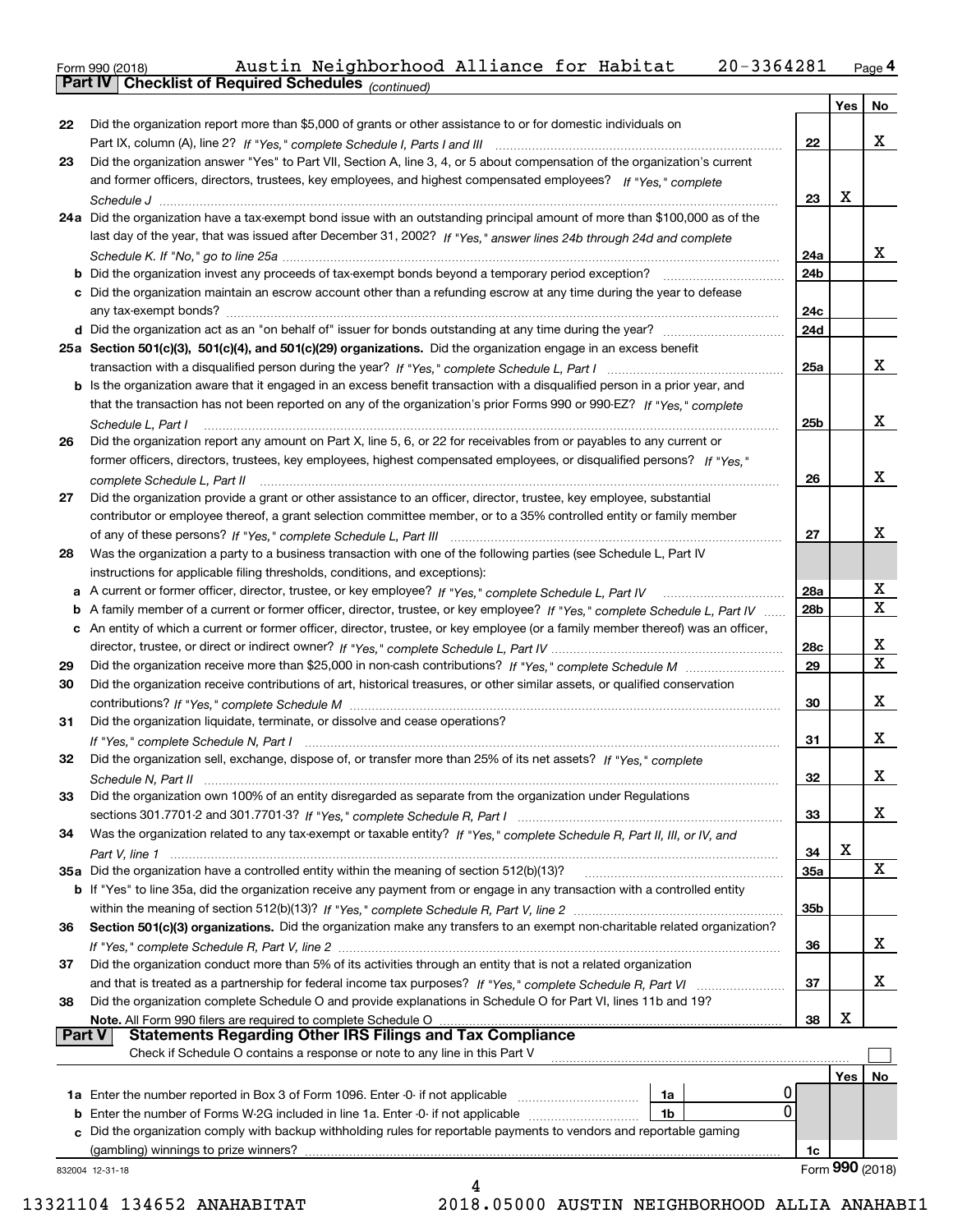|        | 20-3364281<br>Austin Neighborhood Alliance for Habitat<br>Form 990 (2018)                                                                                                                                                                    |                |     | <u>Page</u> 5               |
|--------|----------------------------------------------------------------------------------------------------------------------------------------------------------------------------------------------------------------------------------------------|----------------|-----|-----------------------------|
|        | Statements Regarding Other IRS Filings and Tax Compliance (continued)<br><b>Part V</b>                                                                                                                                                       |                |     |                             |
|        |                                                                                                                                                                                                                                              |                | Yes | No                          |
|        | 2a Enter the number of employees reported on Form W-3, Transmittal of Wage and Tax Statements,                                                                                                                                               |                |     |                             |
|        | $\mathbf 0$<br>filed for the calendar year ending with or within the year covered by this return<br>2a                                                                                                                                       |                |     |                             |
|        |                                                                                                                                                                                                                                              | 2 <sub>b</sub> |     |                             |
|        |                                                                                                                                                                                                                                              |                |     |                             |
|        | 3a Did the organization have unrelated business gross income of \$1,000 or more during the year?                                                                                                                                             | 3a             |     | х                           |
|        |                                                                                                                                                                                                                                              | 3 <sub>b</sub> |     |                             |
|        | 4a At any time during the calendar year, did the organization have an interest in, or a signature or other authority over, a                                                                                                                 |                |     |                             |
|        | financial account in a foreign country (such as a bank account, securities account, or other financial account)?                                                                                                                             | 4a             |     | х                           |
|        | <b>b</b> If "Yes," enter the name of the foreign country: $\blacktriangleright$                                                                                                                                                              |                |     |                             |
|        | See instructions for filing requirements for FinCEN Form 114, Report of Foreign Bank and Financial Accounts (FBAR).                                                                                                                          |                |     |                             |
|        |                                                                                                                                                                                                                                              | 5a             |     | x                           |
|        |                                                                                                                                                                                                                                              | 5 <sub>b</sub> |     | X                           |
|        |                                                                                                                                                                                                                                              | 5с             |     |                             |
|        | 6a Does the organization have annual gross receipts that are normally greater than \$100,000, and did the organization solicit                                                                                                               |                |     |                             |
|        |                                                                                                                                                                                                                                              | 6a             |     | х                           |
|        | <b>b</b> If "Yes," did the organization include with every solicitation an express statement that such contributions or gifts                                                                                                                |                |     |                             |
|        | were not tax deductible?                                                                                                                                                                                                                     | 6b             |     |                             |
| 7      | Organizations that may receive deductible contributions under section 170(c).                                                                                                                                                                |                |     |                             |
| а      | Did the organization receive a payment in excess of \$75 made partly as a contribution and partly for goods and services provided to the payor?                                                                                              | 7a             |     | х                           |
|        | <b>b</b> If "Yes," did the organization notify the donor of the value of the goods or services provided?                                                                                                                                     | 7b             |     |                             |
|        | c Did the organization sell, exchange, or otherwise dispose of tangible personal property for which it was required                                                                                                                          |                |     |                             |
|        |                                                                                                                                                                                                                                              | 7c             |     | x                           |
|        | 7d                                                                                                                                                                                                                                           |                |     |                             |
| е      | Did the organization receive any funds, directly or indirectly, to pay premiums on a personal benefit contract?                                                                                                                              | 7e             |     | X<br>х                      |
| f      | Did the organization, during the year, pay premiums, directly or indirectly, on a personal benefit contract?                                                                                                                                 | 7f             | N/R |                             |
| g      | If the organization received a contribution of qualified intellectual property, did the organization file Form 8899 as required?                                                                                                             | 7g             | N/R |                             |
| h<br>8 | If the organization received a contribution of cars, boats, airplanes, or other vehicles, did the organization file a Form 1098-C?<br>Sponsoring organizations maintaining donor advised funds. Did a donor advised fund maintained by the   | 7h             |     |                             |
|        | N/A<br>sponsoring organization have excess business holdings at any time during the year?                                                                                                                                                    | 8              |     |                             |
| 9      | Sponsoring organizations maintaining donor advised funds.                                                                                                                                                                                    |                |     |                             |
| а      | $\mathrm{N}/\mathrm{A}$<br>Did the sponsoring organization make any taxable distributions under section 4966?                                                                                                                                | 9а             |     |                             |
|        | N/A                                                                                                                                                                                                                                          | 9b             |     |                             |
| 10     | Section 501(c)(7) organizations. Enter:                                                                                                                                                                                                      |                |     |                             |
| а      | N/A<br>10a<br>Initiation fees and capital contributions included on Part VIII, line 12 [111] [12] [11] [12] [11] [12] [11] [                                                                                                                 |                |     |                             |
|        | Gross receipts, included on Form 990, Part VIII, line 12, for public use of club facilities<br>10 <sub>b</sub>                                                                                                                               |                |     |                             |
| 11     | Section 501(c)(12) organizations. Enter:                                                                                                                                                                                                     |                |     |                             |
| а      | N/A<br>Gross income from members or shareholders [111] [12] content in the front of the state of the state of the state of the state of the state of the state of the state of the state of the state of the state of the state of th<br>11a |                |     |                             |
|        | b Gross income from other sources (Do not net amounts due or paid to other sources against                                                                                                                                                   |                |     |                             |
|        | amounts due or received from them.)<br>11b                                                                                                                                                                                                   |                |     |                             |
|        | 12a Section 4947(a)(1) non-exempt charitable trusts. Is the organization filing Form 990 in lieu of Form 1041?                                                                                                                               | 12a            |     |                             |
|        | <b>b</b> If "Yes," enter the amount of tax-exempt interest received or accrued during the year $\ldots \mathbf{N}/\mathbf{A}$<br>12b                                                                                                         |                |     |                             |
| 13     | Section 501(c)(29) qualified nonprofit health insurance issuers.                                                                                                                                                                             |                |     |                             |
|        | N/A<br><b>a</b> Is the organization licensed to issue qualified health plans in more than one state?                                                                                                                                         | 13a            |     |                             |
|        | Note. See the instructions for additional information the organization must report on Schedule O.                                                                                                                                            |                |     |                             |
|        | <b>b</b> Enter the amount of reserves the organization is required to maintain by the states in which the                                                                                                                                    |                |     |                             |
|        | 13b                                                                                                                                                                                                                                          |                |     |                             |
|        | 13с                                                                                                                                                                                                                                          |                |     |                             |
| 14a    | Did the organization receive any payments for indoor tanning services during the tax year?                                                                                                                                                   | 14a            |     | x                           |
|        |                                                                                                                                                                                                                                              | 14b            |     |                             |
| 15     | Is the organization subject to the section 4960 tax on payment(s) of more than \$1,000,000 in remuneration or                                                                                                                                |                |     |                             |
|        |                                                                                                                                                                                                                                              | 15             |     | х                           |
|        | If "Yes," see instructions and file Form 4720, Schedule N.                                                                                                                                                                                   |                |     |                             |
| 16     | Is the organization an educational institution subject to the section 4968 excise tax on net investment income?                                                                                                                              | 16             |     | х                           |
|        | If "Yes," complete Form 4720, Schedule O.                                                                                                                                                                                                    |                |     | $F_{\text{arm}}$ 990 (2019) |

Form (2018) **990**

832005 12-31-18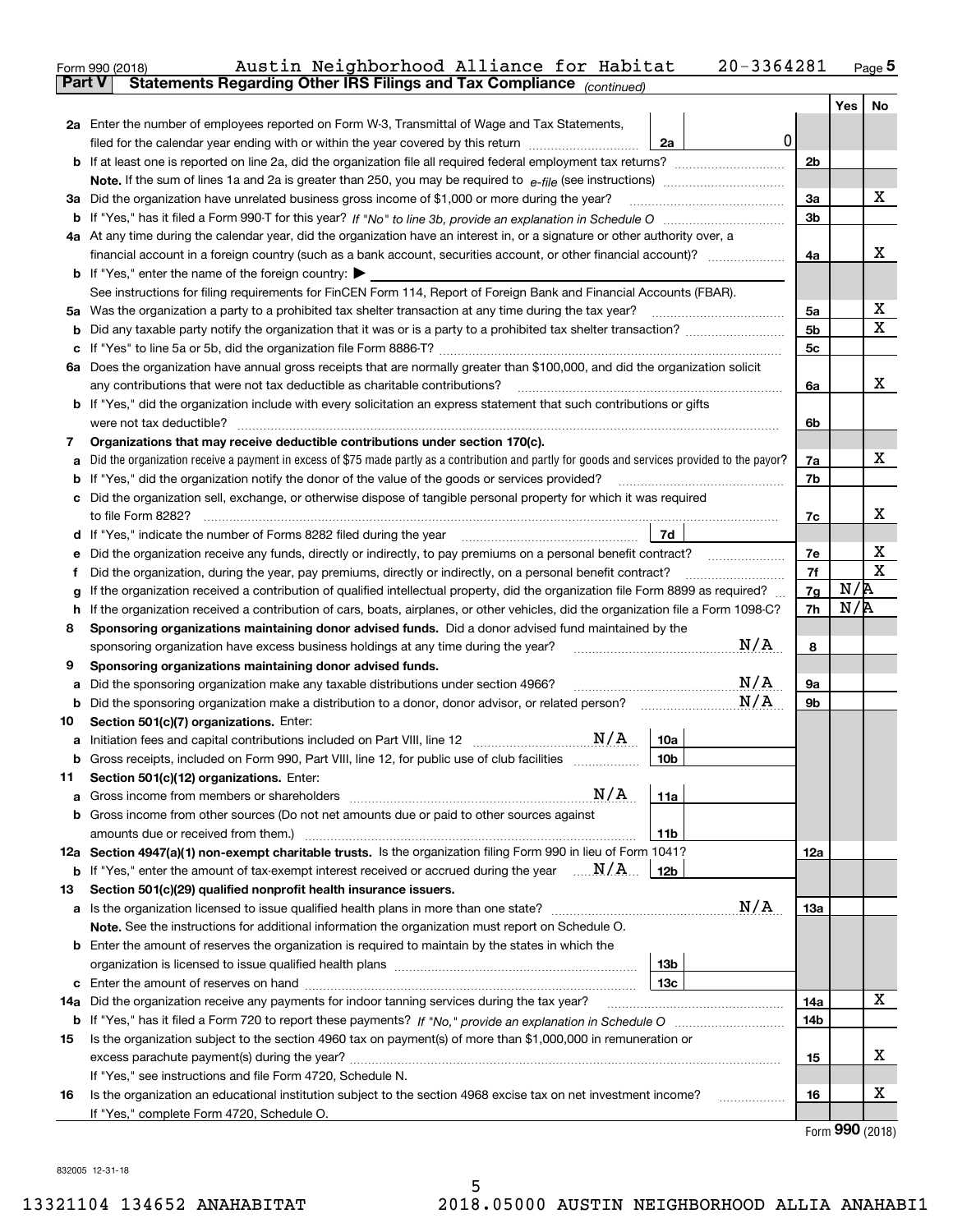| Form 990 (2018) |  |
|-----------------|--|
|                 |  |

### Form 990 (2018) Austin Neighborhood Alliance for Habitat 20-3364281 <sub>Page</sub> 6<br>**Part VI Governance, Management, and Disclosure** For each "Yes" response to lines 2 through 7b below, and for a "No" Austin Neighborhood Alliance for Habitat 20-3364281

*For each "Yes" response to lines 2 through 7b below, and for a "No" response to line 8a, 8b, or 10b below, describe the circumstances, processes, or changes in Schedule O. See instructions.*

|    |                                                                                                                                                                            |                 | Yes   No        |                         |
|----|----------------------------------------------------------------------------------------------------------------------------------------------------------------------------|-----------------|-----------------|-------------------------|
|    | 1a<br><b>1a</b> Enter the number of voting members of the governing body at the end of the tax year <i>manumum</i>                                                         |                 |                 |                         |
|    | If there are material differences in voting rights among members of the governing body, or if the governing                                                                |                 |                 |                         |
|    | body delegated broad authority to an executive committee or similar committee, explain in Schedule O.                                                                      |                 |                 |                         |
| b  | Enter the number of voting members included in line 1a, above, who are independent<br>1b                                                                                   | 2               |                 |                         |
| 2  | Did any officer, director, trustee, or key employee have a family relationship or a business relationship with any other                                                   |                 |                 |                         |
|    |                                                                                                                                                                            | $\mathbf{2}$    |                 | Х                       |
| 3  | Did the organization delegate control over management duties customarily performed by or under the direct supervision                                                      |                 |                 |                         |
|    |                                                                                                                                                                            | 3               |                 | $\underline{x}$         |
| 4  | Did the organization make any significant changes to its governing documents since the prior Form 990 was filed?                                                           | 4               |                 | $\overline{\textbf{x}}$ |
| 5  |                                                                                                                                                                            | 5               |                 | $\overline{\textbf{X}}$ |
| 6  | Did the organization have members or stockholders?                                                                                                                         | 6               |                 | $\overline{\mathbf{x}}$ |
| 7a | Did the organization have members, stockholders, or other persons who had the power to elect or appoint one or                                                             |                 |                 |                         |
|    |                                                                                                                                                                            | 7a              |                 | X                       |
|    | <b>b</b> Are any governance decisions of the organization reserved to (or subject to approval by) members, stockholders, or                                                |                 |                 |                         |
|    | persons other than the governing body?                                                                                                                                     | 7b              |                 | X                       |
| 8  | Did the organization contemporaneously document the meetings held or written actions undertaken during the year by the following:                                          |                 |                 |                         |
|    |                                                                                                                                                                            | 8a              | х               |                         |
|    |                                                                                                                                                                            | 8b              | $\mathbf X$     |                         |
| 9  | Is there any officer, director, trustee, or key employee listed in Part VII, Section A, who cannot be reached at the                                                       |                 |                 |                         |
|    |                                                                                                                                                                            | 9               |                 | x                       |
|    | Section B. Policies <i>(This Section B requests information about policies not required by the Internal Revenue Code.)</i>                                                 |                 |                 |                         |
|    |                                                                                                                                                                            |                 | Yes             | <u>No</u>               |
|    |                                                                                                                                                                            | 10a             |                 | X                       |
|    | <b>b</b> If "Yes," did the organization have written policies and procedures governing the activities of such chapters, affiliates,                                        |                 |                 |                         |
|    |                                                                                                                                                                            | 10 <sub>b</sub> |                 |                         |
|    | 11a Has the organization provided a complete copy of this Form 990 to all members of its governing body before filing the form?                                            | 11a             | X               |                         |
|    | <b>b</b> Describe in Schedule O the process, if any, used by the organization to review this Form 990.                                                                     |                 |                 |                         |
|    | 12a Did the organization have a written conflict of interest policy? If "No," go to line 13                                                                                | 12a             | X               |                         |
| b  |                                                                                                                                                                            | 12 <sub>b</sub> | X               |                         |
|    | c Did the organization regularly and consistently monitor and enforce compliance with the policy? If "Yes," describe                                                       |                 |                 |                         |
|    | in Schedule O how this was done <i>manually contained as a contained a serient</i> and the state of the state of the s                                                     | 12c             | X               |                         |
| 13 | Did the organization have a written whistleblower policy?<br>manufaction contains and contained a manufacture contained a manufacture and the original contains a manufact | 13              | X               |                         |
| 14 |                                                                                                                                                                            | 14              | X               |                         |
| 15 | Did the process for determining compensation of the following persons include a review and approval by independent                                                         |                 |                 |                         |
|    | persons, comparability data, and contemporaneous substantiation of the deliberation and decision?                                                                          |                 |                 |                         |
|    |                                                                                                                                                                            | 15a             | х               |                         |
|    | <b>b</b> Other officers or key employees of the organization <b>contained and the organization b</b> Other officers or key employees of the organization                   | 15 <sub>b</sub> | X               |                         |
|    | If "Yes" to line 15a or 15b, describe the process in Schedule O (see instructions).                                                                                        |                 |                 |                         |
|    | 16a Did the organization invest in, contribute assets to, or participate in a joint venture or similar arrangement with a                                                  |                 |                 |                         |
|    | taxable entity during the year?                                                                                                                                            | 16a             |                 | х                       |
|    | <b>b</b> If "Yes," did the organization follow a written policy or procedure requiring the organization to evaluate its participation                                      |                 |                 |                         |
|    | in joint venture arrangements under applicable federal tax law, and take steps to safeguard the organization's                                                             |                 |                 |                         |
|    |                                                                                                                                                                            | 16b             |                 |                         |
|    | <b>Section C. Disclosure</b>                                                                                                                                               |                 |                 |                         |
| 17 | None<br>List the states with which a copy of this Form 990 is required to be filed $\blacktriangleright$                                                                   |                 |                 |                         |
| 18 | Section 6104 requires an organization to make its Forms 1023 (1024 or 1024-A if applicable), 990, and 990-T (Section 501(c)(3)s only) available                            |                 |                 |                         |
|    | for public inspection. Indicate how you made these available. Check all that apply.<br>$X$ Upon request<br>$\mid$ $\rm X \mid$ Own website<br>$ X $ Another's website      |                 |                 |                         |
| 19 | Other (explain in Schedule O)<br>Describe in Schedule O whether (and if so, how) the organization made its governing documents, conflict of interest policy, and financial |                 |                 |                         |
|    | statements available to the public during the tax year.                                                                                                                    |                 |                 |                         |
|    | State the name, address, and telephone number of the person who possesses the organization's books and records                                                             |                 |                 |                         |
| 20 | Lori Steiner - 512-472-8788                                                                                                                                                |                 |                 |                         |
|    | 78704<br>500 W. Ben White Blvd., Austin,<br>ТX                                                                                                                             |                 |                 |                         |
|    |                                                                                                                                                                            |                 | Form 990 (2018) |                         |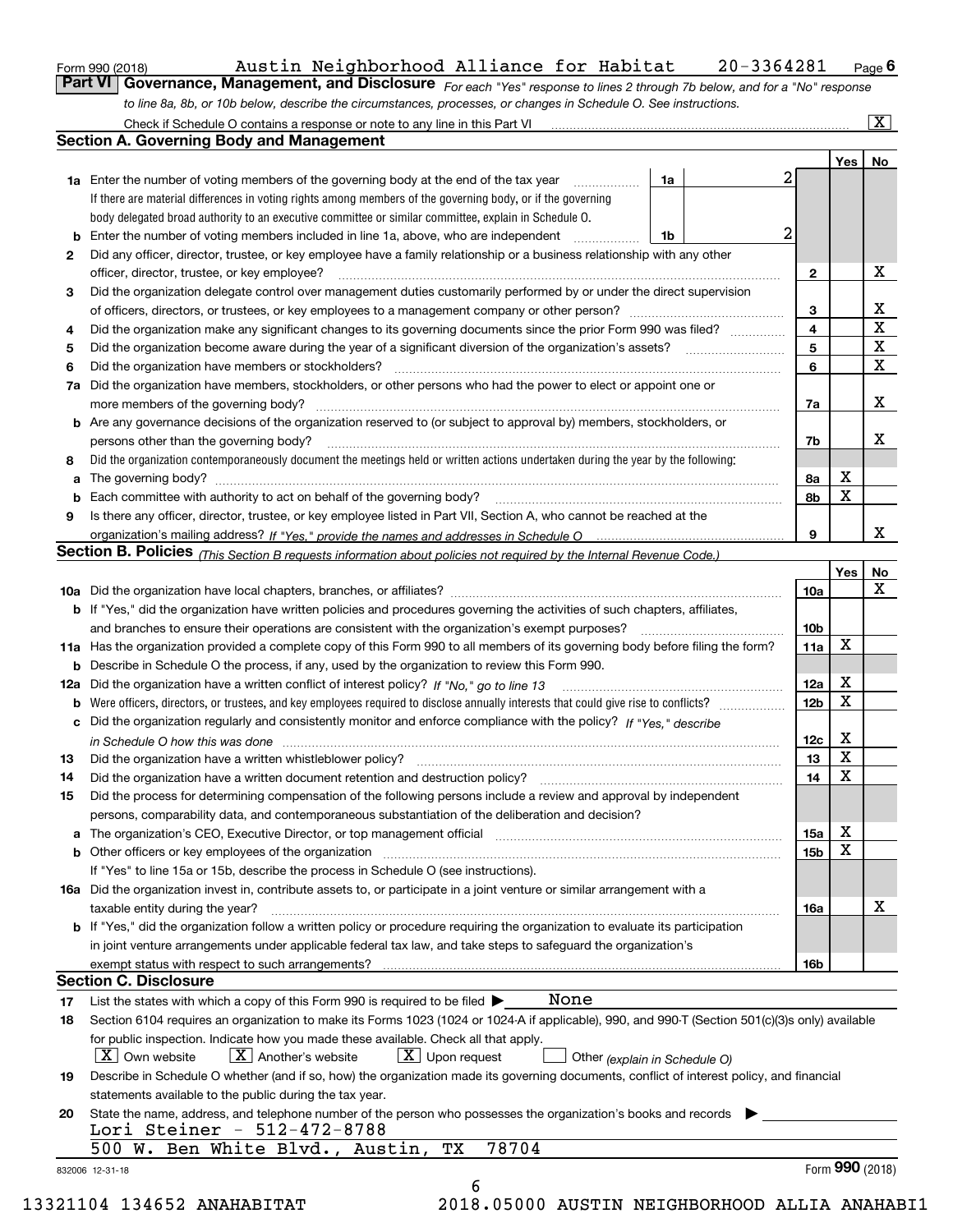#### Form 990 (2018) Austin Neighborhood Alliance for Habitat 20-3364281 Page **7Part VII Compensation of Officers, Directors, Trustees, Key Employees, Highest Compensated**

# **Employees, and Independent Contractors**

Check if Schedule O contains a response or note to any line in this Part VII

**Section A. Officers, Directors, Trustees, Key Employees, and Highest Compensated Employees**

**1a**  Complete this table for all persons required to be listed. Report compensation for the calendar year ending with or within the organization's tax year.

**•** List all of the organization's current officers, directors, trustees (whether individuals or organizations), regardless of amount of compensation. Enter -0- in columns  $(D)$ ,  $(E)$ , and  $(F)$  if no compensation was paid.

● List all of the organization's **current** key employees, if any. See instructions for definition of "key employee."

**•** List the organization's five current highest compensated employees (other than an officer, director, trustee, or key employee) who received reportable compensation (Box 5 of Form W-2 and/or Box 7 of Form 1099-MISC) of more than \$100,000 from the organization and any related organizations.

 $\bullet$  List all of the organization's **former** officers, key employees, and highest compensated employees who received more than \$100,000 of reportable compensation from the organization and any related organizations.

**•** List all of the organization's former directors or trustees that received, in the capacity as a former director or trustee of the organization, more than \$10,000 of reportable compensation from the organization and any related organizations.

List persons in the following order: individual trustees or directors; institutional trustees; officers; key employees; highest compensated employees; and former such persons.

Check this box if neither the organization nor any related organization compensated any current officer, director, or trustee.  $\mathcal{L}^{\text{max}}$ 

| (A)                          | (B)                                                                  |                                |                                                                                                 | (C)<br>Position |              |                                  |        | (D)                                    | (E)                                        | (F)                                                                      |
|------------------------------|----------------------------------------------------------------------|--------------------------------|-------------------------------------------------------------------------------------------------|-----------------|--------------|----------------------------------|--------|----------------------------------------|--------------------------------------------|--------------------------------------------------------------------------|
| Name and Title               | Average<br>hours per<br>week                                         |                                | (do not check more than one<br>box, unless person is both an<br>officer and a director/trustee) |                 |              |                                  |        | Reportable<br>compensation<br>from     | Reportable<br>compensation<br>from related | Estimated<br>amount of<br>other                                          |
|                              | (list any<br>hours for<br>related<br>organizations<br>below<br>line) | Individual trustee or director | Institutional trustee                                                                           | Officer         | Key employee | Highest compensated<br> employee | Former | the<br>organization<br>(W-2/1099-MISC) | organizations<br>(W-2/1099-MISC)           | compensation<br>from the<br>organization<br>and related<br>organizations |
| (1) Willie Mae Sawyer        | 1.00                                                                 |                                |                                                                                                 |                 |              |                                  |        |                                        |                                            |                                                                          |
| Board Member                 |                                                                      | $\mathbf X$                    |                                                                                                 |                 |              |                                  |        | $\mathbf 0$ .                          | $0$ .                                      | $0_{\cdot}$                                                              |
| (2) Mildred Davis            | 1.00                                                                 |                                |                                                                                                 |                 |              |                                  |        |                                        |                                            |                                                                          |
| Board Member                 |                                                                      | $\mathbf X$                    |                                                                                                 |                 |              |                                  |        | $\mathbf 0$ .                          | 0.                                         | 0.                                                                       |
| (3) Phyllis Snodgrass<br>CEO | 1.00<br>45.00                                                        |                                |                                                                                                 | $\mathbf X$     |              |                                  |        | $\mathbf 0$ .                          | 165,574.                                   | 13,854.                                                                  |
| (4) Lori Steiner             | 1.00                                                                 |                                |                                                                                                 |                 |              |                                  |        |                                        |                                            |                                                                          |
| $_{\mbox{\tiny CFO}}$        | 45.00                                                                |                                |                                                                                                 | $\mathbf X$     |              |                                  |        | $0$ .                                  | 113,030.                                   | 10,932.                                                                  |
|                              |                                                                      |                                |                                                                                                 |                 |              |                                  |        |                                        |                                            |                                                                          |
|                              |                                                                      |                                |                                                                                                 |                 |              |                                  |        |                                        |                                            |                                                                          |
|                              |                                                                      |                                |                                                                                                 |                 |              |                                  |        |                                        |                                            |                                                                          |
|                              |                                                                      |                                |                                                                                                 |                 |              |                                  |        |                                        |                                            |                                                                          |
|                              |                                                                      |                                |                                                                                                 |                 |              |                                  |        |                                        |                                            |                                                                          |
|                              |                                                                      |                                |                                                                                                 |                 |              |                                  |        |                                        |                                            |                                                                          |
|                              |                                                                      |                                |                                                                                                 |                 |              |                                  |        |                                        |                                            |                                                                          |
|                              |                                                                      |                                |                                                                                                 |                 |              |                                  |        |                                        |                                            |                                                                          |
|                              |                                                                      |                                |                                                                                                 |                 |              |                                  |        |                                        |                                            |                                                                          |
|                              |                                                                      |                                |                                                                                                 |                 |              |                                  |        |                                        |                                            |                                                                          |
|                              |                                                                      |                                |                                                                                                 |                 |              |                                  |        |                                        |                                            |                                                                          |
|                              |                                                                      |                                |                                                                                                 |                 |              |                                  |        |                                        |                                            |                                                                          |
|                              |                                                                      |                                |                                                                                                 |                 |              |                                  |        |                                        |                                            |                                                                          |
|                              |                                                                      |                                |                                                                                                 |                 |              |                                  |        |                                        |                                            |                                                                          |
|                              |                                                                      |                                |                                                                                                 |                 |              |                                  |        |                                        |                                            | $\overline{2}$                                                           |

7

Form (2018) **990**

 $\mathcal{L}^{\text{max}}$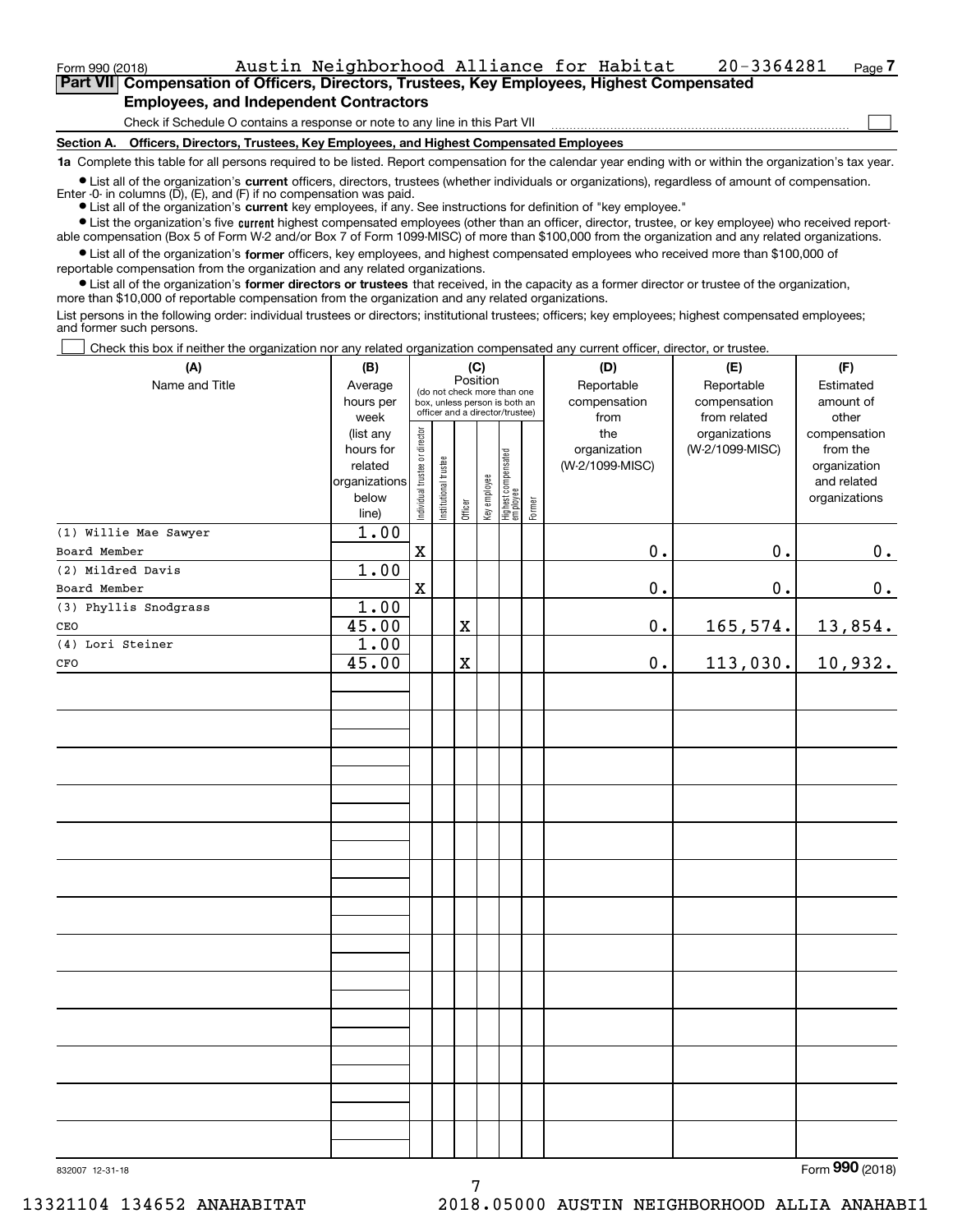|                 | Austin Neighborhood Alliance for Habitat<br>Form 990 (2018)                                                                                                                                                                                            |                                                                      |                                |                       |         |                                                                                                                    |                                   |        |                                           |                                                   |  | 20-3364281                       |                                                                          |                        |                    | Page 8  |
|-----------------|--------------------------------------------------------------------------------------------------------------------------------------------------------------------------------------------------------------------------------------------------------|----------------------------------------------------------------------|--------------------------------|-----------------------|---------|--------------------------------------------------------------------------------------------------------------------|-----------------------------------|--------|-------------------------------------------|---------------------------------------------------|--|----------------------------------|--------------------------------------------------------------------------|------------------------|--------------------|---------|
| <b>Part VII</b> | Section A. Officers, Directors, Trustees, Key Employees, and Highest Compensated Employees (continued)                                                                                                                                                 |                                                                      |                                |                       |         |                                                                                                                    |                                   |        |                                           |                                                   |  |                                  |                                                                          |                        |                    |         |
|                 | (A)<br>Name and title                                                                                                                                                                                                                                  | (B)<br>Average<br>hours per<br>week                                  |                                |                       |         | (C)<br>Position<br>(do not check more than one<br>box, unless person is both an<br>officer and a director/trustee) |                                   |        | (D)<br>Reportable<br>compensation<br>from | (E)<br>Reportable<br>compensation<br>from related |  |                                  |                                                                          | Estimated<br>amount of |                    |         |
|                 |                                                                                                                                                                                                                                                        | (list any<br>hours for<br>related<br>organizations<br>below<br>line) | Individual trustee or director | Institutional trustee | Officer | Key employee                                                                                                       | Highest compensated<br>  employee | Former | the<br>organization<br>(W-2/1099-MISC)    |                                                   |  | organizations<br>(W-2/1099-MISC) | compensation<br>from the<br>organization<br>and related<br>organizations |                        |                    |         |
|                 |                                                                                                                                                                                                                                                        |                                                                      |                                |                       |         |                                                                                                                    |                                   |        |                                           |                                                   |  |                                  |                                                                          |                        |                    |         |
|                 |                                                                                                                                                                                                                                                        |                                                                      |                                |                       |         |                                                                                                                    |                                   |        |                                           |                                                   |  |                                  |                                                                          |                        |                    |         |
|                 |                                                                                                                                                                                                                                                        |                                                                      |                                |                       |         |                                                                                                                    |                                   |        |                                           |                                                   |  |                                  |                                                                          |                        |                    |         |
|                 |                                                                                                                                                                                                                                                        |                                                                      |                                |                       |         |                                                                                                                    |                                   |        |                                           |                                                   |  |                                  |                                                                          |                        |                    |         |
|                 |                                                                                                                                                                                                                                                        |                                                                      |                                |                       |         |                                                                                                                    |                                   |        |                                           |                                                   |  |                                  |                                                                          |                        |                    |         |
|                 |                                                                                                                                                                                                                                                        |                                                                      |                                |                       |         |                                                                                                                    |                                   |        |                                           |                                                   |  |                                  |                                                                          |                        |                    |         |
|                 |                                                                                                                                                                                                                                                        |                                                                      |                                |                       |         |                                                                                                                    |                                   |        |                                           |                                                   |  |                                  |                                                                          |                        |                    |         |
|                 | c Total from continuation sheets to Part VII, Section A                                                                                                                                                                                                |                                                                      |                                |                       |         |                                                                                                                    |                                   |        | 0.<br>0.<br>0.                            |                                                   |  | 278,604.<br>278,604.             | $0$ .                                                                    |                        | 24,786.<br>24,786. | 0.      |
| $\mathbf{2}$    | Total number of individuals (including but not limited to those listed above) who received more than \$100,000 of reportable<br>compensation from the organization $\blacktriangleright$                                                               |                                                                      |                                |                       |         |                                                                                                                    |                                   |        |                                           |                                                   |  |                                  |                                                                          |                        |                    | 0       |
| 3               | Did the organization list any former officer, director, or trustee, key employee, or highest compensated employee on<br>line 1a? If "Yes," complete Schedule J for such individual manumanamental contents and the numerous manumaname                 |                                                                      |                                |                       |         |                                                                                                                    |                                   |        |                                           |                                                   |  |                                  |                                                                          | 3                      | Yes                | No<br>х |
|                 | For any individual listed on line 1a, is the sum of reportable compensation and other compensation from the organization                                                                                                                               |                                                                      |                                |                       |         |                                                                                                                    |                                   |        |                                           |                                                   |  |                                  |                                                                          | 4                      | X                  |         |
| 5               | Did any person listed on line 1a receive or accrue compensation from any unrelated organization or individual for services<br><b>Section B. Independent Contractors</b>                                                                                |                                                                      |                                |                       |         |                                                                                                                    |                                   |        |                                           |                                                   |  |                                  |                                                                          | 5                      |                    | х       |
| 1               | Complete this table for your five highest compensated independent contractors that received more than \$100,000 of compensation from<br>the organization. Report compensation for the calendar year ending with or within the organization's tax year. |                                                                      |                                |                       |         |                                                                                                                    |                                   |        |                                           |                                                   |  |                                  |                                                                          |                        |                    |         |
|                 | (A)<br>Name and business address                                                                                                                                                                                                                       |                                                                      |                                | <b>NONE</b>           |         |                                                                                                                    |                                   |        | (B)<br>Description of services            |                                                   |  |                                  |                                                                          | (C)<br>Compensation    |                    |         |
|                 |                                                                                                                                                                                                                                                        |                                                                      |                                |                       |         |                                                                                                                    |                                   |        |                                           |                                                   |  |                                  |                                                                          |                        |                    |         |
|                 |                                                                                                                                                                                                                                                        |                                                                      |                                |                       |         |                                                                                                                    |                                   |        |                                           |                                                   |  |                                  |                                                                          |                        |                    |         |
|                 |                                                                                                                                                                                                                                                        |                                                                      |                                |                       |         |                                                                                                                    |                                   |        |                                           |                                                   |  |                                  |                                                                          |                        |                    |         |
| 2               | Total number of independent contractors (including but not limited to those listed above) who received more than                                                                                                                                       |                                                                      |                                |                       |         |                                                                                                                    |                                   |        |                                           |                                                   |  |                                  |                                                                          |                        |                    |         |
|                 | \$100,000 of compensation from the organization                                                                                                                                                                                                        |                                                                      |                                |                       |         | 0                                                                                                                  |                                   |        |                                           |                                                   |  |                                  |                                                                          |                        | $000 - 25$         |         |

832008 12-31-18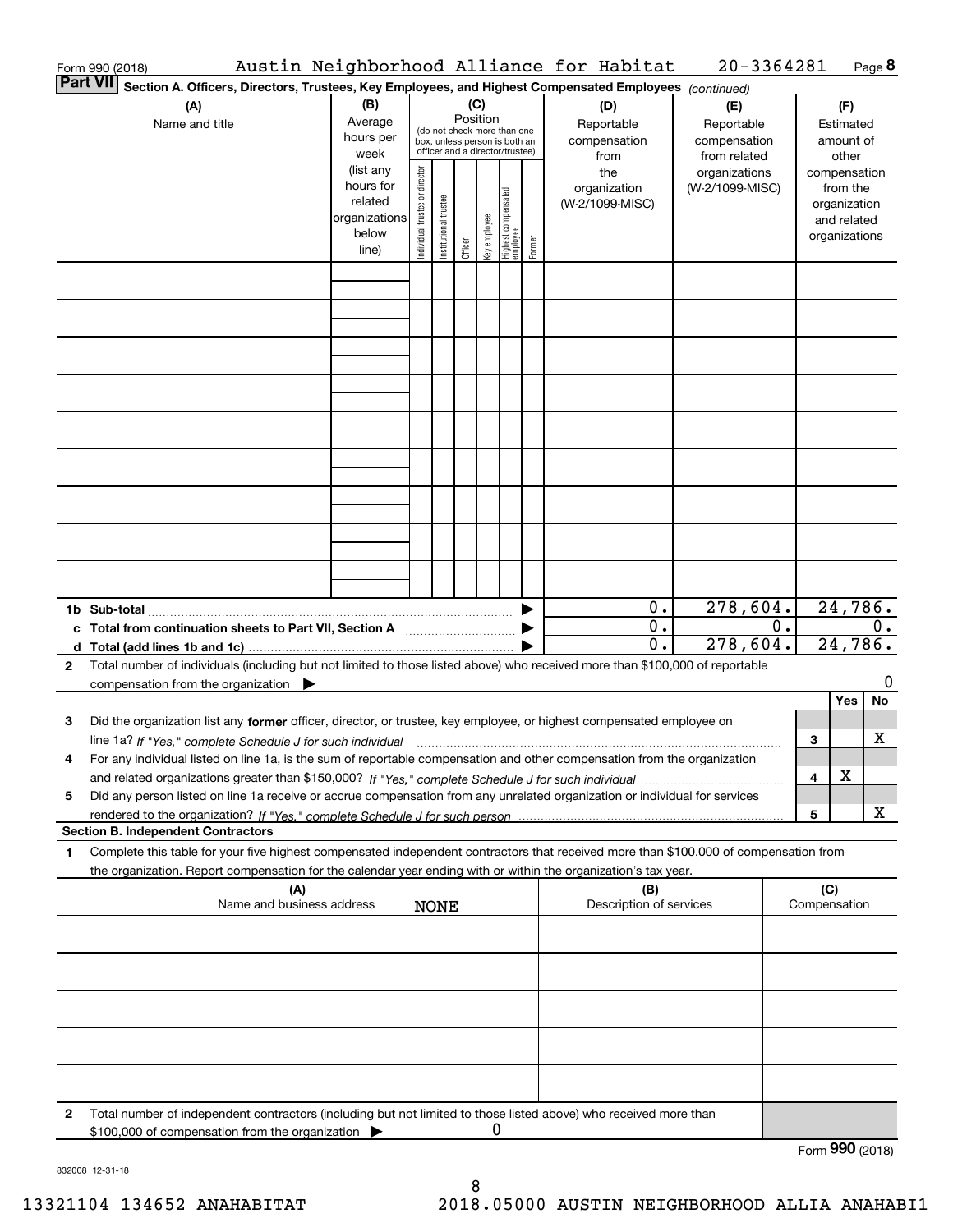| Contributions, Gifts, Grants<br>and Other Similar Amounts<br>2a<br>Program Service<br>Revenue<br>b<br>с<br>d<br>е<br>3<br>4<br>5<br><b>Other Revenue</b> | Check if Schedule O contains a response or note to any line in this Part VIII<br>1 a Federated campaigns<br>c Fundraising events<br>d Related organizations<br>e Government grants (contributions)<br>f All other contributions, gifts, grants, and<br>similar amounts not included above<br><b>g</b> Noncash contributions included in lines 1a-1f: \$<br><u> 1989 - Johann Barn, mars ann an t-Amhair an t-Amhair an t-Amhair an t-Amhair an t-Amhair an t-Amhair an t-Amh</u><br><u> 1989 - Johann John Stein, markin fizikar (</u><br><u> 1989 - Johann Barn, fransk politik (d. 1989)</u><br><u> 1989 - Johann John Stone, meil in der Stone aus der Stone aus der Stone aus der Stone aus der Stone aus der S</u><br>f All other program service revenue<br>Investment income (including dividends, interest, and<br>Income from investment of tax-exempt bond proceeds | 1a<br>1 <sub>b</sub><br>1c<br>1d<br>1e<br>  1f<br><u> 1986 - Jan Barbara Barbara, prima prima prima prima prima prima prima prima prima prima prima prima prima pr</u> | <b>Business Code</b><br>▶ | (A)<br>Total revenue | (B)<br>Related or<br>exempt function<br>revenue | $\overline{C}$<br>Unrelated<br>business<br>revenue | (D)<br>Revenue excluded<br>from tax under<br>sections<br>$512 - 514$ |
|----------------------------------------------------------------------------------------------------------------------------------------------------------|-------------------------------------------------------------------------------------------------------------------------------------------------------------------------------------------------------------------------------------------------------------------------------------------------------------------------------------------------------------------------------------------------------------------------------------------------------------------------------------------------------------------------------------------------------------------------------------------------------------------------------------------------------------------------------------------------------------------------------------------------------------------------------------------------------------------------------------------------------------------------------|------------------------------------------------------------------------------------------------------------------------------------------------------------------------|---------------------------|----------------------|-------------------------------------------------|----------------------------------------------------|----------------------------------------------------------------------|
|                                                                                                                                                          |                                                                                                                                                                                                                                                                                                                                                                                                                                                                                                                                                                                                                                                                                                                                                                                                                                                                               |                                                                                                                                                                        |                           |                      |                                                 |                                                    |                                                                      |
|                                                                                                                                                          |                                                                                                                                                                                                                                                                                                                                                                                                                                                                                                                                                                                                                                                                                                                                                                                                                                                                               |                                                                                                                                                                        |                           |                      |                                                 |                                                    |                                                                      |
|                                                                                                                                                          |                                                                                                                                                                                                                                                                                                                                                                                                                                                                                                                                                                                                                                                                                                                                                                                                                                                                               |                                                                                                                                                                        |                           |                      |                                                 |                                                    |                                                                      |
|                                                                                                                                                          |                                                                                                                                                                                                                                                                                                                                                                                                                                                                                                                                                                                                                                                                                                                                                                                                                                                                               |                                                                                                                                                                        |                           |                      |                                                 |                                                    |                                                                      |
|                                                                                                                                                          |                                                                                                                                                                                                                                                                                                                                                                                                                                                                                                                                                                                                                                                                                                                                                                                                                                                                               |                                                                                                                                                                        |                           |                      |                                                 |                                                    |                                                                      |
|                                                                                                                                                          |                                                                                                                                                                                                                                                                                                                                                                                                                                                                                                                                                                                                                                                                                                                                                                                                                                                                               |                                                                                                                                                                        |                           |                      |                                                 |                                                    |                                                                      |
|                                                                                                                                                          |                                                                                                                                                                                                                                                                                                                                                                                                                                                                                                                                                                                                                                                                                                                                                                                                                                                                               |                                                                                                                                                                        |                           |                      |                                                 |                                                    |                                                                      |
|                                                                                                                                                          |                                                                                                                                                                                                                                                                                                                                                                                                                                                                                                                                                                                                                                                                                                                                                                                                                                                                               |                                                                                                                                                                        |                           |                      |                                                 |                                                    |                                                                      |
|                                                                                                                                                          |                                                                                                                                                                                                                                                                                                                                                                                                                                                                                                                                                                                                                                                                                                                                                                                                                                                                               |                                                                                                                                                                        |                           |                      |                                                 |                                                    |                                                                      |
|                                                                                                                                                          |                                                                                                                                                                                                                                                                                                                                                                                                                                                                                                                                                                                                                                                                                                                                                                                                                                                                               |                                                                                                                                                                        |                           |                      |                                                 |                                                    |                                                                      |
|                                                                                                                                                          |                                                                                                                                                                                                                                                                                                                                                                                                                                                                                                                                                                                                                                                                                                                                                                                                                                                                               |                                                                                                                                                                        |                           |                      |                                                 |                                                    |                                                                      |
|                                                                                                                                                          |                                                                                                                                                                                                                                                                                                                                                                                                                                                                                                                                                                                                                                                                                                                                                                                                                                                                               |                                                                                                                                                                        |                           |                      |                                                 |                                                    |                                                                      |
|                                                                                                                                                          |                                                                                                                                                                                                                                                                                                                                                                                                                                                                                                                                                                                                                                                                                                                                                                                                                                                                               |                                                                                                                                                                        |                           |                      |                                                 |                                                    |                                                                      |
|                                                                                                                                                          |                                                                                                                                                                                                                                                                                                                                                                                                                                                                                                                                                                                                                                                                                                                                                                                                                                                                               |                                                                                                                                                                        |                           |                      |                                                 |                                                    |                                                                      |
|                                                                                                                                                          |                                                                                                                                                                                                                                                                                                                                                                                                                                                                                                                                                                                                                                                                                                                                                                                                                                                                               |                                                                                                                                                                        |                           |                      |                                                 |                                                    |                                                                      |
|                                                                                                                                                          |                                                                                                                                                                                                                                                                                                                                                                                                                                                                                                                                                                                                                                                                                                                                                                                                                                                                               |                                                                                                                                                                        |                           |                      |                                                 |                                                    |                                                                      |
|                                                                                                                                                          |                                                                                                                                                                                                                                                                                                                                                                                                                                                                                                                                                                                                                                                                                                                                                                                                                                                                               |                                                                                                                                                                        |                           |                      |                                                 |                                                    |                                                                      |
|                                                                                                                                                          |                                                                                                                                                                                                                                                                                                                                                                                                                                                                                                                                                                                                                                                                                                                                                                                                                                                                               |                                                                                                                                                                        |                           |                      |                                                 |                                                    |                                                                      |
|                                                                                                                                                          |                                                                                                                                                                                                                                                                                                                                                                                                                                                                                                                                                                                                                                                                                                                                                                                                                                                                               |                                                                                                                                                                        |                           |                      |                                                 |                                                    |                                                                      |
|                                                                                                                                                          |                                                                                                                                                                                                                                                                                                                                                                                                                                                                                                                                                                                                                                                                                                                                                                                                                                                                               |                                                                                                                                                                        |                           |                      |                                                 |                                                    |                                                                      |
|                                                                                                                                                          |                                                                                                                                                                                                                                                                                                                                                                                                                                                                                                                                                                                                                                                                                                                                                                                                                                                                               |                                                                                                                                                                        | ▶                         |                      |                                                 |                                                    |                                                                      |
|                                                                                                                                                          |                                                                                                                                                                                                                                                                                                                                                                                                                                                                                                                                                                                                                                                                                                                                                                                                                                                                               |                                                                                                                                                                        |                           |                      |                                                 |                                                    |                                                                      |
|                                                                                                                                                          |                                                                                                                                                                                                                                                                                                                                                                                                                                                                                                                                                                                                                                                                                                                                                                                                                                                                               |                                                                                                                                                                        |                           |                      |                                                 |                                                    |                                                                      |
|                                                                                                                                                          |                                                                                                                                                                                                                                                                                                                                                                                                                                                                                                                                                                                                                                                                                                                                                                                                                                                                               | (i) Real                                                                                                                                                               | (ii) Personal             |                      |                                                 |                                                    |                                                                      |
|                                                                                                                                                          |                                                                                                                                                                                                                                                                                                                                                                                                                                                                                                                                                                                                                                                                                                                                                                                                                                                                               |                                                                                                                                                                        |                           |                      |                                                 |                                                    |                                                                      |
|                                                                                                                                                          | <b>b</b> Less: rental expenses                                                                                                                                                                                                                                                                                                                                                                                                                                                                                                                                                                                                                                                                                                                                                                                                                                                |                                                                                                                                                                        |                           |                      |                                                 |                                                    |                                                                      |
|                                                                                                                                                          | <b>c</b> Rental income or (loss) $\ldots$                                                                                                                                                                                                                                                                                                                                                                                                                                                                                                                                                                                                                                                                                                                                                                                                                                     | the company of the company                                                                                                                                             | ▶                         |                      |                                                 |                                                    |                                                                      |
|                                                                                                                                                          | 7 a Gross amount from sales of                                                                                                                                                                                                                                                                                                                                                                                                                                                                                                                                                                                                                                                                                                                                                                                                                                                |                                                                                                                                                                        |                           |                      |                                                 |                                                    |                                                                      |
|                                                                                                                                                          | assets other than inventory                                                                                                                                                                                                                                                                                                                                                                                                                                                                                                                                                                                                                                                                                                                                                                                                                                                   | (i) Securities                                                                                                                                                         | (ii) Other                |                      |                                                 |                                                    |                                                                      |
|                                                                                                                                                          | <b>b</b> Less: cost or other basis                                                                                                                                                                                                                                                                                                                                                                                                                                                                                                                                                                                                                                                                                                                                                                                                                                            |                                                                                                                                                                        |                           |                      |                                                 |                                                    |                                                                      |
|                                                                                                                                                          | and sales expenses                                                                                                                                                                                                                                                                                                                                                                                                                                                                                                                                                                                                                                                                                                                                                                                                                                                            |                                                                                                                                                                        |                           |                      |                                                 |                                                    |                                                                      |
|                                                                                                                                                          |                                                                                                                                                                                                                                                                                                                                                                                                                                                                                                                                                                                                                                                                                                                                                                                                                                                                               |                                                                                                                                                                        |                           |                      |                                                 |                                                    |                                                                      |
|                                                                                                                                                          |                                                                                                                                                                                                                                                                                                                                                                                                                                                                                                                                                                                                                                                                                                                                                                                                                                                                               |                                                                                                                                                                        |                           |                      |                                                 |                                                    |                                                                      |
|                                                                                                                                                          | 8 a Gross income from fundraising events (not                                                                                                                                                                                                                                                                                                                                                                                                                                                                                                                                                                                                                                                                                                                                                                                                                                 |                                                                                                                                                                        |                           |                      |                                                 |                                                    |                                                                      |
|                                                                                                                                                          | including \$                                                                                                                                                                                                                                                                                                                                                                                                                                                                                                                                                                                                                                                                                                                                                                                                                                                                  |                                                                                                                                                                        |                           |                      |                                                 |                                                    |                                                                      |
|                                                                                                                                                          | contributions reported on line 1c). See                                                                                                                                                                                                                                                                                                                                                                                                                                                                                                                                                                                                                                                                                                                                                                                                                                       |                                                                                                                                                                        |                           |                      |                                                 |                                                    |                                                                      |
|                                                                                                                                                          |                                                                                                                                                                                                                                                                                                                                                                                                                                                                                                                                                                                                                                                                                                                                                                                                                                                                               | $\mathbf b$                                                                                                                                                            |                           |                      |                                                 |                                                    |                                                                      |
|                                                                                                                                                          |                                                                                                                                                                                                                                                                                                                                                                                                                                                                                                                                                                                                                                                                                                                                                                                                                                                                               |                                                                                                                                                                        | ▶                         |                      |                                                 |                                                    |                                                                      |
|                                                                                                                                                          | c Net income or (loss) from fundraising events<br>9 a Gross income from gaming activities. See                                                                                                                                                                                                                                                                                                                                                                                                                                                                                                                                                                                                                                                                                                                                                                                |                                                                                                                                                                        | .                         |                      |                                                 |                                                    |                                                                      |
|                                                                                                                                                          |                                                                                                                                                                                                                                                                                                                                                                                                                                                                                                                                                                                                                                                                                                                                                                                                                                                                               |                                                                                                                                                                        |                           |                      |                                                 |                                                    |                                                                      |
|                                                                                                                                                          |                                                                                                                                                                                                                                                                                                                                                                                                                                                                                                                                                                                                                                                                                                                                                                                                                                                                               | $\mathbf b$                                                                                                                                                            |                           |                      |                                                 |                                                    |                                                                      |
|                                                                                                                                                          | c Net income or (loss) from gaming activities                                                                                                                                                                                                                                                                                                                                                                                                                                                                                                                                                                                                                                                                                                                                                                                                                                 |                                                                                                                                                                        | ▶                         |                      |                                                 |                                                    |                                                                      |
|                                                                                                                                                          | 10 a Gross sales of inventory, less returns                                                                                                                                                                                                                                                                                                                                                                                                                                                                                                                                                                                                                                                                                                                                                                                                                                   |                                                                                                                                                                        |                           |                      |                                                 |                                                    |                                                                      |
|                                                                                                                                                          |                                                                                                                                                                                                                                                                                                                                                                                                                                                                                                                                                                                                                                                                                                                                                                                                                                                                               |                                                                                                                                                                        |                           |                      |                                                 |                                                    |                                                                      |
|                                                                                                                                                          | <b>b</b> Less: cost of goods sold $\ldots$ <b>b</b>                                                                                                                                                                                                                                                                                                                                                                                                                                                                                                                                                                                                                                                                                                                                                                                                                           |                                                                                                                                                                        |                           |                      |                                                 |                                                    |                                                                      |
|                                                                                                                                                          | <b>c</b> Net income or (loss) from sales of inventory                                                                                                                                                                                                                                                                                                                                                                                                                                                                                                                                                                                                                                                                                                                                                                                                                         |                                                                                                                                                                        | ▶                         |                      |                                                 |                                                    |                                                                      |
|                                                                                                                                                          | Miscellaneous Revenue                                                                                                                                                                                                                                                                                                                                                                                                                                                                                                                                                                                                                                                                                                                                                                                                                                                         |                                                                                                                                                                        | <b>Business Code</b>      |                      |                                                 |                                                    |                                                                      |
| 11 a                                                                                                                                                     |                                                                                                                                                                                                                                                                                                                                                                                                                                                                                                                                                                                                                                                                                                                                                                                                                                                                               |                                                                                                                                                                        |                           |                      |                                                 |                                                    |                                                                      |
| b                                                                                                                                                        | <u> 1989 - Johann Barn, fransk politik (d. 1989)</u>                                                                                                                                                                                                                                                                                                                                                                                                                                                                                                                                                                                                                                                                                                                                                                                                                          |                                                                                                                                                                        |                           |                      |                                                 |                                                    |                                                                      |
| c                                                                                                                                                        | <u> 1989 - Johann Stein, fransk politik (d. 1989)</u>                                                                                                                                                                                                                                                                                                                                                                                                                                                                                                                                                                                                                                                                                                                                                                                                                         |                                                                                                                                                                        |                           |                      |                                                 |                                                    |                                                                      |
|                                                                                                                                                          |                                                                                                                                                                                                                                                                                                                                                                                                                                                                                                                                                                                                                                                                                                                                                                                                                                                                               |                                                                                                                                                                        |                           |                      |                                                 |                                                    |                                                                      |
|                                                                                                                                                          |                                                                                                                                                                                                                                                                                                                                                                                                                                                                                                                                                                                                                                                                                                                                                                                                                                                                               |                                                                                                                                                                        |                           |                      |                                                 |                                                    |                                                                      |
| 12                                                                                                                                                       |                                                                                                                                                                                                                                                                                                                                                                                                                                                                                                                                                                                                                                                                                                                                                                                                                                                                               |                                                                                                                                                                        |                           | 0.                   | 0.                                              | 0.                                                 | 0.                                                                   |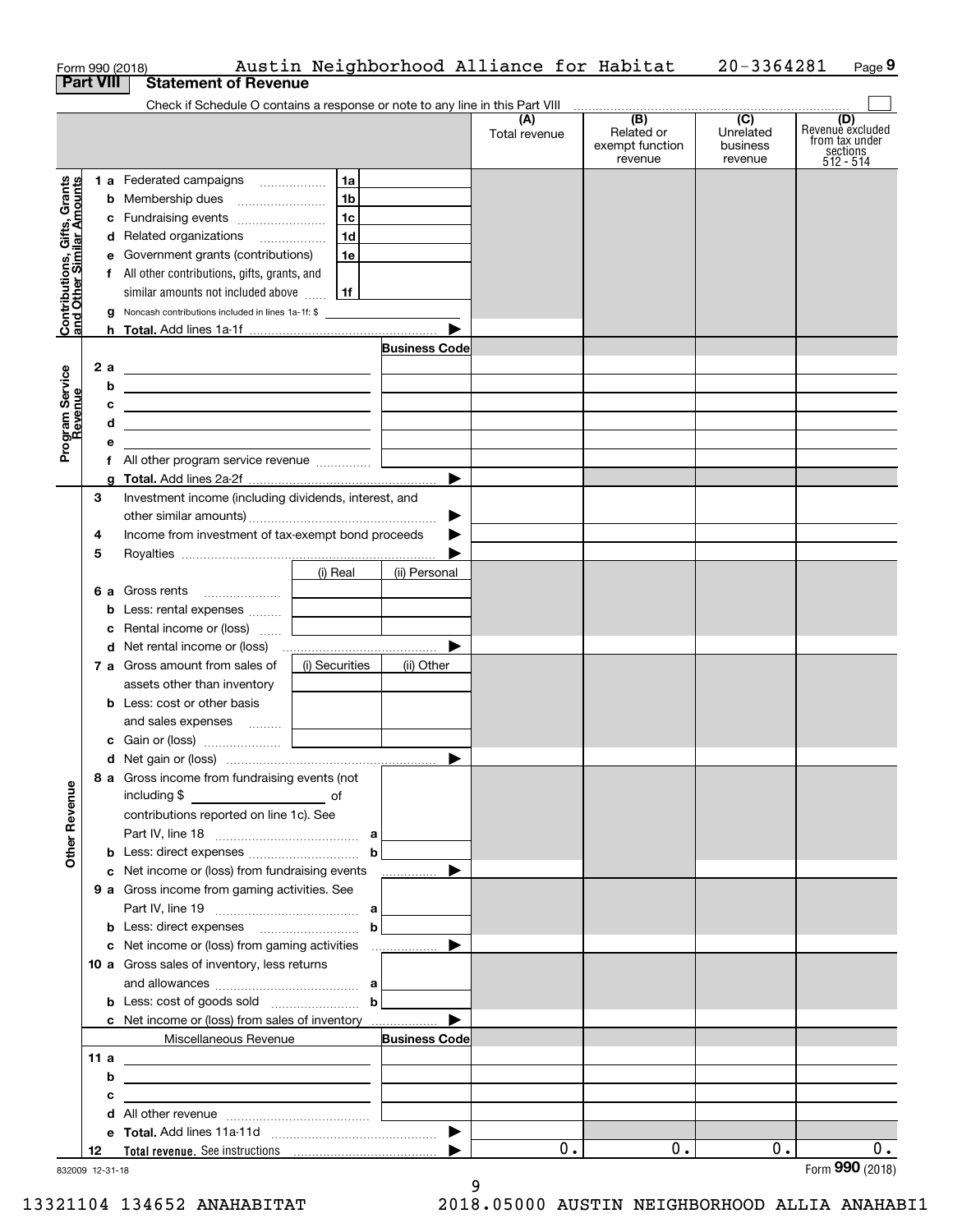| Form 990 (2018) |                                                   | Austin Neighborhood Alliance for Habitat |  | $20 - 3364281$ Page 10 |  |
|-----------------|---------------------------------------------------|------------------------------------------|--|------------------------|--|
|                 | <b>Part IX   Statement of Functional Expenses</b> |                                          |  |                        |  |

*Section 501(c)(3) and 501(c)(4) organizations must complete all columns. All other organizations must complete column (A).*

|          | Do not include amounts reported on lines 6b.<br>7b, 8b, 9b, and 10b of Part VIII.                                                                                                                           | (A)<br>Total expenses | (B)<br>Program service<br>expenses | $\overline{C}$<br>Management and<br>general expenses | (D)<br>Fundraising<br>expenses |
|----------|-------------------------------------------------------------------------------------------------------------------------------------------------------------------------------------------------------------|-----------------------|------------------------------------|------------------------------------------------------|--------------------------------|
| 1.       | Grants and other assistance to domestic organizations                                                                                                                                                       |                       |                                    |                                                      |                                |
|          | and domestic governments. See Part IV, line 21                                                                                                                                                              |                       |                                    |                                                      |                                |
| 2        | Grants and other assistance to domestic                                                                                                                                                                     |                       |                                    |                                                      |                                |
|          | individuals. See Part IV, line 22                                                                                                                                                                           |                       |                                    |                                                      |                                |
| 3        | Grants and other assistance to foreign                                                                                                                                                                      |                       |                                    |                                                      |                                |
|          | organizations, foreign governments, and foreign                                                                                                                                                             |                       |                                    |                                                      |                                |
|          | individuals. See Part IV, lines 15 and 16                                                                                                                                                                   |                       |                                    |                                                      |                                |
| 4        | Benefits paid to or for members                                                                                                                                                                             |                       |                                    |                                                      |                                |
| 5        | Compensation of current officers, directors,                                                                                                                                                                |                       |                                    |                                                      |                                |
|          | trustees, and key employees                                                                                                                                                                                 |                       |                                    |                                                      |                                |
| 6        | Compensation not included above, to disqualified                                                                                                                                                            |                       |                                    |                                                      |                                |
|          | persons (as defined under section $4958(f)(1)$ ) and                                                                                                                                                        |                       |                                    |                                                      |                                |
|          | persons described in section 4958(c)(3)(B)                                                                                                                                                                  |                       |                                    |                                                      |                                |
| 7        |                                                                                                                                                                                                             |                       |                                    |                                                      |                                |
| 8        | Pension plan accruals and contributions (include                                                                                                                                                            |                       |                                    |                                                      |                                |
|          | section 401(k) and 403(b) employer contributions)                                                                                                                                                           |                       |                                    |                                                      |                                |
| 9        |                                                                                                                                                                                                             |                       |                                    |                                                      |                                |
| 10       |                                                                                                                                                                                                             |                       |                                    |                                                      |                                |
| 11       | Fees for services (non-employees):                                                                                                                                                                          |                       |                                    |                                                      |                                |
| а        |                                                                                                                                                                                                             |                       |                                    |                                                      |                                |
| b        |                                                                                                                                                                                                             |                       |                                    |                                                      |                                |
| c        |                                                                                                                                                                                                             |                       |                                    |                                                      |                                |
| d        |                                                                                                                                                                                                             |                       |                                    |                                                      |                                |
| e        | Professional fundraising services. See Part IV, line 17                                                                                                                                                     |                       |                                    |                                                      |                                |
| f        | Investment management fees                                                                                                                                                                                  |                       |                                    |                                                      |                                |
| g        | Other. (If line 11g amount exceeds 10% of line 25,                                                                                                                                                          |                       |                                    |                                                      |                                |
|          | column (A) amount, list line 11g expenses on Sch 0.)                                                                                                                                                        |                       |                                    |                                                      |                                |
| 12       |                                                                                                                                                                                                             |                       |                                    |                                                      |                                |
| 13       |                                                                                                                                                                                                             |                       |                                    |                                                      |                                |
| 14       |                                                                                                                                                                                                             |                       |                                    |                                                      |                                |
| 15       |                                                                                                                                                                                                             |                       |                                    |                                                      |                                |
| 16       |                                                                                                                                                                                                             |                       |                                    |                                                      |                                |
| 17       | Travel                                                                                                                                                                                                      |                       |                                    |                                                      |                                |
| 18       | Payments of travel or entertainment expenses                                                                                                                                                                |                       |                                    |                                                      |                                |
|          | for any federal, state, or local public officials                                                                                                                                                           |                       |                                    |                                                      |                                |
| 19       | Conferences, conventions, and meetings                                                                                                                                                                      |                       |                                    |                                                      |                                |
| 20       | Interest                                                                                                                                                                                                    |                       |                                    |                                                      |                                |
| 21       |                                                                                                                                                                                                             |                       |                                    |                                                      |                                |
| 22       | Depreciation, depletion, and amortization                                                                                                                                                                   |                       |                                    |                                                      |                                |
| 23       | Insurance                                                                                                                                                                                                   |                       |                                    |                                                      |                                |
| 24       | Other expenses. Itemize expenses not covered<br>above. (List miscellaneous expenses in line 24e. If line<br>24e amount exceeds 10% of line 25, column (A)<br>amount, list line 24e expenses on Schedule O.) |                       |                                    |                                                      |                                |
| а        | <u> 1989 - Johann John Stone, markin fizikar (</u>                                                                                                                                                          |                       |                                    |                                                      |                                |
| b        | <u> 1989 - Johann Barbara, martxa al III-lea (h. 1989).</u>                                                                                                                                                 |                       |                                    |                                                      |                                |
| c        | <u> 1989 - Johann Stein, marwolaethau a bhann an t-Amhair an t-Amhair an t-Amhair an t-Amhair an t-Amhair an t-A</u>                                                                                        |                       |                                    |                                                      |                                |
| d        | <u> 1989 - Johann Stein, mars an deus Amerikaansk kommunister (* 1958)</u>                                                                                                                                  |                       |                                    |                                                      |                                |
| е        | All other expenses and the state of the state of the state of the state of the state of the state of the state<br>Total functional expenses. Add lines 1 through 24e                                        | 0.                    | 0.                                 | 0.                                                   | 0.                             |
| 25<br>26 | Joint costs. Complete this line only if the organization                                                                                                                                                    |                       |                                    |                                                      |                                |
|          | reported in column (B) joint costs from a combined                                                                                                                                                          |                       |                                    |                                                      |                                |
|          | educational campaign and fundraising solicitation.                                                                                                                                                          |                       |                                    |                                                      |                                |
|          | Check here $\blacktriangleright$  <br>if following SOP 98-2 (ASC 958-720)                                                                                                                                   |                       |                                    |                                                      |                                |

10

832010 12-31-18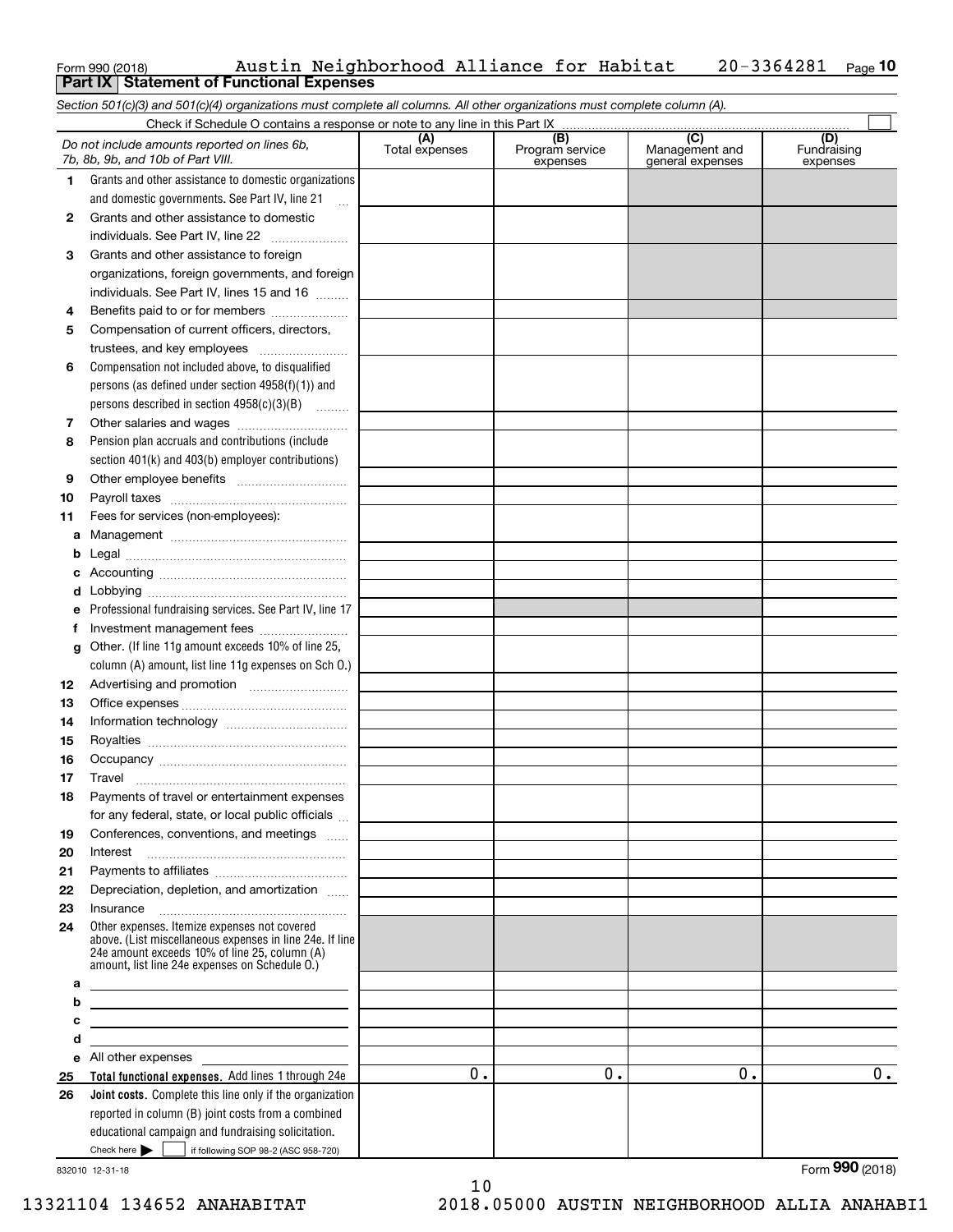**32 3334** Retained earnings, endowment, accumulated income, or other funds

Total net assets or fund balances ....... Total liabilities and net assets/fund balances

**Net Assets or Fund Balances**

Net Assets or Fund Balances

**32 3334**

 $\overline{5,131,316.}$   $\overline{33}$   $\overline{5,131,316.}$ 

|                        | Form 990 (2018)<br>Part X | Austin Neighborhood Alliance for Habitat<br><b>Balance Sheet</b>                                                                                                                                                               |                          |              |                          |    |                          | 20-3364281         | Page 11      |  |
|------------------------|---------------------------|--------------------------------------------------------------------------------------------------------------------------------------------------------------------------------------------------------------------------------|--------------------------|--------------|--------------------------|----|--------------------------|--------------------|--------------|--|
|                        |                           |                                                                                                                                                                                                                                |                          |              |                          |    |                          |                    |              |  |
|                        |                           |                                                                                                                                                                                                                                |                          |              | (A)<br>Beginning of year |    |                          | (B)<br>End of year |              |  |
|                        | 1                         |                                                                                                                                                                                                                                |                          |              |                          |    | 1                        |                    |              |  |
|                        | 2                         |                                                                                                                                                                                                                                |                          |              |                          |    | $\mathbf{2}$             |                    |              |  |
|                        | З                         |                                                                                                                                                                                                                                |                          |              |                          |    | 3                        |                    |              |  |
|                        | 4                         |                                                                                                                                                                                                                                |                          |              | 4                        |    |                          |                    |              |  |
|                        | 5                         | Loans and other receivables from current and former officers, directors,                                                                                                                                                       |                          |              |                          |    |                          |                    |              |  |
|                        |                           | trustees, key employees, and highest compensated employees. Complete                                                                                                                                                           |                          |              |                          |    |                          |                    |              |  |
|                        |                           | Part II of Schedule Landscare and Contract in the Schedule Landscare and Contract in the Schedule L                                                                                                                            |                          |              |                          |    | 5                        |                    |              |  |
|                        | 6                         | Loans and other receivables from other disqualified persons (as defined under                                                                                                                                                  |                          |              |                          |    |                          |                    |              |  |
|                        |                           | section $4958(f)(1)$ , persons described in section $4958(c)(3)(B)$ , and contributing                                                                                                                                         |                          |              |                          |    |                          |                    |              |  |
|                        |                           | employers and sponsoring organizations of section 501(c)(9) voluntary                                                                                                                                                          |                          |              |                          |    |                          |                    |              |  |
|                        |                           | employees' beneficiary organizations (see instr). Complete Part II of Sch L                                                                                                                                                    |                          |              | 6                        |    |                          |                    |              |  |
| Assets                 | 7                         |                                                                                                                                                                                                                                |                          |              |                          |    | $\overline{7}$           |                    |              |  |
|                        | 8                         |                                                                                                                                                                                                                                |                          |              |                          |    | 8                        |                    |              |  |
|                        | 9                         |                                                                                                                                                                                                                                |                          |              |                          |    | 9                        |                    |              |  |
|                        |                           | 10a Land, buildings, and equipment: cost or other                                                                                                                                                                              |                          |              |                          |    |                          |                    |              |  |
|                        |                           | basis. Complete Part VI of Schedule D  10a                                                                                                                                                                                     |                          |              |                          |    |                          |                    |              |  |
|                        |                           | <u>10</u> b<br><b>b</b> Less: accumulated depreciation                                                                                                                                                                         |                          |              |                          |    | 10c                      |                    |              |  |
|                        | 11                        |                                                                                                                                                                                                                                |                          |              |                          |    |                          |                    |              |  |
|                        | 12                        |                                                                                                                                                                                                                                |                          |              |                          |    | 12                       |                    |              |  |
|                        | 13                        |                                                                                                                                                                                                                                |                          |              |                          |    | 13                       |                    |              |  |
|                        | 14                        |                                                                                                                                                                                                                                |                          |              |                          |    | 14                       |                    |              |  |
|                        | 15                        |                                                                                                                                                                                                                                |                          | 5, 131, 316. |                          | 15 |                          | 5, 131, 316.       |              |  |
|                        | 16                        |                                                                                                                                                                                                                                | $\overline{5,131,316}$ . |              | 16                       |    | $\overline{5,131,316}$ . |                    |              |  |
|                        | 17                        |                                                                                                                                                                                                                                |                          |              | 17                       |    |                          |                    |              |  |
|                        | 18                        |                                                                                                                                                                                                                                |                          |              | 18                       |    |                          |                    |              |  |
|                        | 19                        | Deferred revenue manual contracts and contracts are all the contracts and contracts are contracted and contracts are contracted and contract are contracted and contract are contracted and contract are contracted and contra |                          |              |                          |    | 19                       |                    |              |  |
|                        | 20                        |                                                                                                                                                                                                                                |                          |              |                          |    | 20                       |                    |              |  |
|                        | 21                        | Escrow or custodial account liability. Complete Part IV of Schedule D                                                                                                                                                          |                          |              |                          |    | 21                       |                    |              |  |
|                        | 22                        | Loans and other payables to current and former officers, directors, trustees,                                                                                                                                                  |                          |              |                          |    |                          |                    |              |  |
| Liabilities            |                           | key employees, highest compensated employees, and disqualified persons.                                                                                                                                                        |                          |              |                          |    | 22                       |                    |              |  |
|                        | 23                        |                                                                                                                                                                                                                                |                          |              |                          |    | 23                       |                    |              |  |
|                        | 24                        |                                                                                                                                                                                                                                |                          |              |                          |    | 24                       |                    |              |  |
|                        | 25                        | Other liabilities (including federal income tax, payables to related third                                                                                                                                                     |                          |              |                          |    |                          |                    |              |  |
|                        |                           | parties, and other liabilities not included on lines 17-24). Complete Part X of                                                                                                                                                |                          |              |                          |    |                          |                    |              |  |
|                        |                           | Schedule D                                                                                                                                                                                                                     |                          |              |                          |    | 25                       |                    |              |  |
|                        | 26                        |                                                                                                                                                                                                                                |                          |              |                          | 0. | 26                       |                    | 0.           |  |
|                        |                           | Organizations that follow SFAS 117 (ASC 958), check here $\blacktriangleright \begin{array}{c} \boxed{X} \\ \end{array}$ and                                                                                                   |                          |              |                          |    |                          |                    |              |  |
|                        |                           | complete lines 27 through 29, and lines 33 and 34.                                                                                                                                                                             |                          |              |                          |    |                          |                    |              |  |
|                        | 27                        |                                                                                                                                                                                                                                |                          |              | 5,131,316.               |    | 27                       |                    | 5, 131, 316. |  |
|                        | 28                        |                                                                                                                                                                                                                                |                          |              |                          |    | 28                       |                    |              |  |
| ssets or Fund Balances | 29                        | Permanently restricted net assets                                                                                                                                                                                              |                          |              |                          |    | 29                       |                    |              |  |
|                        |                           | Organizations that do not follow SFAS 117 (ASC 958), check here ▶ │                                                                                                                                                            |                          |              |                          |    |                          |                    |              |  |
|                        |                           | and complete lines 30 through 34.                                                                                                                                                                                              |                          |              |                          |    |                          |                    |              |  |
|                        | 30                        |                                                                                                                                                                                                                                |                          |              |                          |    | 30                       |                    |              |  |
|                        | 31                        | Paid-in or capital surplus, or land, building, or equipment fund                                                                                                                                                               |                          |              | 31                       |    |                          |                    |              |  |

 $5,131,316.$   $34$   $5,131,316.$ 

Form (2018) **990**

**Pa**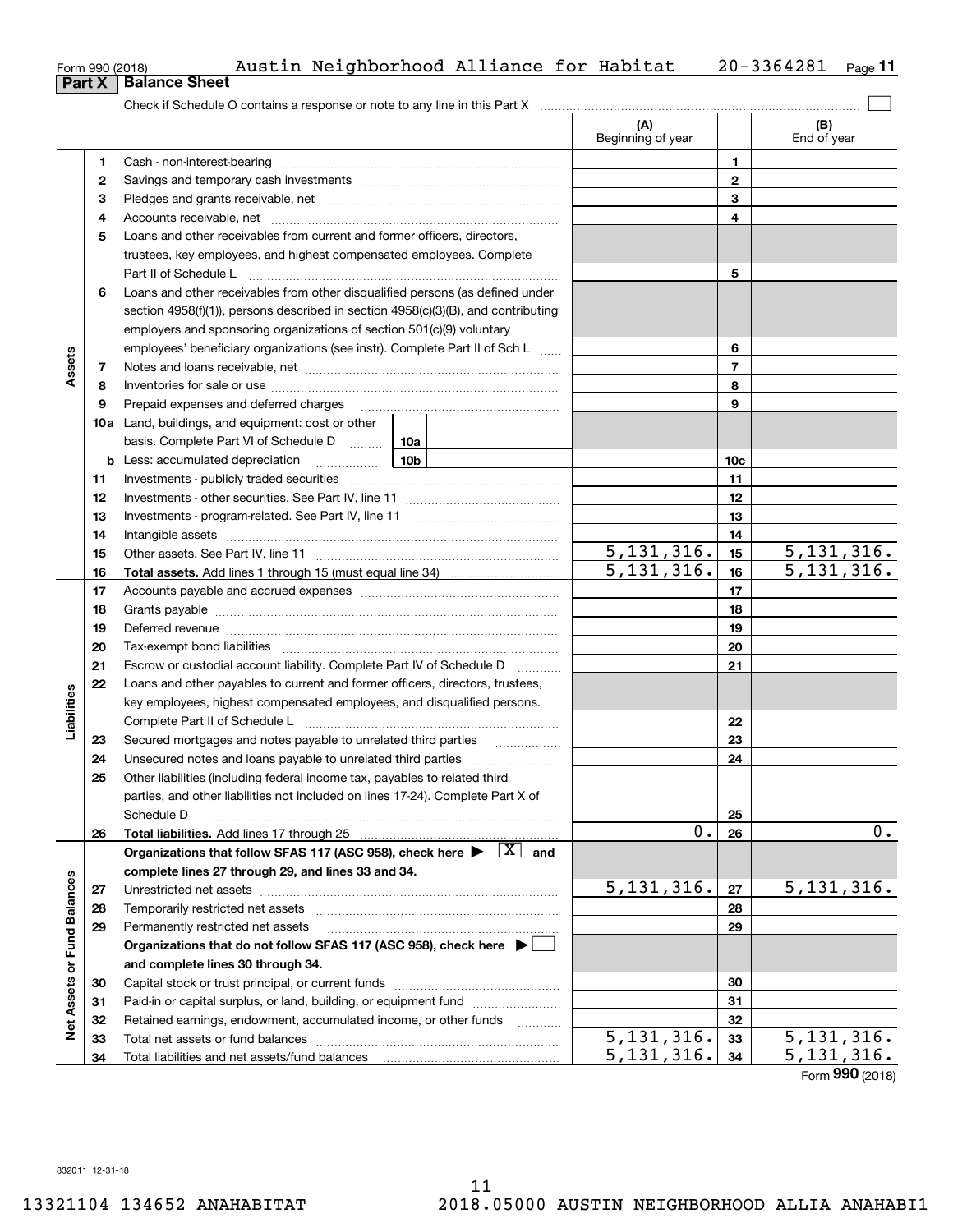|    | Austin Neighborhood Alliance for Habitat<br>Form 990 (2018)                                                                     |                | $20 - 3364281$ Page 12 |          |                         |  |  |  |  |
|----|---------------------------------------------------------------------------------------------------------------------------------|----------------|------------------------|----------|-------------------------|--|--|--|--|
|    | <b>Reconciliation of Net Assets</b><br><b>Part XI</b>                                                                           |                |                        |          |                         |  |  |  |  |
|    | Check if Schedule O contains a response or note to any line in this Part XI                                                     |                |                        |          |                         |  |  |  |  |
|    |                                                                                                                                 |                |                        |          |                         |  |  |  |  |
| 1  | Total revenue (must equal Part VIII, column (A), line 12)                                                                       | $\mathbf{1}$   |                        |          | 0.<br>$\overline{0}$ .  |  |  |  |  |
| 2  | $\mathbf{2}$<br>Total expenses (must equal Part IX, column (A), line 25)                                                        |                |                        |          |                         |  |  |  |  |
| 3  | 3<br>Revenue less expenses. Subtract line 2 from line 1                                                                         |                |                        |          |                         |  |  |  |  |
| 4  | 5, 131, 316.<br>$\overline{4}$                                                                                                  |                |                        |          |                         |  |  |  |  |
| 5  | Net unrealized gains (losses) on investments                                                                                    | 5              |                        |          |                         |  |  |  |  |
| 6  | Donated services and use of facilities                                                                                          | 6              |                        |          |                         |  |  |  |  |
| 7  | Investment expenses                                                                                                             | $\overline{7}$ |                        |          |                         |  |  |  |  |
| 8  | Prior period adjustments                                                                                                        | 8              |                        |          |                         |  |  |  |  |
| 9  |                                                                                                                                 | 9              |                        |          | 0.                      |  |  |  |  |
| 10 | Net assets or fund balances at end of year. Combine lines 3 through 9 (must equal Part X, line 33,                              |                |                        |          |                         |  |  |  |  |
|    | column (B))                                                                                                                     | 10             | 5,131,316.             |          |                         |  |  |  |  |
|    | Part XII Financial Statements and Reporting                                                                                     |                |                        |          |                         |  |  |  |  |
|    |                                                                                                                                 |                |                        |          | $\overline{\mathbf{x}}$ |  |  |  |  |
|    |                                                                                                                                 |                |                        | Yes      | <b>No</b>               |  |  |  |  |
| 1  | $\boxed{\text{X}}$ Accrual<br>Accounting method used to prepare the Form 990: <u>I</u> Cash<br>Other                            |                |                        |          |                         |  |  |  |  |
|    | If the organization changed its method of accounting from a prior year or checked "Other," explain in Schedule O.               |                |                        |          |                         |  |  |  |  |
|    | 2a Were the organization's financial statements compiled or reviewed by an independent accountant?                              |                | 2a                     |          | x                       |  |  |  |  |
|    | If "Yes," check a box below to indicate whether the financial statements for the year were compiled or reviewed on a            |                |                        |          |                         |  |  |  |  |
|    | separate basis, consolidated basis, or both:                                                                                    |                |                        |          |                         |  |  |  |  |
|    | Separate basis<br>Consolidated basis<br>Both consolidated and separate basis                                                    |                |                        |          |                         |  |  |  |  |
|    | <b>b</b> Were the organization's financial statements audited by an independent accountant?                                     |                | 2 <sub>b</sub>         | х        |                         |  |  |  |  |
|    | If "Yes," check a box below to indicate whether the financial statements for the year were audited on a separate basis,         |                |                        |          |                         |  |  |  |  |
|    | consolidated basis, or both:                                                                                                    |                |                        |          |                         |  |  |  |  |
|    | $\mathbf{X}$ Consolidated basis<br>Separate basis<br>Both consolidated and separate basis                                       |                |                        |          |                         |  |  |  |  |
|    | c If "Yes" to line 2a or 2b, does the organization have a committee that assumes responsibility for oversight of the audit,     |                |                        |          |                         |  |  |  |  |
|    |                                                                                                                                 |                | 2c                     | X        |                         |  |  |  |  |
|    | If the organization changed either its oversight process or selection process during the tax year, explain in Schedule O.       |                |                        |          |                         |  |  |  |  |
|    | 3a As a result of a federal award, was the organization required to undergo an audit or audits as set forth in the Single Audit |                |                        |          |                         |  |  |  |  |
|    |                                                                                                                                 |                | За                     |          | х                       |  |  |  |  |
|    | b If "Yes," did the organization undergo the required audit or audits? If the organization did not undergo the required audit   |                |                        |          |                         |  |  |  |  |
|    | or audits, explain why in Schedule O and describe any steps taken to undergo such audits matures and the matur                  |                | 3b                     | $\Omega$ |                         |  |  |  |  |

Form (2018) **990**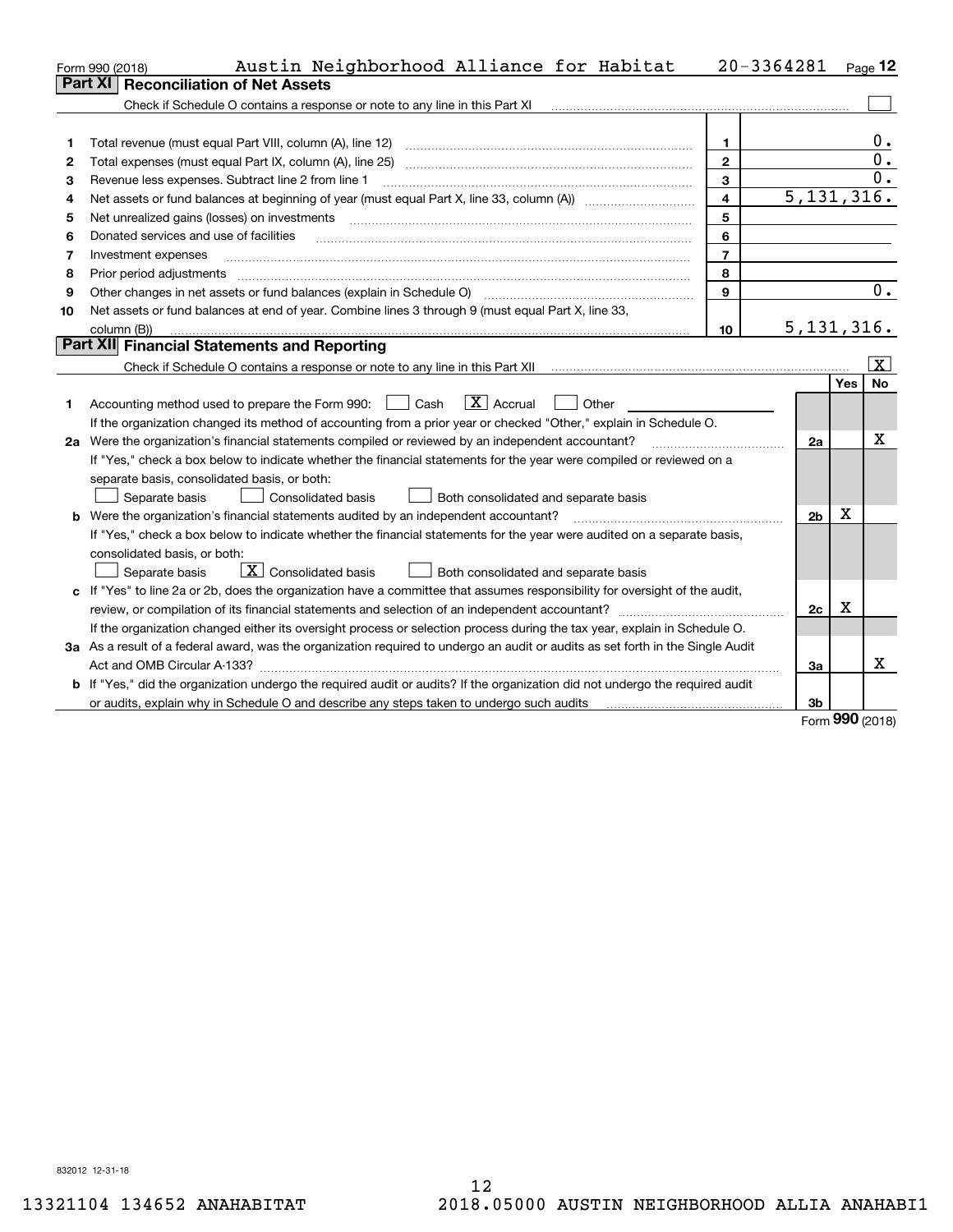Department of the Treasury Internal Revenue Service

| (Form 990 or 990-EZ) |  |
|----------------------|--|

# **Public Charity Status and Public Support**

**Complete if the organization is a section 501(c)(3) organization or a section 4947(a)(1) nonexempt charitable trust. | Attach to Form 990 or Form 990-EZ.** 

| ▶ Go to www.irs.gov/Form990 for instructions and the latest information. |  |  |  |  |
|--------------------------------------------------------------------------|--|--|--|--|

| OMB No 1545-0047             |
|------------------------------|
| 2018                         |
| Open to Public<br>Inspection |

|  | Name of the organization |
|--|--------------------------|
|  |                          |

|                                     |                                                                                                                                                                                                                                                                | Name of the organization                                                                                                                                                                                                                                                         |            |                                                       |     |                                                                |                            |    | <b>Employer identification number</b> |  |  |  |
|-------------------------------------|----------------------------------------------------------------------------------------------------------------------------------------------------------------------------------------------------------------------------------------------------------------|----------------------------------------------------------------------------------------------------------------------------------------------------------------------------------------------------------------------------------------------------------------------------------|------------|-------------------------------------------------------|-----|----------------------------------------------------------------|----------------------------|----|---------------------------------------|--|--|--|
|                                     |                                                                                                                                                                                                                                                                |                                                                                                                                                                                                                                                                                  |            | Austin Neighborhood Alliance for Habitat              |     |                                                                |                            |    | 20-3364281                            |  |  |  |
| Part I                              |                                                                                                                                                                                                                                                                | Reason for Public Charity Status (All organizations must complete this part.) See instructions.                                                                                                                                                                                  |            |                                                       |     |                                                                |                            |    |                                       |  |  |  |
|                                     |                                                                                                                                                                                                                                                                | The organization is not a private foundation because it is: (For lines 1 through 12, check only one box.)                                                                                                                                                                        |            |                                                       |     |                                                                |                            |    |                                       |  |  |  |
| 1.                                  |                                                                                                                                                                                                                                                                | A church, convention of churches, or association of churches described in section 170(b)(1)(A)(i).                                                                                                                                                                               |            |                                                       |     |                                                                |                            |    |                                       |  |  |  |
| 2                                   |                                                                                                                                                                                                                                                                | A school described in section 170(b)(1)(A)(ii). (Attach Schedule E (Form 990 or 990-EZ).)                                                                                                                                                                                        |            |                                                       |     |                                                                |                            |    |                                       |  |  |  |
| 3                                   |                                                                                                                                                                                                                                                                | A hospital or a cooperative hospital service organization described in section 170(b)(1)(A)(iii).                                                                                                                                                                                |            |                                                       |     |                                                                |                            |    |                                       |  |  |  |
|                                     |                                                                                                                                                                                                                                                                | A medical research organization operated in conjunction with a hospital described in section 170(b)(1)(A)(iii). Enter the hospital's name,                                                                                                                                       |            |                                                       |     |                                                                |                            |    |                                       |  |  |  |
|                                     |                                                                                                                                                                                                                                                                | city, and state:                                                                                                                                                                                                                                                                 |            |                                                       |     |                                                                |                            |    |                                       |  |  |  |
| 5                                   |                                                                                                                                                                                                                                                                | An organization operated for the benefit of a college or university owned or operated by a governmental unit described in                                                                                                                                                        |            |                                                       |     |                                                                |                            |    |                                       |  |  |  |
|                                     |                                                                                                                                                                                                                                                                | section 170(b)(1)(A)(iv). (Complete Part II.)                                                                                                                                                                                                                                    |            |                                                       |     |                                                                |                            |    |                                       |  |  |  |
| 6                                   |                                                                                                                                                                                                                                                                | A federal, state, or local government or governmental unit described in section 170(b)(1)(A)(v).                                                                                                                                                                                 |            |                                                       |     |                                                                |                            |    |                                       |  |  |  |
| 7                                   |                                                                                                                                                                                                                                                                | An organization that normally receives a substantial part of its support from a governmental unit or from the general public described in                                                                                                                                        |            |                                                       |     |                                                                |                            |    |                                       |  |  |  |
|                                     |                                                                                                                                                                                                                                                                | section 170(b)(1)(A)(vi). (Complete Part II.)                                                                                                                                                                                                                                    |            |                                                       |     |                                                                |                            |    |                                       |  |  |  |
| 8                                   |                                                                                                                                                                                                                                                                | A community trust described in section 170(b)(1)(A)(vi). (Complete Part II.)                                                                                                                                                                                                     |            |                                                       |     |                                                                |                            |    |                                       |  |  |  |
| 9                                   |                                                                                                                                                                                                                                                                | An agricultural research organization described in section 170(b)(1)(A)(ix) operated in conjunction with a land-grant college                                                                                                                                                    |            |                                                       |     |                                                                |                            |    |                                       |  |  |  |
|                                     |                                                                                                                                                                                                                                                                | or university or a non-land-grant college of agriculture (see instructions). Enter the name, city, and state of the college or                                                                                                                                                   |            |                                                       |     |                                                                |                            |    |                                       |  |  |  |
|                                     |                                                                                                                                                                                                                                                                | university:                                                                                                                                                                                                                                                                      |            |                                                       |     |                                                                |                            |    |                                       |  |  |  |
| 10                                  |                                                                                                                                                                                                                                                                | An organization that normally receives: (1) more than 33 1/3% of its support from contributions, membership fees, and gross receipts from                                                                                                                                        |            |                                                       |     |                                                                |                            |    |                                       |  |  |  |
|                                     |                                                                                                                                                                                                                                                                | activities related to its exempt functions - subject to certain exceptions, and (2) no more than 33 1/3% of its support from gross investment                                                                                                                                    |            |                                                       |     |                                                                |                            |    |                                       |  |  |  |
|                                     |                                                                                                                                                                                                                                                                |                                                                                                                                                                                                                                                                                  |            |                                                       |     |                                                                |                            |    |                                       |  |  |  |
|                                     |                                                                                                                                                                                                                                                                | income and unrelated business taxable income (less section 511 tax) from businesses acquired by the organization after June 30, 1975.<br>See section 509(a)(2). (Complete Part III.)                                                                                             |            |                                                       |     |                                                                |                            |    |                                       |  |  |  |
| 11                                  |                                                                                                                                                                                                                                                                | An organization organized and operated exclusively to test for public safety. See section 509(a)(4).                                                                                                                                                                             |            |                                                       |     |                                                                |                            |    |                                       |  |  |  |
| 12 $\lfloor$ $\mathbf{X}$ $\rfloor$ |                                                                                                                                                                                                                                                                |                                                                                                                                                                                                                                                                                  |            |                                                       |     |                                                                |                            |    |                                       |  |  |  |
|                                     |                                                                                                                                                                                                                                                                | An organization organized and operated exclusively for the benefit of, to perform the functions of, or to carry out the purposes of one or<br>more publicly supported organizations described in section 509(a)(1) or section 509(a)(2). See section 509(a)(3). Check the box in |            |                                                       |     |                                                                |                            |    |                                       |  |  |  |
|                                     | lines 12a through 12d that describes the type of supporting organization and complete lines 12e, 12f, and 12g.                                                                                                                                                 |                                                                                                                                                                                                                                                                                  |            |                                                       |     |                                                                |                            |    |                                       |  |  |  |
| a                                   | $\lfloor x \rfloor$                                                                                                                                                                                                                                            |                                                                                                                                                                                                                                                                                  |            |                                                       |     |                                                                |                            |    |                                       |  |  |  |
|                                     | Type I. A supporting organization operated, supervised, or controlled by its supported organization(s), typically by giving<br>the supported organization(s) the power to regularly appoint or elect a majority of the directors or trustees of the supporting |                                                                                                                                                                                                                                                                                  |            |                                                       |     |                                                                |                            |    |                                       |  |  |  |
|                                     | organization. You must complete Part IV, Sections A and B.                                                                                                                                                                                                     |                                                                                                                                                                                                                                                                                  |            |                                                       |     |                                                                |                            |    |                                       |  |  |  |
| b                                   |                                                                                                                                                                                                                                                                | Type II. A supporting organization supervised or controlled in connection with its supported organization(s), by having                                                                                                                                                          |            |                                                       |     |                                                                |                            |    |                                       |  |  |  |
|                                     |                                                                                                                                                                                                                                                                | control or management of the supporting organization vested in the same persons that control or manage the supported                                                                                                                                                             |            |                                                       |     |                                                                |                            |    |                                       |  |  |  |
|                                     |                                                                                                                                                                                                                                                                | organization(s). You must complete Part IV, Sections A and C.                                                                                                                                                                                                                    |            |                                                       |     |                                                                |                            |    |                                       |  |  |  |
| c                                   |                                                                                                                                                                                                                                                                | Type III functionally integrated. A supporting organization operated in connection with, and functionally integrated with,                                                                                                                                                       |            |                                                       |     |                                                                |                            |    |                                       |  |  |  |
|                                     |                                                                                                                                                                                                                                                                | its supported organization(s) (see instructions). You must complete Part IV, Sections A, D, and E.                                                                                                                                                                               |            |                                                       |     |                                                                |                            |    |                                       |  |  |  |
| d                                   |                                                                                                                                                                                                                                                                | Type III non-functionally integrated. A supporting organization operated in connection with its supported organization(s)                                                                                                                                                        |            |                                                       |     |                                                                |                            |    |                                       |  |  |  |
|                                     |                                                                                                                                                                                                                                                                | that is not functionally integrated. The organization generally must satisfy a distribution requirement and an attentiveness                                                                                                                                                     |            |                                                       |     |                                                                |                            |    |                                       |  |  |  |
|                                     |                                                                                                                                                                                                                                                                | requirement (see instructions). You must complete Part IV, Sections A and D, and Part V.                                                                                                                                                                                         |            |                                                       |     |                                                                |                            |    |                                       |  |  |  |
|                                     | $\lfloor x \rfloor$                                                                                                                                                                                                                                            | Check this box if the organization received a written determination from the IRS that it is a Type I, Type II, Type III                                                                                                                                                          |            |                                                       |     |                                                                |                            |    |                                       |  |  |  |
|                                     |                                                                                                                                                                                                                                                                | functionally integrated, or Type III non-functionally integrated supporting organization.                                                                                                                                                                                        |            |                                                       |     |                                                                |                            |    |                                       |  |  |  |
|                                     |                                                                                                                                                                                                                                                                | f Enter the number of supported organizations                                                                                                                                                                                                                                    |            |                                                       |     |                                                                |                            |    | 1                                     |  |  |  |
|                                     |                                                                                                                                                                                                                                                                | g Provide the following information about the supported organization(s).                                                                                                                                                                                                         |            |                                                       |     |                                                                |                            |    |                                       |  |  |  |
|                                     |                                                                                                                                                                                                                                                                | (i) Name of supported                                                                                                                                                                                                                                                            | (ii) EIN   | (iii) Type of organization                            |     | (iv) Is the organization listed<br>in your governing document? | (v) Amount of monetary     |    | (vi) Amount of other                  |  |  |  |
|                                     |                                                                                                                                                                                                                                                                | organization                                                                                                                                                                                                                                                                     |            | (described on lines 1-10<br>above (see instructions)) | Yes | No                                                             | support (see instructions) |    | support (see instructions)            |  |  |  |
|                                     |                                                                                                                                                                                                                                                                | Austin Habitat for                                                                                                                                                                                                                                                               |            |                                                       |     |                                                                |                            |    |                                       |  |  |  |
|                                     |                                                                                                                                                                                                                                                                | Humanity, Inc.                                                                                                                                                                                                                                                                   | 74-2373217 | 7                                                     | х   |                                                                |                            | 0. |                                       |  |  |  |
|                                     |                                                                                                                                                                                                                                                                |                                                                                                                                                                                                                                                                                  |            |                                                       |     |                                                                |                            |    |                                       |  |  |  |
|                                     |                                                                                                                                                                                                                                                                |                                                                                                                                                                                                                                                                                  |            |                                                       |     |                                                                |                            |    |                                       |  |  |  |
|                                     |                                                                                                                                                                                                                                                                |                                                                                                                                                                                                                                                                                  |            |                                                       |     |                                                                |                            |    |                                       |  |  |  |
|                                     |                                                                                                                                                                                                                                                                |                                                                                                                                                                                                                                                                                  |            |                                                       |     |                                                                |                            |    |                                       |  |  |  |
|                                     |                                                                                                                                                                                                                                                                |                                                                                                                                                                                                                                                                                  |            |                                                       |     |                                                                |                            |    |                                       |  |  |  |
|                                     |                                                                                                                                                                                                                                                                |                                                                                                                                                                                                                                                                                  |            |                                                       |     |                                                                |                            |    |                                       |  |  |  |
|                                     |                                                                                                                                                                                                                                                                |                                                                                                                                                                                                                                                                                  |            |                                                       |     |                                                                |                            |    |                                       |  |  |  |
|                                     |                                                                                                                                                                                                                                                                |                                                                                                                                                                                                                                                                                  |            |                                                       |     |                                                                |                            |    |                                       |  |  |  |
| Total                               |                                                                                                                                                                                                                                                                |                                                                                                                                                                                                                                                                                  |            |                                                       |     |                                                                |                            | 0. | 0.                                    |  |  |  |
|                                     |                                                                                                                                                                                                                                                                | LHA For Paperwork Reduction Act Notice, see the Instructions for Form 990 or 990-EZ. 832021 10-11-18                                                                                                                                                                             |            |                                                       |     |                                                                |                            |    | Schedule A (Form 990 or 990-EZ) 2018  |  |  |  |

13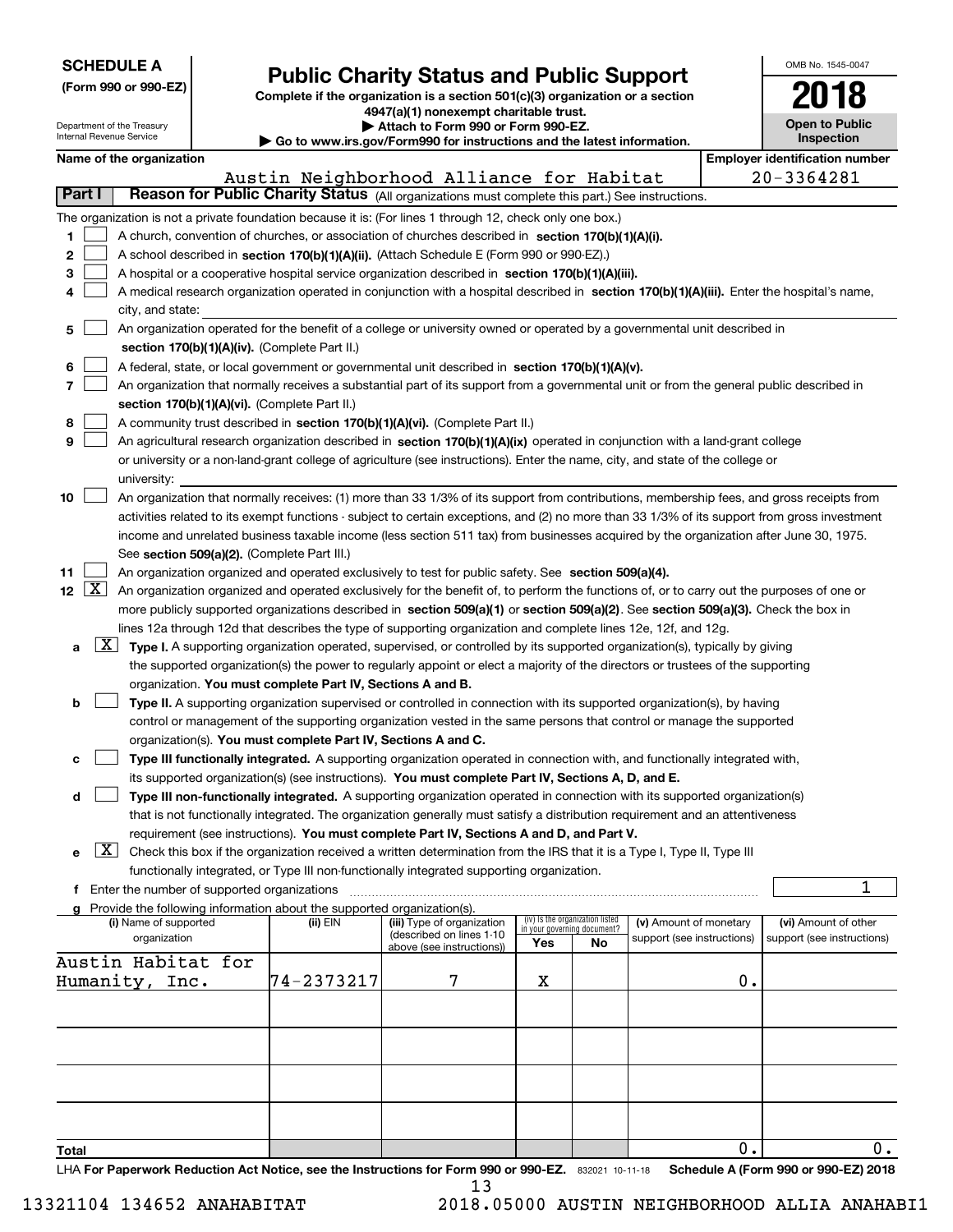#### <u>Schedule A (Form 990 or 990-EZ) 2018 <code>Austin Neighborhood</code> <code>Alliance for Habltat 20–3364281 Page 2</code></u> **Part II Support Schedule for Organizations Described in Sections 170(b)(1)(A)(iv) and 170(b)(1)(A)(vi)** Austin Neighborhood Alliance for Habitat 20-3364281

(Complete only if you checked the box on line 5, 7, or 8 of Part I or if the organization failed to qualify under Part III. If the organization fails to qualify under the tests listed below, please complete Part III.)

|    | <b>Section A. Public Support</b>                                                                                                           |          |            |            |            |                                             |           |
|----|--------------------------------------------------------------------------------------------------------------------------------------------|----------|------------|------------|------------|---------------------------------------------|-----------|
|    | Calendar year (or fiscal year beginning in) $\blacktriangleright$                                                                          | (a) 2014 | $(b)$ 2015 | $(c)$ 2016 | $(d)$ 2017 | (e) 2018                                    | (f) Total |
|    | <b>1</b> Gifts, grants, contributions, and                                                                                                 |          |            |            |            |                                             |           |
|    | membership fees received. (Do not                                                                                                          |          |            |            |            |                                             |           |
|    | include any "unusual grants.")                                                                                                             |          |            |            |            |                                             |           |
|    | 2 Tax revenues levied for the organ-                                                                                                       |          |            |            |            |                                             |           |
|    | ization's benefit and either paid to                                                                                                       |          |            |            |            |                                             |           |
|    | or expended on its behalf                                                                                                                  |          |            |            |            |                                             |           |
|    | 3 The value of services or facilities                                                                                                      |          |            |            |            |                                             |           |
|    | furnished by a governmental unit to                                                                                                        |          |            |            |            |                                             |           |
|    | the organization without charge                                                                                                            |          |            |            |            |                                             |           |
|    | 4 Total. Add lines 1 through 3                                                                                                             |          |            |            |            |                                             |           |
| 5  | The portion of total contributions                                                                                                         |          |            |            |            |                                             |           |
|    | by each person (other than a                                                                                                               |          |            |            |            |                                             |           |
|    | governmental unit or publicly                                                                                                              |          |            |            |            |                                             |           |
|    | supported organization) included                                                                                                           |          |            |            |            |                                             |           |
|    | on line 1 that exceeds 2% of the                                                                                                           |          |            |            |            |                                             |           |
|    | amount shown on line 11,                                                                                                                   |          |            |            |            |                                             |           |
|    | column (f)                                                                                                                                 |          |            |            |            |                                             |           |
|    | 6 Public support. Subtract line 5 from line 4.                                                                                             |          |            |            |            |                                             |           |
|    | Section B. Total Support                                                                                                                   |          |            |            |            |                                             |           |
|    | Calendar year (or fiscal year beginning in) $\blacktriangleright$                                                                          | (a) 2014 | $(b)$ 2015 | $(c)$ 2016 | $(d)$ 2017 | (e) 2018                                    | (f) Total |
|    | 7 Amounts from line 4                                                                                                                      |          |            |            |            |                                             |           |
|    | 8 Gross income from interest,                                                                                                              |          |            |            |            |                                             |           |
|    | dividends, payments received on                                                                                                            |          |            |            |            |                                             |           |
|    | securities loans, rents, royalties,                                                                                                        |          |            |            |            |                                             |           |
|    | and income from similar sources                                                                                                            |          |            |            |            |                                             |           |
| 9. | Net income from unrelated business                                                                                                         |          |            |            |            |                                             |           |
|    | activities, whether or not the                                                                                                             |          |            |            |            |                                             |           |
|    | business is regularly carried on                                                                                                           |          |            |            |            |                                             |           |
|    | <b>10</b> Other income. Do not include gain                                                                                                |          |            |            |            |                                             |           |
|    | or loss from the sale of capital                                                                                                           |          |            |            |            |                                             |           |
|    | assets (Explain in Part VI.)                                                                                                               |          |            |            |            |                                             |           |
|    | 11 Total support. Add lines 7 through 10                                                                                                   |          |            |            |            |                                             |           |
|    | <b>12</b> Gross receipts from related activities, etc. (see instructions)                                                                  |          |            |            |            | 12                                          |           |
|    | 13 First five years. If the Form 990 is for the organization's first, second, third, fourth, or fifth tax year as a section 501(c)(3)      |          |            |            |            |                                             |           |
|    | organization, check this box and stop here                                                                                                 |          |            |            |            |                                             |           |
|    | Section C. Computation of Public Support Percentage                                                                                        |          |            |            |            |                                             |           |
|    | 14 Public support percentage for 2018 (line 6, column (f) divided by line 11, column (f) <i>manumumumumum</i>                              |          |            |            |            | 14                                          | %         |
|    |                                                                                                                                            |          |            |            |            | 15                                          | %         |
|    | 16a 33 1/3% support test - 2018. If the organization did not check the box on line 13, and line 14 is 33 1/3% or more, check this box and  |          |            |            |            |                                             |           |
|    | stop here. The organization qualifies as a publicly supported organization                                                                 |          |            |            |            |                                             |           |
|    | b 33 1/3% support test - 2017. If the organization did not check a box on line 13 or 16a, and line 15 is 33 1/3% or more, check this box   |          |            |            |            |                                             |           |
|    | and stop here. The organization qualifies as a publicly supported organization                                                             |          |            |            |            |                                             |           |
|    | 17a 10% -facts-and-circumstances test - 2018. If the organization did not check a box on line 13, 16a, or 16b, and line 14 is 10% or more, |          |            |            |            |                                             |           |
|    | and if the organization meets the "facts-and-circumstances" test, check this box and stop here. Explain in Part VI how the organization    |          |            |            |            |                                             |           |
|    | meets the "facts-and-circumstances" test. The organization qualifies as a publicly supported organization                                  |          |            |            |            |                                             |           |
|    | b 10% -facts-and-circumstances test - 2017. If the organization did not check a box on line 13, 16a, 16b, or 17a, and line 15 is 10% or    |          |            |            |            |                                             |           |
|    | more, and if the organization meets the "facts-and-circumstances" test, check this box and stop here. Explain in Part VI how the           |          |            |            |            |                                             |           |
|    | organization meets the "facts-and-circumstances" test. The organization qualifies as a publicly supported organization                     |          |            |            |            |                                             |           |
|    | 18 Private foundation. If the organization did not check a box on line 13, 16a, 16b, 17a, or 17b, check this box and see instructions      |          |            |            |            | <b>Cohodulo A (Form 000 or 000 EZ) 2010</b> |           |

**Schedule A (Form 990 or 990-EZ) 2018**

832022 10-11-18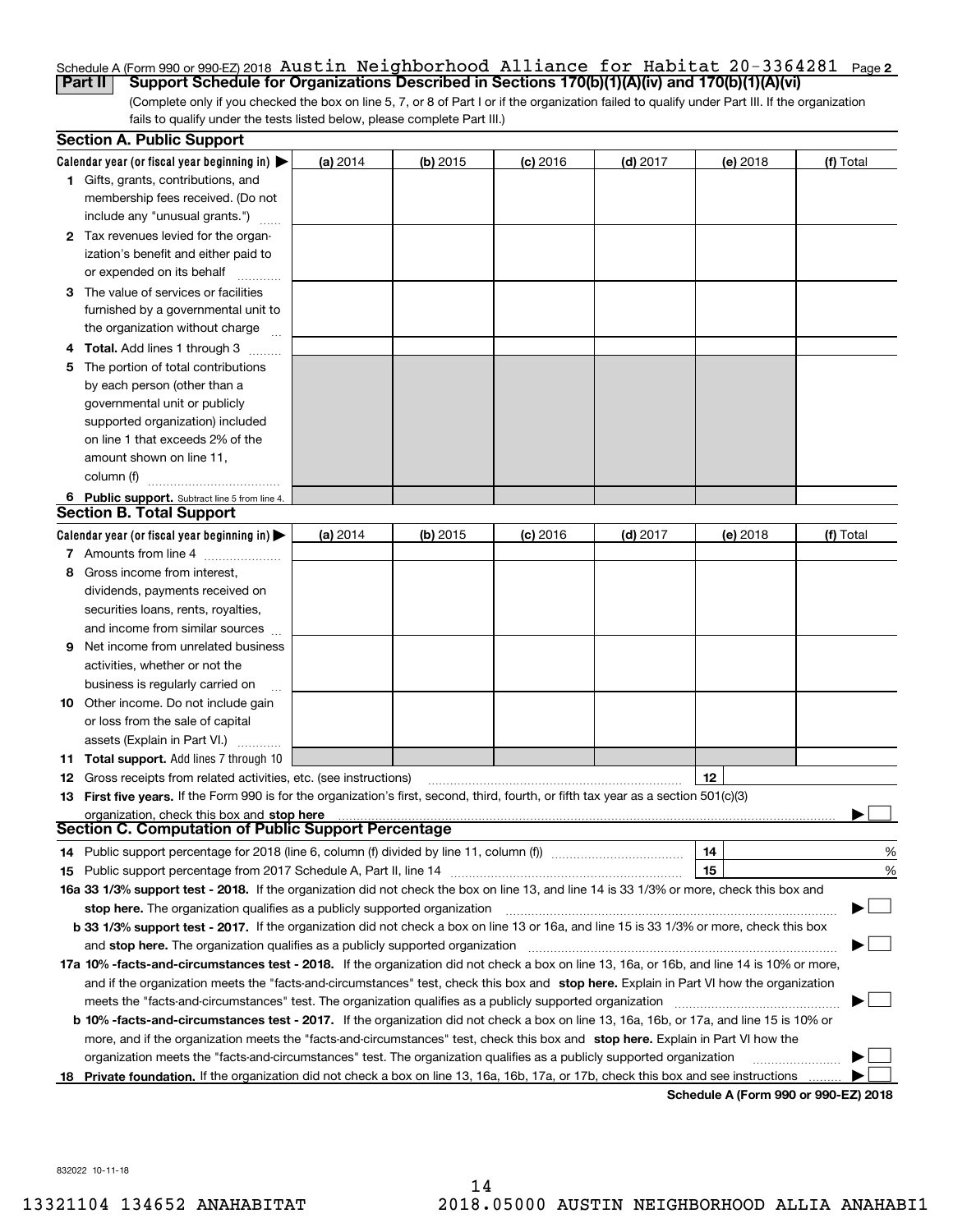#### Schedule A (Form 990 or 990-EZ) 2018  $\,$  <code>Austin Neighborhood Alliance for Habitat 20-3364281  $\,$  Page 3</code> **Part III Support Schedule for Organizations Described in Section 509(a)(2)**

(Complete only if you checked the box on line 10 of Part I or if the organization failed to qualify under Part II. If the organization fails to qualify under the tests listed below, please complete Part II.)

|    | <b>Section A. Public Support</b>                                                                                                                                                                                                                      |            |            |            |            |          |                                      |
|----|-------------------------------------------------------------------------------------------------------------------------------------------------------------------------------------------------------------------------------------------------------|------------|------------|------------|------------|----------|--------------------------------------|
|    | Calendar year (or fiscal year beginning in) $\blacktriangleright$                                                                                                                                                                                     | (a) 2014   | $(b)$ 2015 | $(c)$ 2016 | $(d)$ 2017 | (e) 2018 | (f) Total                            |
|    | 1 Gifts, grants, contributions, and                                                                                                                                                                                                                   |            |            |            |            |          |                                      |
|    | membership fees received. (Do not                                                                                                                                                                                                                     |            |            |            |            |          |                                      |
|    | include any "unusual grants.")                                                                                                                                                                                                                        |            |            |            |            |          |                                      |
|    | 2 Gross receipts from admissions,<br>merchandise sold or services per-<br>formed, or facilities furnished in<br>any activity that is related to the<br>organization's tax-exempt purpose                                                              |            |            |            |            |          |                                      |
|    | 3 Gross receipts from activities that<br>are not an unrelated trade or bus-                                                                                                                                                                           |            |            |            |            |          |                                      |
|    | iness under section 513                                                                                                                                                                                                                               |            |            |            |            |          |                                      |
|    | 4 Tax revenues levied for the organ-                                                                                                                                                                                                                  |            |            |            |            |          |                                      |
|    | ization's benefit and either paid to<br>or expended on its behalf<br>.                                                                                                                                                                                |            |            |            |            |          |                                      |
|    | 5 The value of services or facilities                                                                                                                                                                                                                 |            |            |            |            |          |                                      |
|    | furnished by a governmental unit to                                                                                                                                                                                                                   |            |            |            |            |          |                                      |
|    | the organization without charge                                                                                                                                                                                                                       |            |            |            |            |          |                                      |
|    | <b>6 Total.</b> Add lines 1 through 5                                                                                                                                                                                                                 |            |            |            |            |          |                                      |
|    | 7a Amounts included on lines 1, 2, and<br>3 received from disqualified persons                                                                                                                                                                        |            |            |            |            |          |                                      |
|    | <b>b</b> Amounts included on lines 2 and 3 received<br>from other than disqualified persons that<br>exceed the greater of \$5,000 or 1% of the<br>amount on line 13 for the year                                                                      |            |            |            |            |          |                                      |
|    | c Add lines 7a and 7b                                                                                                                                                                                                                                 |            |            |            |            |          |                                      |
|    | 8 Public support. (Subtract line 7c from line 6.)                                                                                                                                                                                                     |            |            |            |            |          |                                      |
|    | <b>Section B. Total Support</b>                                                                                                                                                                                                                       |            |            |            |            |          |                                      |
|    | Calendar year (or fiscal year beginning in) $\blacktriangleright$                                                                                                                                                                                     | (a) $2014$ | $(b)$ 2015 | $(c)$ 2016 | $(d)$ 2017 | (e) 2018 | (f) Total                            |
|    | 9 Amounts from line 6                                                                                                                                                                                                                                 |            |            |            |            |          |                                      |
|    | 10a Gross income from interest,<br>dividends, payments received on<br>securities loans, rents, royalties,<br>and income from similar sources                                                                                                          |            |            |            |            |          |                                      |
|    | <b>b</b> Unrelated business taxable income<br>(less section 511 taxes) from businesses                                                                                                                                                                |            |            |            |            |          |                                      |
|    | acquired after June 30, 1975                                                                                                                                                                                                                          |            |            |            |            |          |                                      |
|    | c Add lines 10a and 10b<br>11 Net income from unrelated business<br>activities not included in line 10b,<br>whether or not the business is<br>regularly carried on                                                                                    |            |            |            |            |          |                                      |
|    | 12 Other income. Do not include gain<br>or loss from the sale of capital<br>assets (Explain in Part VI.)                                                                                                                                              |            |            |            |            |          |                                      |
|    | <b>13</b> Total support. (Add lines 9, 10c, 11, and 12.)                                                                                                                                                                                              |            |            |            |            |          |                                      |
|    | 14 First five years. If the Form 990 is for the organization's first, second, third, fourth, or fifth tax year as a section 501(c)(3) organization,                                                                                                   |            |            |            |            |          |                                      |
|    | check this box and stop here <i>machine and content and stop</i> here <i>manufacture and stop</i> here <i>manufacture</i> and <b>stop here</b> <i>manufacture manufacture and stop</i> here <i>manufacture manufacture manufacture manufacture ma</i> |            |            |            |            |          |                                      |
|    | <b>Section C. Computation of Public Support Percentage</b>                                                                                                                                                                                            |            |            |            |            |          |                                      |
|    | 15 Public support percentage for 2018 (line 8, column (f), divided by line 13, column (f))                                                                                                                                                            |            |            |            |            | 15       | %                                    |
|    | 16 Public support percentage from 2017 Schedule A, Part III, line 15                                                                                                                                                                                  |            |            |            |            | 16       | %                                    |
|    | <b>Section D. Computation of Investment Income Percentage</b>                                                                                                                                                                                         |            |            |            |            |          |                                      |
|    | 17 Investment income percentage for 2018 (line 10c, column (f), divided by line 13, column (f))                                                                                                                                                       |            |            |            |            | 17       | %                                    |
|    | <b>18</b> Investment income percentage from <b>2017</b> Schedule A, Part III, line 17                                                                                                                                                                 |            |            |            |            | 18       | %                                    |
|    | 19a 33 1/3% support tests - 2018. If the organization did not check the box on line 14, and line 15 is more than 33 1/3%, and line 17 is not                                                                                                          |            |            |            |            |          |                                      |
|    | more than 33 1/3%, check this box and stop here. The organization qualifies as a publicly supported organization                                                                                                                                      |            |            |            |            |          | ▶                                    |
|    | b 33 1/3% support tests - 2017. If the organization did not check a box on line 14 or line 19a, and line 16 is more than 33 1/3%, and                                                                                                                 |            |            |            |            |          |                                      |
|    | line 18 is not more than 33 1/3%, check this box and stop here. The organization qualifies as a publicly supported organization                                                                                                                       |            |            |            |            |          |                                      |
| 20 | <b>Private foundation.</b> If the organization did not check a box on line 14, 19a, or 19b, check this box and see instructions                                                                                                                       |            |            |            |            |          |                                      |
|    | 832023 10-11-18                                                                                                                                                                                                                                       |            | 15         |            |            |          | Schedule A (Form 990 or 990-EZ) 2018 |

 <sup>13321104 134652</sup> ANAHABITAT 2018.05000 AUSTIN NEIGHBORHOOD ALLIA ANAHABI1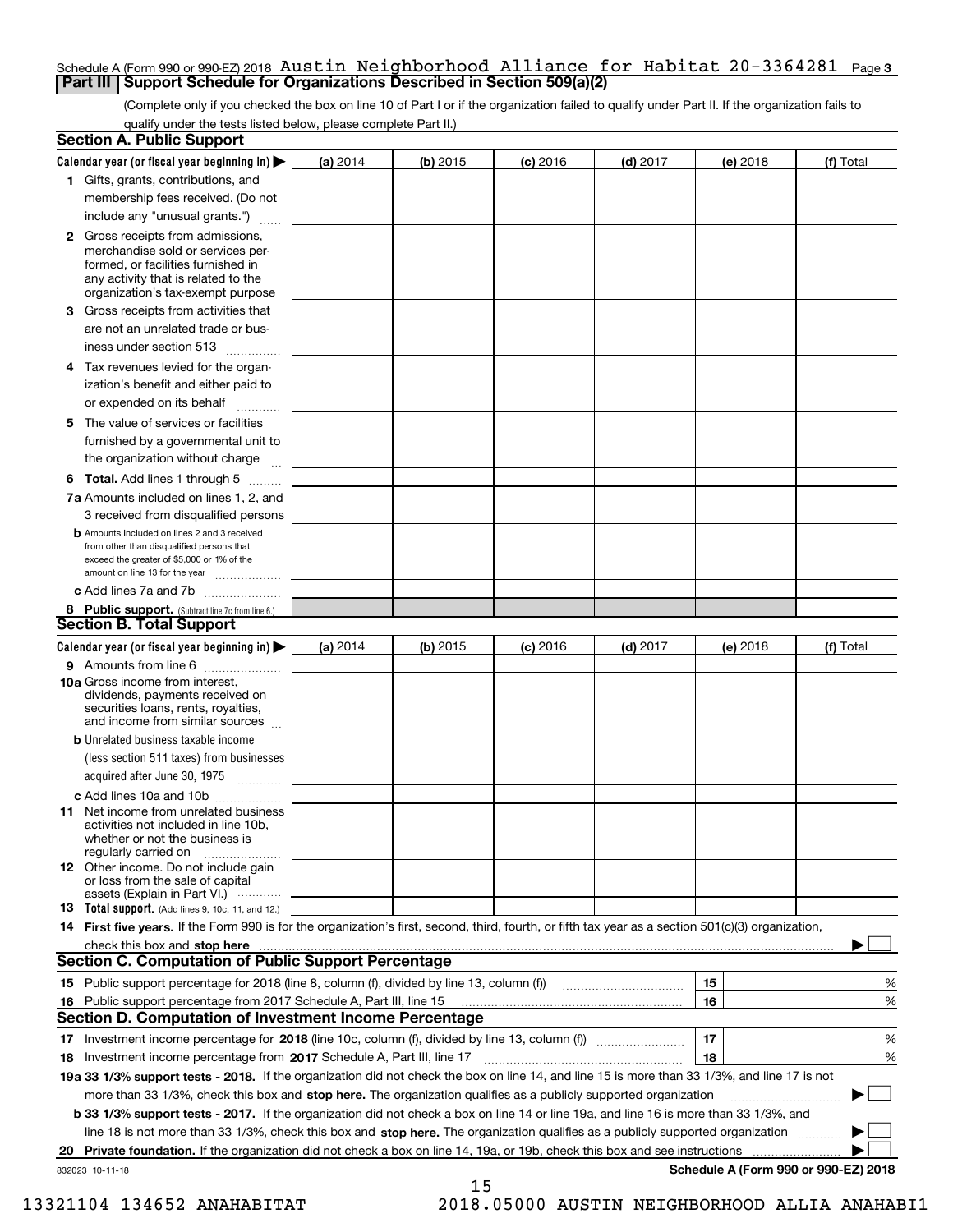# Schedule A (Form 990 or 990-EZ) 2018  $\,$  Austin  $\,$  Neighborhood  $\,$  Alliance for  $\,$  Habitat 20-3364281  $\,$  Page 4  $\,$

# **Part IV Supporting Organizations**

(Complete only if you checked a box in line 12 on Part I. If you checked 12a of Part I, complete Sections A and B. If you checked 12b of Part I, complete Sections A and C. If you checked 12c of Part I, complete Sections A, D, and E. If you checked 12d of Part I, complete Sections A and D, and complete Part V.)

#### **Section A. All Supporting Organizations**

- **1** Are all of the organization's supported organizations listed by name in the organization's governing documents? If "No," describe in **Part VI** how the supported organizations are designated. If designated by *class or purpose, describe the designation. If historic and continuing relationship, explain.*
- **2** Did the organization have any supported organization that does not have an IRS determination of status under section 509(a)(1) or (2)? If "Yes," explain in Part VI how the organization determined that the supported *organization was described in section 509(a)(1) or (2).*
- **3a** Did the organization have a supported organization described in section 501(c)(4), (5), or (6)? If "Yes," answer *(b) and (c) below.*
- **b** Did the organization confirm that each supported organization qualified under section 501(c)(4), (5), or (6) and satisfied the public support tests under section 509(a)(2)? If "Yes," describe in **Part VI** when and how the *organization made the determination.*
- **c**Did the organization ensure that all support to such organizations was used exclusively for section 170(c)(2)(B) purposes? If "Yes," explain in **Part VI** what controls the organization put in place to ensure such use.
- **4a***If* Was any supported organization not organized in the United States ("foreign supported organization")? *"Yes," and if you checked 12a or 12b in Part I, answer (b) and (c) below.*
- **b** Did the organization have ultimate control and discretion in deciding whether to make grants to the foreign supported organization? If "Yes," describe in **Part VI** how the organization had such control and discretion *despite being controlled or supervised by or in connection with its supported organizations.*
- **c** Did the organization support any foreign supported organization that does not have an IRS determination under sections 501(c)(3) and 509(a)(1) or (2)? If "Yes," explain in **Part VI** what controls the organization used *to ensure that all support to the foreign supported organization was used exclusively for section 170(c)(2)(B) purposes.*
- **5a** Did the organization add, substitute, or remove any supported organizations during the tax year? If "Yes," answer (b) and (c) below (if applicable). Also, provide detail in **Part VI,** including (i) the names and EIN *numbers of the supported organizations added, substituted, or removed; (ii) the reasons for each such action; (iii) the authority under the organization's organizing document authorizing such action; and (iv) how the action was accomplished (such as by amendment to the organizing document).*
- **b** Type I or Type II only. Was any added or substituted supported organization part of a class already designated in the organization's organizing document?
- **cSubstitutions only.**  Was the substitution the result of an event beyond the organization's control?
- **6** Did the organization provide support (whether in the form of grants or the provision of services or facilities) to **Part VI.** *If "Yes," provide detail in* support or benefit one or more of the filing organization's supported organizations? anyone other than (i) its supported organizations, (ii) individuals that are part of the charitable class benefited by one or more of its supported organizations, or (iii) other supporting organizations that also
- **7**Did the organization provide a grant, loan, compensation, or other similar payment to a substantial contributor *If "Yes," complete Part I of Schedule L (Form 990 or 990-EZ).* regard to a substantial contributor? (as defined in section 4958(c)(3)(C)), a family member of a substantial contributor, or a 35% controlled entity with
- **8** Did the organization make a loan to a disqualified person (as defined in section 4958) not described in line 7? *If "Yes," complete Part I of Schedule L (Form 990 or 990-EZ).*
- **9a** Was the organization controlled directly or indirectly at any time during the tax year by one or more in section 509(a)(1) or (2))? If "Yes," *provide detail in* <code>Part VI.</code> disqualified persons as defined in section 4946 (other than foundation managers and organizations described
- **b**the supporting organization had an interest? If "Yes," provide detail in P**art VI**. Did one or more disqualified persons (as defined in line 9a) hold a controlling interest in any entity in which
- **c**Did a disqualified person (as defined in line 9a) have an ownership interest in, or derive any personal benefit from, assets in which the supporting organization also had an interest? If "Yes," provide detail in P**art VI.**
- **10a** Was the organization subject to the excess business holdings rules of section 4943 because of section supporting organizations)? If "Yes," answer 10b below. 4943(f) (regarding certain Type II supporting organizations, and all Type III non-functionally integrated
- **b** Did the organization have any excess business holdings in the tax year? (Use Schedule C, Form 4720, to *determine whether the organization had excess business holdings.)*

16

832024 10-11-18

**Schedule A (Form 990 or 990-EZ) 2018**

**Yes**

X

**1**

**2**

**3a**

**3b**

**3c**

**4a**

**4b**

**4c**

**5a**

**5b5c**

**6**

**7**

**8**

**9a**

**9b**

**9c**

**10a**

**10b**

**No**

X

X

X

X

X

X

X

X

X

X

X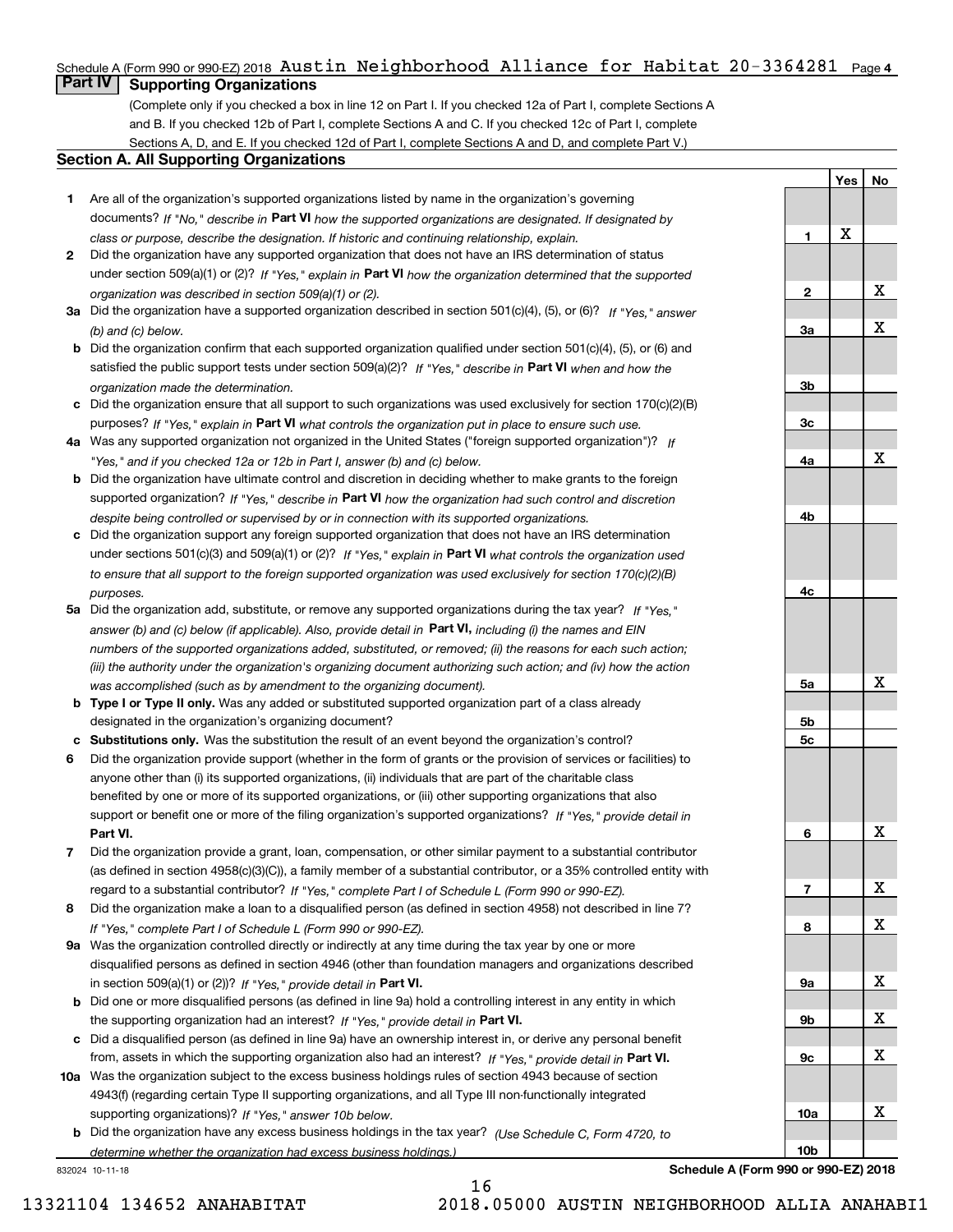#### Schedule A (Form 990 or 990-EZ) 2018 <code>Austin Neighborhood</code> <code>Alliance for Habltat 20-3364281 Page 5</code> **Part IV Supporting Organizations** *(continued)* Austin Neighborhood Alliance for Habitat 20-3364281

|    |                                                                                                                                   |                 | Yes | No          |
|----|-----------------------------------------------------------------------------------------------------------------------------------|-----------------|-----|-------------|
| 11 | Has the organization accepted a gift or contribution from any of the following persons?                                           |                 |     |             |
|    | a A person who directly or indirectly controls, either alone or together with persons described in (b) and (c)                    |                 |     |             |
|    | below, the governing body of a supported organization?                                                                            | 11a             |     | х           |
|    | <b>b</b> A family member of a person described in (a) above?                                                                      | 11 <sub>b</sub> |     | $\mathbf X$ |
|    | c A 35% controlled entity of a person described in (a) or (b) above? If "Yes" to a, b, or c, provide detail in Part VI.           | 11c             |     | $\mathbf X$ |
|    | <b>Section B. Type I Supporting Organizations</b>                                                                                 |                 |     |             |
|    |                                                                                                                                   |                 | Yes | No          |
| 1. | Did the directors, trustees, or membership of one or more supported organizations have the power to                               |                 |     |             |
|    | regularly appoint or elect at least a majority of the organization's directors or trustees at all times during the                |                 |     |             |
|    | tax year? If "No," describe in Part VI how the supported organization(s) effectively operated, supervised, or                     |                 |     |             |
|    | controlled the organization's activities. If the organization had more than one supported organization,                           |                 |     |             |
|    | describe how the powers to appoint and/or remove directors or trustees were allocated among the supported                         |                 |     |             |
|    | organizations and what conditions or restrictions, if any, applied to such powers during the tax year.                            | 1               | X   |             |
| 2  | Did the organization operate for the benefit of any supported organization other than the supported                               |                 |     |             |
|    | organization(s) that operated, supervised, or controlled the supporting organization? If "Yes," explain in                        |                 |     |             |
|    | Part VI how providing such benefit carried out the purposes of the supported organization(s) that operated,                       |                 |     |             |
|    | supervised, or controlled the supporting organization.                                                                            | 2               |     | X           |
|    | <b>Section C. Type II Supporting Organizations</b>                                                                                |                 |     |             |
|    |                                                                                                                                   |                 | Yes | No          |
| 1. | Were a majority of the organization's directors or trustees during the tax year also a majority of the directors                  |                 |     |             |
|    | or trustees of each of the organization's supported organization(s)? If "No," describe in Part VI how control                     |                 |     |             |
|    | or management of the supporting organization was vested in the same persons that controlled or managed                            |                 |     |             |
|    | the supported organization(s).                                                                                                    | 1               |     |             |
|    | <b>Section D. All Type III Supporting Organizations</b>                                                                           |                 |     |             |
|    |                                                                                                                                   |                 | Yes | No          |
| 1. | Did the organization provide to each of its supported organizations, by the last day of the fifth month of the                    |                 |     |             |
|    | organization's tax year, (i) a written notice describing the type and amount of support provided during the prior tax             |                 |     |             |
|    | year, (ii) a copy of the Form 990 that was most recently filed as of the date of notification, and (iii) copies of the            |                 |     |             |
|    | organization's governing documents in effect on the date of notification, to the extent not previously provided?                  | 1               |     |             |
| 2  | Were any of the organization's officers, directors, or trustees either (i) appointed or elected by the supported                  |                 |     |             |
|    | organization(s) or (ii) serving on the governing body of a supported organization? If "No," explain in Part VI how                |                 |     |             |
|    | the organization maintained a close and continuous working relationship with the supported organization(s).                       | 2               |     |             |
| 3  | By reason of the relationship described in (2), did the organization's supported organizations have a                             |                 |     |             |
|    | significant voice in the organization's investment policies and in directing the use of the organization's                        |                 |     |             |
|    | income or assets at all times during the tax year? If "Yes," describe in Part VI the role the organization's                      |                 |     |             |
|    | supported organizations played in this regard.                                                                                    | з               |     |             |
|    | Section E. Type III Functionally Integrated Supporting Organizations                                                              |                 |     |             |
| 1. | Check the box next to the method that the organization used to satisfy the Integral Part Test during the year (see instructions). |                 |     |             |
| a  | The organization satisfied the Activities Test. Complete line 2 below.                                                            |                 |     |             |
| b  | The organization is the parent of each of its supported organizations. Complete line 3 below.                                     |                 |     |             |
| c  | The organization supported a governmental entity. Describe in Part VI how you supported a government entity (see instructions),   |                 |     |             |
| 2  | Activities Test. Answer (a) and (b) below.                                                                                        |                 | Yes | No          |
| а  | Did substantially all of the organization's activities during the tax year directly further the exempt purposes of                |                 |     |             |
|    | the supported organization(s) to which the organization was responsive? If "Yes," then in Part VI identify                        |                 |     |             |
|    | those supported organizations and explain how these activities directly furthered their exempt purposes,                          |                 |     |             |
|    | how the organization was responsive to those supported organizations, and how the organization determined                         |                 |     |             |
|    | that these activities constituted substantially all of its activities.                                                            | 2a              |     |             |
| b  | Did the activities described in (a) constitute activities that, but for the organization's involvement, one or more               |                 |     |             |
|    | of the organization's supported organization(s) would have been engaged in? If "Yes," explain in Part VI the                      |                 |     |             |
|    | reasons for the organization's position that its supported organization(s) would have engaged in these                            |                 |     |             |
|    | activities but for the organization's involvement.                                                                                | 2b              |     |             |
| з  | Parent of Supported Organizations. Answer (a) and (b) below.                                                                      |                 |     |             |
| а  | Did the organization have the power to regularly appoint or elect a majority of the officers, directors, or                       |                 |     |             |
|    | trustees of each of the supported organizations? Provide details in Part VI.                                                      | За              |     |             |
|    | <b>b</b> Did the organization exercise a substantial degree of direction over the policies, programs, and activities of each      |                 |     |             |
|    | of its supported organizations? If "Yes," describe in Part VI the role played by the organization in this regard.                 | 3b              |     |             |
|    | Schedule A (Form 990 or 990-EZ) 2018<br>832025 10-11-18                                                                           |                 |     |             |

17 13321104 134652 ANAHABITAT 2018.05000 AUSTIN NEIGHBORHOOD ALLIA ANAHABI1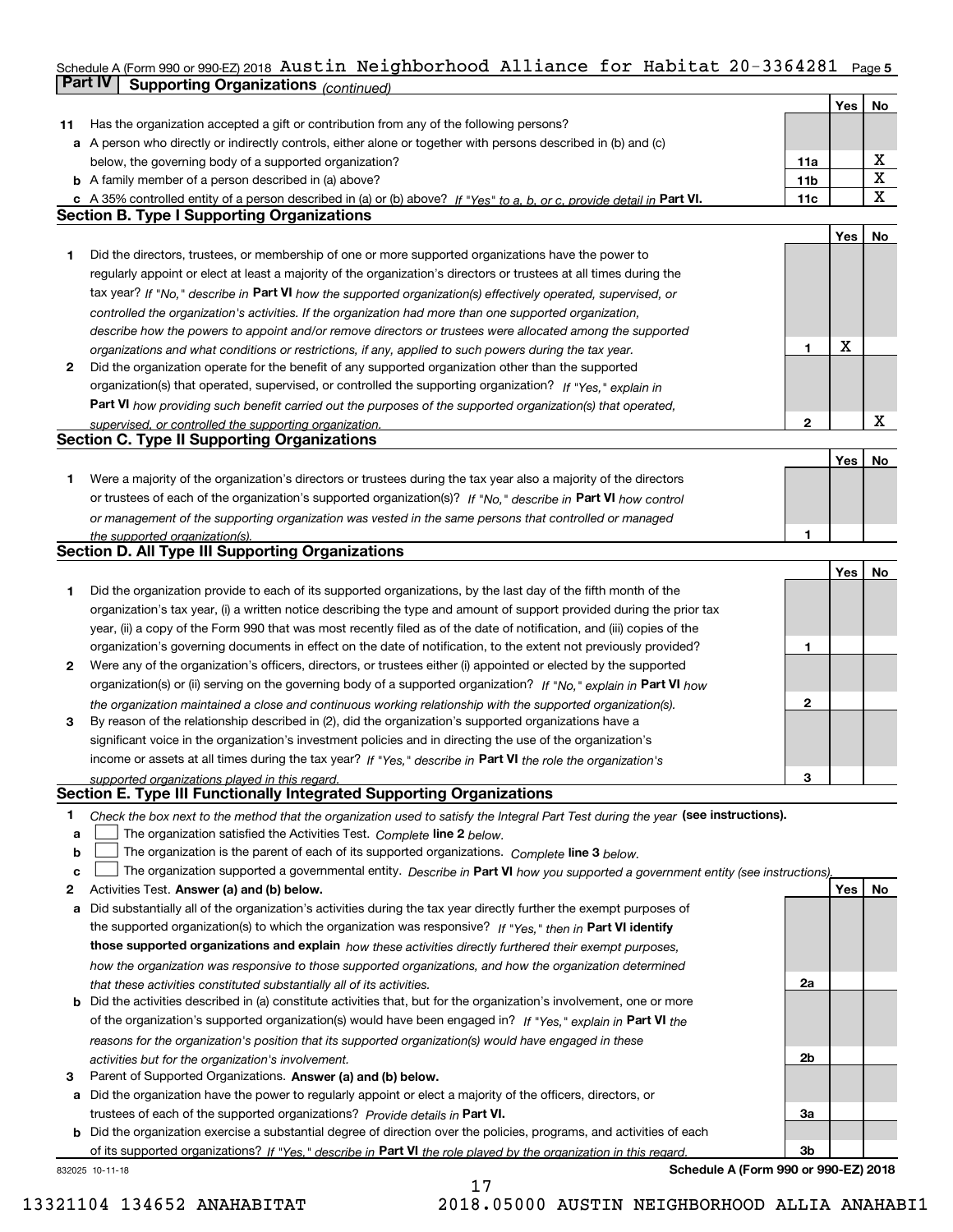| <b>Part V</b>  | Schedule A (Form 990 or 990-EZ) 2018 Austin Neighborhood Alliance for Habitat 20-3364281<br>Type III Non-Functionally Integrated 509(a)(3) Supporting Organizations |                |                | Page 6                         |
|----------------|---------------------------------------------------------------------------------------------------------------------------------------------------------------------|----------------|----------------|--------------------------------|
| 1              | Check here if the organization satisfied the Integral Part Test as a qualifying trust on Nov. 20, 1970 (explain in Part VI.) See instructions. Al                   |                |                |                                |
|                | other Type III non-functionally integrated supporting organizations must complete Sections A through E.                                                             |                |                |                                |
|                | Section A - Adjusted Net Income                                                                                                                                     |                | (A) Prior Year | (B) Current Year<br>(optional) |
| 1              | Net short-term capital gain                                                                                                                                         | 1              |                |                                |
| 2              | Recoveries of prior-year distributions                                                                                                                              | $\mathbf{2}$   |                |                                |
| 3              | Other gross income (see instructions)                                                                                                                               | 3              |                |                                |
| 4              | Add lines 1 through 3                                                                                                                                               | 4              |                |                                |
| 5              | Depreciation and depletion                                                                                                                                          | 5              |                |                                |
| 6              | Portion of operating expenses paid or incurred for production or                                                                                                    |                |                |                                |
|                | collection of gross income or for management, conservation, or                                                                                                      |                |                |                                |
|                | maintenance of property held for production of income (see instructions)                                                                                            | 6              |                |                                |
| 7              | Other expenses (see instructions)                                                                                                                                   | $\overline{7}$ |                |                                |
| 8              | Adjusted Net Income (subtract lines 5, 6, and 7 from line 4)                                                                                                        | 8              |                |                                |
|                | <b>Section B - Minimum Asset Amount</b>                                                                                                                             |                | (A) Prior Year | (B) Current Year<br>(optional) |
| 1              | Aggregate fair market value of all non-exempt-use assets (see                                                                                                       |                |                |                                |
|                | instructions for short tax year or assets held for part of year):                                                                                                   |                |                |                                |
|                | a Average monthly value of securities                                                                                                                               | 1a             |                |                                |
|                | <b>b</b> Average monthly cash balances                                                                                                                              | 1b             |                |                                |
|                | <b>c</b> Fair market value of other non-exempt-use assets                                                                                                           | 1c             |                |                                |
|                | d Total (add lines 1a, 1b, and 1c)                                                                                                                                  | 1d             |                |                                |
|                | e Discount claimed for blockage or other                                                                                                                            |                |                |                                |
|                | factors (explain in detail in Part VI):                                                                                                                             |                |                |                                |
| 2              | Acquisition indebtedness applicable to non-exempt-use assets                                                                                                        | $\mathbf{2}$   |                |                                |
| 3              | Subtract line 2 from line 1d                                                                                                                                        | 3              |                |                                |
| 4              | Cash deemed held for exempt use. Enter 1-1/2% of line 3 (for greater amount,                                                                                        |                |                |                                |
|                | see instructions)                                                                                                                                                   | 4              |                |                                |
| 5              | Net value of non-exempt-use assets (subtract line 4 from line 3)                                                                                                    | 5              |                |                                |
| 6              | Multiply line 5 by .035                                                                                                                                             | 6              |                |                                |
| 7              | Recoveries of prior-year distributions                                                                                                                              | $\overline{7}$ |                |                                |
| 8              | Minimum Asset Amount (add line 7 to line 6)                                                                                                                         | 8              |                |                                |
|                | <b>Section C - Distributable Amount</b>                                                                                                                             |                |                | <b>Current Year</b>            |
|                | Adjusted net income for prior year (from Section A, line 8, Column A)                                                                                               | 1              |                |                                |
| 2              | Enter 85% of line 1                                                                                                                                                 | 2              |                |                                |
| 3              | Minimum asset amount for prior year (from Section B, line 8, Column A)                                                                                              | 3              |                |                                |
| 4              | Enter greater of line 2 or line 3                                                                                                                                   | 4              |                |                                |
| 5              | Income tax imposed in prior year                                                                                                                                    | 5              |                |                                |
| 6              | Distributable Amount. Subtract line 5 from line 4, unless subject to                                                                                                |                |                |                                |
|                | emergency temporary reduction (see instructions)                                                                                                                    | 6              |                |                                |
| $\overline{7}$ | Check here if the current year is the organization's first as a non-functionally integrated Type III supporting organization (see                                   |                |                |                                |

instructions).

**Schedule A (Form 990 or 990-EZ) 2018**

832026 10-11-18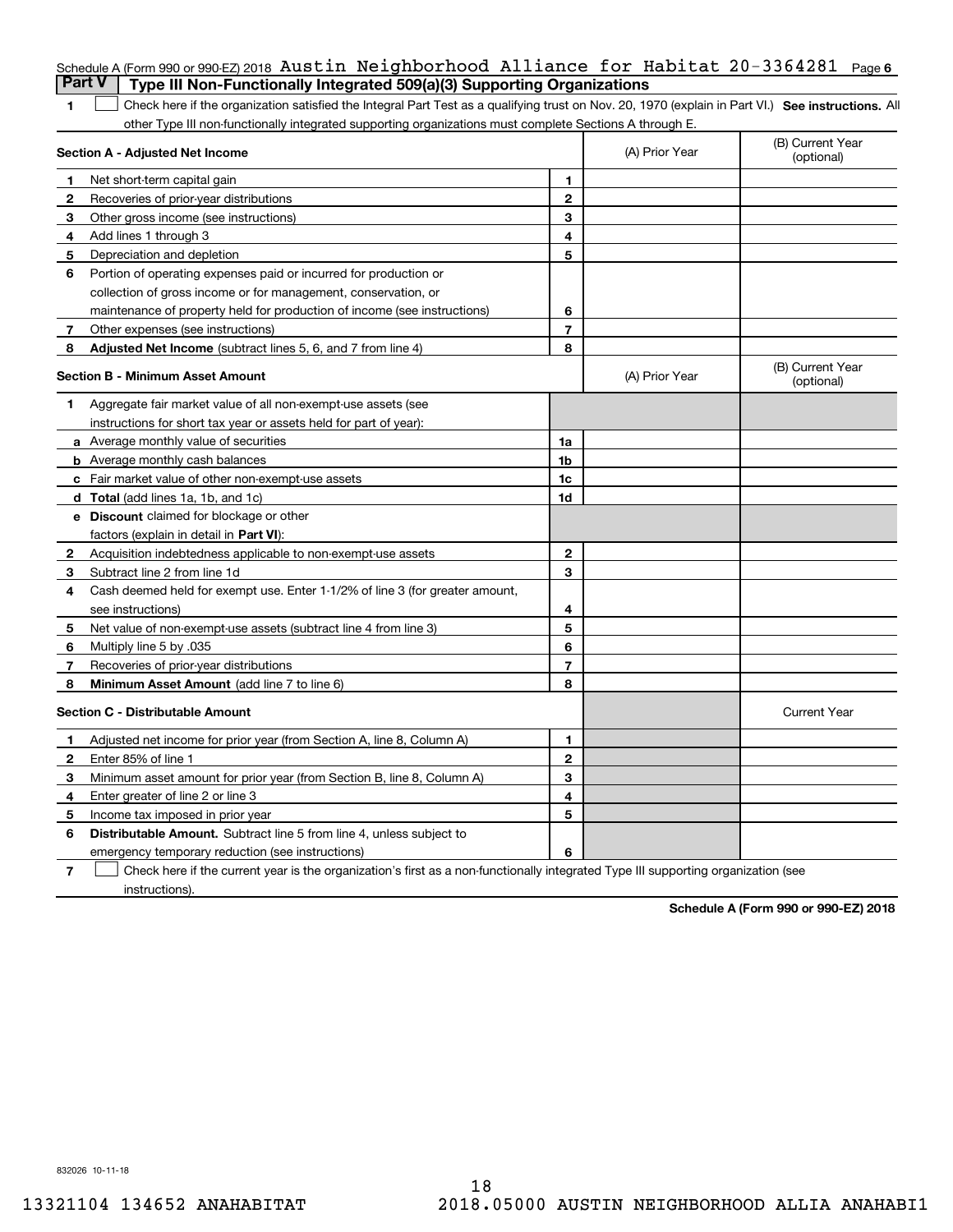### Schedule A (Form 990 or 990-EZ) 2018  $\,$  Austin <code>Neighborhood Alliance for Habitat 20-3364281  $\,$  Page 7</code>

| <b>Part V</b> | Type III Non-Functionally Integrated 509(a)(3) Supporting Organizations                    |                             | (continued)                           |                                         |
|---------------|--------------------------------------------------------------------------------------------|-----------------------------|---------------------------------------|-----------------------------------------|
|               | <b>Section D - Distributions</b>                                                           |                             |                                       | <b>Current Year</b>                     |
| 1             | Amounts paid to supported organizations to accomplish exempt purposes                      |                             |                                       |                                         |
| 2             | Amounts paid to perform activity that directly furthers exempt purposes of supported       |                             |                                       |                                         |
|               | organizations, in excess of income from activity                                           |                             |                                       |                                         |
| 3             | Administrative expenses paid to accomplish exempt purposes of supported organizations      |                             |                                       |                                         |
| 4             | Amounts paid to acquire exempt-use assets                                                  |                             |                                       |                                         |
| 5             | Qualified set-aside amounts (prior IRS approval required)                                  |                             |                                       |                                         |
| 6             | Other distributions (describe in Part VI). See instructions.                               |                             |                                       |                                         |
| 7             | <b>Total annual distributions.</b> Add lines 1 through 6.                                  |                             |                                       |                                         |
| 8             | Distributions to attentive supported organizations to which the organization is responsive |                             |                                       |                                         |
|               | (provide details in Part VI). See instructions.                                            |                             |                                       |                                         |
| 9             | Distributable amount for 2018 from Section C, line 6                                       |                             |                                       |                                         |
| 10            | Line 8 amount divided by line 9 amount                                                     |                             |                                       |                                         |
|               |                                                                                            | (i)                         | (ii)                                  | (iii)                                   |
|               | <b>Section E - Distribution Allocations</b> (see instructions)                             | <b>Excess Distributions</b> | <b>Underdistributions</b><br>Pre-2018 | <b>Distributable</b><br>Amount for 2018 |
| 1             | Distributable amount for 2018 from Section C, line 6                                       |                             |                                       |                                         |
| 2             | Underdistributions, if any, for years prior to 2018 (reason-                               |                             |                                       |                                         |
|               | able cause required- explain in Part VI). See instructions.                                |                             |                                       |                                         |
| З             | Excess distributions carryover, if any, to 2018                                            |                             |                                       |                                         |
|               | <b>a</b> From 2013                                                                         |                             |                                       |                                         |
|               | <b>b</b> From $2014$                                                                       |                             |                                       |                                         |
|               | c From 2015                                                                                |                             |                                       |                                         |
|               | <b>d</b> From 2016                                                                         |                             |                                       |                                         |
|               | e From 2017                                                                                |                             |                                       |                                         |
|               | Total of lines 3a through e                                                                |                             |                                       |                                         |
| g             | Applied to underdistributions of prior years                                               |                             |                                       |                                         |
|               | h Applied to 2018 distributable amount                                                     |                             |                                       |                                         |
|               | Carryover from 2013 not applied (see instructions)                                         |                             |                                       |                                         |
|               | Remainder. Subtract lines 3g, 3h, and 3i from 3f.                                          |                             |                                       |                                         |
| 4             | Distributions for 2018 from Section D,                                                     |                             |                                       |                                         |
|               | line $7:$                                                                                  |                             |                                       |                                         |
|               | <b>a</b> Applied to underdistributions of prior years                                      |                             |                                       |                                         |
|               | <b>b</b> Applied to 2018 distributable amount                                              |                             |                                       |                                         |
|               | c Remainder. Subtract lines 4a and 4b from 4.                                              |                             |                                       |                                         |
| 5             | Remaining underdistributions for years prior to 2018, if                                   |                             |                                       |                                         |
|               | any. Subtract lines 3g and 4a from line 2. For result greater                              |                             |                                       |                                         |
|               | than zero, explain in Part VI. See instructions.                                           |                             |                                       |                                         |
| 6             | Remaining underdistributions for 2018. Subtract lines 3h                                   |                             |                                       |                                         |
|               | and 4b from line 1. For result greater than zero, explain in                               |                             |                                       |                                         |
|               | Part VI. See instructions.                                                                 |                             |                                       |                                         |
| 7             | Excess distributions carryover to 2019. Add lines 3j                                       |                             |                                       |                                         |
|               | and 4c.                                                                                    |                             |                                       |                                         |
| 8             | Breakdown of line 7:                                                                       |                             |                                       |                                         |
|               | a Excess from 2014                                                                         |                             |                                       |                                         |
|               | <b>b</b> Excess from 2015                                                                  |                             |                                       |                                         |
|               | c Excess from 2016                                                                         |                             |                                       |                                         |
|               | d Excess from 2017                                                                         |                             |                                       |                                         |
|               |                                                                                            |                             |                                       |                                         |
|               | e Excess from 2018                                                                         |                             |                                       |                                         |

**Schedule A (Form 990 or 990-EZ) 2018**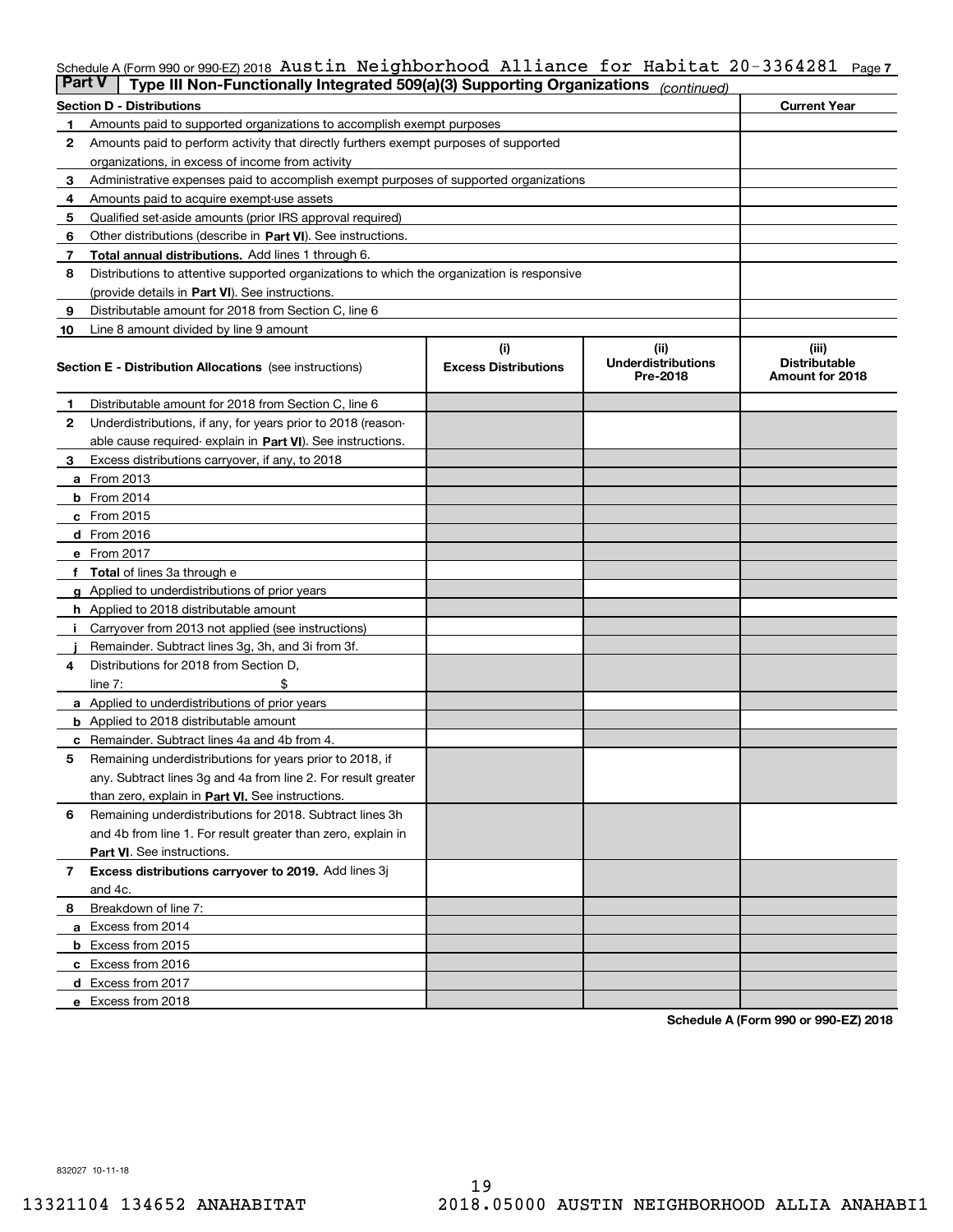| Schedule A (Form 990 or 990-EZ) 2018 Austin Neighborhood Alliance for Habitat 20-3364281 Page 8<br><b>Part VI</b><br>(See instructions.) | Supplemental Information. Provide the explanations required by Part II, line 10; Part II, line 17a or 17b; Part III, line 12;<br>Part IV, Section A, lines 1, 2, 3b, 3c, 4b, 4c, 5a, 6, 9a, 9b, 9c, 11a, 11b, and 11c; Part IV, Section B, lines 1 and 2; Part IV, Section C,<br>line 1; Part IV, Section D, lines 2 and 3; Part IV, Section E, lines 1c, 2a, 2b, 3a, and 3b; Part V, line 1; Part V, Section B, line 1e; Part V,<br>Section D, lines 5, 6, and 8; and Part V, Section E, lines 2, 5, and 6. Also complete this part for any additional information. |
|------------------------------------------------------------------------------------------------------------------------------------------|----------------------------------------------------------------------------------------------------------------------------------------------------------------------------------------------------------------------------------------------------------------------------------------------------------------------------------------------------------------------------------------------------------------------------------------------------------------------------------------------------------------------------------------------------------------------|
|                                                                                                                                          |                                                                                                                                                                                                                                                                                                                                                                                                                                                                                                                                                                      |
|                                                                                                                                          |                                                                                                                                                                                                                                                                                                                                                                                                                                                                                                                                                                      |
|                                                                                                                                          |                                                                                                                                                                                                                                                                                                                                                                                                                                                                                                                                                                      |
|                                                                                                                                          |                                                                                                                                                                                                                                                                                                                                                                                                                                                                                                                                                                      |
|                                                                                                                                          |                                                                                                                                                                                                                                                                                                                                                                                                                                                                                                                                                                      |
|                                                                                                                                          |                                                                                                                                                                                                                                                                                                                                                                                                                                                                                                                                                                      |
|                                                                                                                                          |                                                                                                                                                                                                                                                                                                                                                                                                                                                                                                                                                                      |
|                                                                                                                                          |                                                                                                                                                                                                                                                                                                                                                                                                                                                                                                                                                                      |
|                                                                                                                                          |                                                                                                                                                                                                                                                                                                                                                                                                                                                                                                                                                                      |
|                                                                                                                                          |                                                                                                                                                                                                                                                                                                                                                                                                                                                                                                                                                                      |
|                                                                                                                                          |                                                                                                                                                                                                                                                                                                                                                                                                                                                                                                                                                                      |
|                                                                                                                                          |                                                                                                                                                                                                                                                                                                                                                                                                                                                                                                                                                                      |
|                                                                                                                                          |                                                                                                                                                                                                                                                                                                                                                                                                                                                                                                                                                                      |
|                                                                                                                                          |                                                                                                                                                                                                                                                                                                                                                                                                                                                                                                                                                                      |
|                                                                                                                                          |                                                                                                                                                                                                                                                                                                                                                                                                                                                                                                                                                                      |
|                                                                                                                                          |                                                                                                                                                                                                                                                                                                                                                                                                                                                                                                                                                                      |
|                                                                                                                                          |                                                                                                                                                                                                                                                                                                                                                                                                                                                                                                                                                                      |
|                                                                                                                                          |                                                                                                                                                                                                                                                                                                                                                                                                                                                                                                                                                                      |
|                                                                                                                                          |                                                                                                                                                                                                                                                                                                                                                                                                                                                                                                                                                                      |
|                                                                                                                                          |                                                                                                                                                                                                                                                                                                                                                                                                                                                                                                                                                                      |
|                                                                                                                                          |                                                                                                                                                                                                                                                                                                                                                                                                                                                                                                                                                                      |
|                                                                                                                                          |                                                                                                                                                                                                                                                                                                                                                                                                                                                                                                                                                                      |
|                                                                                                                                          |                                                                                                                                                                                                                                                                                                                                                                                                                                                                                                                                                                      |
|                                                                                                                                          |                                                                                                                                                                                                                                                                                                                                                                                                                                                                                                                                                                      |
|                                                                                                                                          |                                                                                                                                                                                                                                                                                                                                                                                                                                                                                                                                                                      |
|                                                                                                                                          |                                                                                                                                                                                                                                                                                                                                                                                                                                                                                                                                                                      |
|                                                                                                                                          |                                                                                                                                                                                                                                                                                                                                                                                                                                                                                                                                                                      |
|                                                                                                                                          |                                                                                                                                                                                                                                                                                                                                                                                                                                                                                                                                                                      |
|                                                                                                                                          |                                                                                                                                                                                                                                                                                                                                                                                                                                                                                                                                                                      |
|                                                                                                                                          |                                                                                                                                                                                                                                                                                                                                                                                                                                                                                                                                                                      |
|                                                                                                                                          |                                                                                                                                                                                                                                                                                                                                                                                                                                                                                                                                                                      |
|                                                                                                                                          |                                                                                                                                                                                                                                                                                                                                                                                                                                                                                                                                                                      |
| 832028 10-11-18                                                                                                                          | Schedule A (Form 990 or 990-EZ) 2018<br>20                                                                                                                                                                                                                                                                                                                                                                                                                                                                                                                           |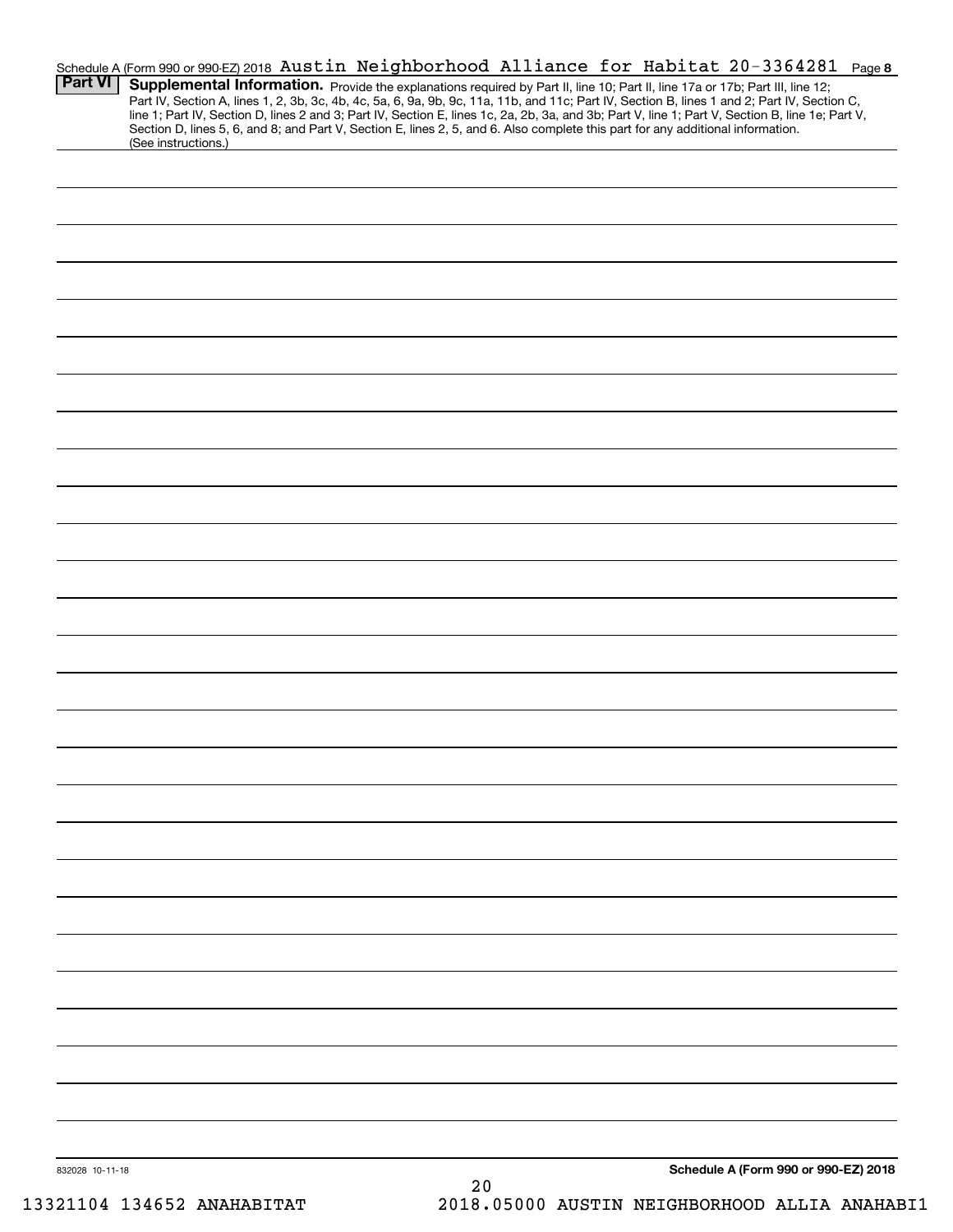| <b>SCHEDULE D</b> |  |
|-------------------|--|
|-------------------|--|

Department of the Treasury Internal Revenue Service

| (Form 990) |  |
|------------|--|
|------------|--|

# **Supplemental Financial Statements**

(Form 990)<br>
Pepartment of the Treasury<br>
Department of the Treasury<br>
Department of the Treasury<br>
Department of the Treasury<br> **Co to www.irs.gov/Form990 for instructions and the latest information.**<br> **Co to www.irs.gov/Form9** 



**Name of the organization Employer identification number**

|              | Austin Neighborhood Alliance for Habitat                                                                                                                                                                                       |                         |                                                    |                          | 20-3364281                                                                                                                                                                                                                           |
|--------------|--------------------------------------------------------------------------------------------------------------------------------------------------------------------------------------------------------------------------------|-------------------------|----------------------------------------------------|--------------------------|--------------------------------------------------------------------------------------------------------------------------------------------------------------------------------------------------------------------------------------|
| Part I       | Organizations Maintaining Donor Advised Funds or Other Similar Funds or Accounts. Complete if the                                                                                                                              |                         |                                                    |                          |                                                                                                                                                                                                                                      |
|              | organization answered "Yes" on Form 990, Part IV, line 6.                                                                                                                                                                      |                         |                                                    |                          |                                                                                                                                                                                                                                      |
|              |                                                                                                                                                                                                                                | (a) Donor advised funds |                                                    |                          | (b) Funds and other accounts                                                                                                                                                                                                         |
| 1.           |                                                                                                                                                                                                                                |                         |                                                    |                          |                                                                                                                                                                                                                                      |
| 2            | Aggregate value of contributions to (during year)                                                                                                                                                                              |                         |                                                    |                          |                                                                                                                                                                                                                                      |
| з            | Aggregate value of grants from (during year)                                                                                                                                                                                   |                         |                                                    |                          |                                                                                                                                                                                                                                      |
| 4            |                                                                                                                                                                                                                                |                         |                                                    |                          |                                                                                                                                                                                                                                      |
| 5            | Did the organization inform all donors and donor advisors in writing that the assets held in donor advised funds                                                                                                               |                         |                                                    |                          |                                                                                                                                                                                                                                      |
|              |                                                                                                                                                                                                                                |                         |                                                    |                          | Yes<br>No                                                                                                                                                                                                                            |
| 6            | Did the organization inform all grantees, donors, and donor advisors in writing that grant funds can be used only                                                                                                              |                         |                                                    |                          |                                                                                                                                                                                                                                      |
|              | for charitable purposes and not for the benefit of the donor or donor advisor, or for any other purpose conferring                                                                                                             |                         |                                                    |                          |                                                                                                                                                                                                                                      |
|              | impermissible private benefit?                                                                                                                                                                                                 |                         |                                                    |                          | Yes<br>No                                                                                                                                                                                                                            |
| Part II      | Conservation Easements. Complete if the organization answered "Yes" on Form 990, Part IV, line 7.                                                                                                                              |                         |                                                    |                          |                                                                                                                                                                                                                                      |
| 1            | Purpose(s) of conservation easements held by the organization (check all that apply).                                                                                                                                          |                         |                                                    |                          |                                                                                                                                                                                                                                      |
|              | Preservation of land for public use (e.g., recreation or education)                                                                                                                                                            |                         | Preservation of a historically important land area |                          |                                                                                                                                                                                                                                      |
|              | Protection of natural habitat                                                                                                                                                                                                  |                         | Preservation of a certified historic structure     |                          |                                                                                                                                                                                                                                      |
|              |                                                                                                                                                                                                                                |                         |                                                    |                          |                                                                                                                                                                                                                                      |
|              | Preservation of open space                                                                                                                                                                                                     |                         |                                                    |                          |                                                                                                                                                                                                                                      |
| 2            | Complete lines 2a through 2d if the organization held a qualified conservation contribution in the form of a conservation easement on the last                                                                                 |                         |                                                    |                          |                                                                                                                                                                                                                                      |
|              | day of the tax year.                                                                                                                                                                                                           |                         |                                                    |                          | Held at the End of the Tax Year                                                                                                                                                                                                      |
| a            |                                                                                                                                                                                                                                |                         |                                                    | 2a                       |                                                                                                                                                                                                                                      |
| b            | Total acreage restricted by conservation easements                                                                                                                                                                             |                         |                                                    | 2b                       |                                                                                                                                                                                                                                      |
| c            |                                                                                                                                                                                                                                |                         |                                                    | 2c                       |                                                                                                                                                                                                                                      |
| d            | Number of conservation easements included in (c) acquired after 7/25/06, and not on a historic structure                                                                                                                       |                         |                                                    |                          |                                                                                                                                                                                                                                      |
|              | listed in the National Register [111] [12] The Marian Contract in the National Property of the National Register [11] [12] Marian Contract in the National Register [11] Marian Contract in the National Property of the Natio |                         |                                                    | 2d                       |                                                                                                                                                                                                                                      |
| З.           | Number of conservation easements modified, transferred, released, extinguished, or terminated by the organization during the tax                                                                                               |                         |                                                    |                          |                                                                                                                                                                                                                                      |
|              | $year \blacktriangleright$                                                                                                                                                                                                     |                         |                                                    |                          |                                                                                                                                                                                                                                      |
| 4            | Number of states where property subject to conservation easement is located $\blacktriangleright$                                                                                                                              |                         |                                                    |                          |                                                                                                                                                                                                                                      |
| 5            | Does the organization have a written policy regarding the periodic monitoring, inspection, handling of                                                                                                                         |                         |                                                    |                          |                                                                                                                                                                                                                                      |
|              | violations, and enforcement of the conservation easements it holds?                                                                                                                                                            |                         |                                                    |                          | Yes<br><b>No</b>                                                                                                                                                                                                                     |
| 6            | Staff and volunteer hours devoted to monitoring, inspecting, handling of violations, and enforcing conservation easements during the year                                                                                      |                         |                                                    |                          |                                                                                                                                                                                                                                      |
|              |                                                                                                                                                                                                                                |                         |                                                    |                          |                                                                                                                                                                                                                                      |
| 7            | Amount of expenses incurred in monitoring, inspecting, handling of violations, and enforcing conservation easements during the year                                                                                            |                         |                                                    |                          |                                                                                                                                                                                                                                      |
|              | $\blacktriangleright$ s                                                                                                                                                                                                        |                         |                                                    |                          |                                                                                                                                                                                                                                      |
| 8            | Does each conservation easement reported on line 2(d) above satisfy the requirements of section 170(h)(4)(B)(i)                                                                                                                |                         |                                                    |                          |                                                                                                                                                                                                                                      |
|              |                                                                                                                                                                                                                                |                         |                                                    |                          | Yes<br><b>No</b>                                                                                                                                                                                                                     |
| 9            | In Part XIII, describe how the organization reports conservation easements in its revenue and expense statement, and balance sheet, and                                                                                        |                         |                                                    |                          |                                                                                                                                                                                                                                      |
|              | include, if applicable, the text of the footnote to the organization's financial statements that describes the organization's accounting for                                                                                   |                         |                                                    |                          |                                                                                                                                                                                                                                      |
|              | conservation easements.                                                                                                                                                                                                        |                         |                                                    |                          |                                                                                                                                                                                                                                      |
| Part III     | Organizations Maintaining Collections of Art, Historical Treasures, or Other Similar Assets.                                                                                                                                   |                         |                                                    |                          |                                                                                                                                                                                                                                      |
|              | Complete if the organization answered "Yes" on Form 990, Part IV, line 8.                                                                                                                                                      |                         |                                                    |                          |                                                                                                                                                                                                                                      |
|              | 1a If the organization elected, as permitted under SFAS 116 (ASC 958), not to report in its revenue statement and balance sheet works of art,                                                                                  |                         |                                                    |                          |                                                                                                                                                                                                                                      |
|              | historical treasures, or other similar assets held for public exhibition, education, or research in furtherance of public service, provide, in Part XIII,                                                                      |                         |                                                    |                          |                                                                                                                                                                                                                                      |
|              | the text of the footnote to its financial statements that describes these items.                                                                                                                                               |                         |                                                    |                          |                                                                                                                                                                                                                                      |
| b            | If the organization elected, as permitted under SFAS 116 (ASC 958), to report in its revenue statement and balance sheet works of art, historical                                                                              |                         |                                                    |                          |                                                                                                                                                                                                                                      |
|              | treasures, or other similar assets held for public exhibition, education, or research in furtherance of public service, provide the following amounts                                                                          |                         |                                                    |                          |                                                                                                                                                                                                                                      |
|              | relating to these items:                                                                                                                                                                                                       |                         |                                                    |                          |                                                                                                                                                                                                                                      |
|              |                                                                                                                                                                                                                                |                         |                                                    | ▶                        | $\frac{1}{2}$                                                                                                                                                                                                                        |
|              | (ii) Assets included in Form 990, Part X                                                                                                                                                                                       |                         |                                                    |                          | $\triangleright$ \$                                                                                                                                                                                                                  |
| $\mathbf{2}$ | If the organization received or held works of art, historical treasures, or other similar assets for financial gain, provide                                                                                                   |                         |                                                    |                          |                                                                                                                                                                                                                                      |
|              | the following amounts required to be reported under SFAS 116 (ASC 958) relating to these items:                                                                                                                                |                         |                                                    |                          |                                                                                                                                                                                                                                      |
|              |                                                                                                                                                                                                                                |                         |                                                    | \$                       |                                                                                                                                                                                                                                      |
| а            |                                                                                                                                                                                                                                |                         |                                                    | $\blacktriangleright$ \$ | <u>and the state of the state of the state of the state of the state of the state of the state of the state of the state of the state of the state of the state of the state of the state of the state of the state of the state</u> |
|              | LHA For Paperwork Reduction Act Notice, see the Instructions for Form 990.                                                                                                                                                     |                         |                                                    |                          | Schedule D (Form 990) 2018                                                                                                                                                                                                           |
|              |                                                                                                                                                                                                                                |                         |                                                    |                          |                                                                                                                                                                                                                                      |

832051 10-29-18

21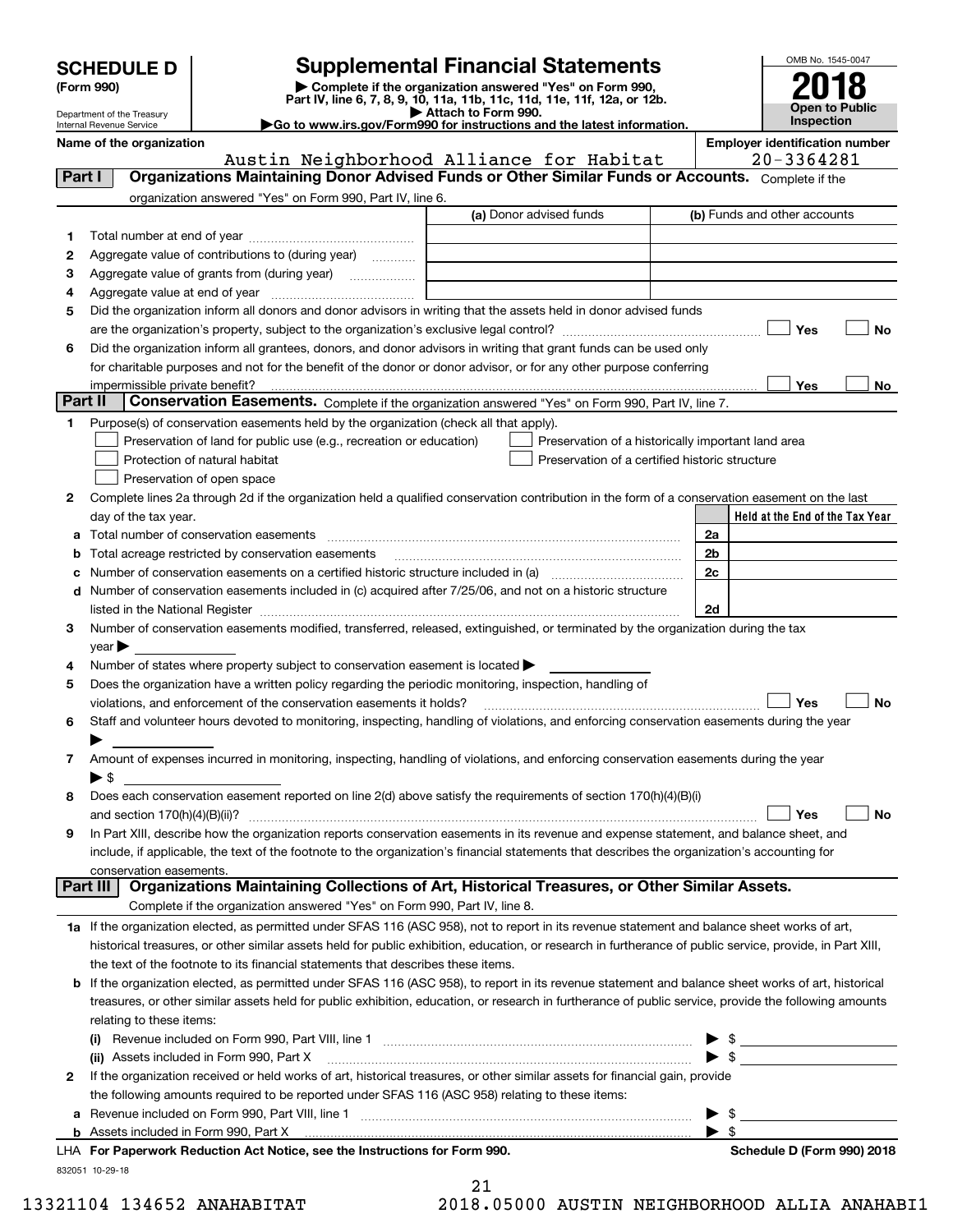|               | Schedule D (Form 990) 2018                                                                                                                                                                                                     | Austin Neighborhood Alliance for Habitat |   |                |                                                                                                                                                                                                                               |  |              |                 | $20 - 3364281$ |                     |     | $Page$ <sup>2</sup> |
|---------------|--------------------------------------------------------------------------------------------------------------------------------------------------------------------------------------------------------------------------------|------------------------------------------|---|----------------|-------------------------------------------------------------------------------------------------------------------------------------------------------------------------------------------------------------------------------|--|--------------|-----------------|----------------|---------------------|-----|---------------------|
|               | Organizations Maintaining Collections of Art, Historical Treasures, or Other Similar Assets (continued)<br>Part III                                                                                                            |                                          |   |                |                                                                                                                                                                                                                               |  |              |                 |                |                     |     |                     |
| 3             | Using the organization's acquisition, accession, and other records, check any of the following that are a significant use of its collection items                                                                              |                                          |   |                |                                                                                                                                                                                                                               |  |              |                 |                |                     |     |                     |
|               | (check all that apply):                                                                                                                                                                                                        |                                          |   |                |                                                                                                                                                                                                                               |  |              |                 |                |                     |     |                     |
| a             | Public exhibition                                                                                                                                                                                                              |                                          | d |                | Loan or exchange programs                                                                                                                                                                                                     |  |              |                 |                |                     |     |                     |
| b             | Scholarly research                                                                                                                                                                                                             |                                          | e |                | Other and the contract of the contract of the contract of the contract of the contract of the contract of the contract of the contract of the contract of the contract of the contract of the contract of the contract of the |  |              |                 |                |                     |     |                     |
| c             | Preservation for future generations                                                                                                                                                                                            |                                          |   |                |                                                                                                                                                                                                                               |  |              |                 |                |                     |     |                     |
| 4             | Provide a description of the organization's collections and explain how they further the organization's exempt purpose in Part XIII.                                                                                           |                                          |   |                |                                                                                                                                                                                                                               |  |              |                 |                |                     |     |                     |
| 5             | During the year, did the organization solicit or receive donations of art, historical treasures, or other similar assets                                                                                                       |                                          |   |                |                                                                                                                                                                                                                               |  |              |                 |                |                     |     |                     |
|               |                                                                                                                                                                                                                                |                                          |   |                |                                                                                                                                                                                                                               |  |              |                 |                | Yes                 |     | No                  |
|               | <b>Part IV</b><br>Escrow and Custodial Arrangements. Complete if the organization answered "Yes" on Form 990, Part IV, line 9, or                                                                                              |                                          |   |                |                                                                                                                                                                                                                               |  |              |                 |                |                     |     |                     |
|               | reported an amount on Form 990, Part X, line 21.                                                                                                                                                                               |                                          |   |                |                                                                                                                                                                                                                               |  |              |                 |                |                     |     |                     |
|               | 1a Is the organization an agent, trustee, custodian or other intermediary for contributions or other assets not included                                                                                                       |                                          |   |                |                                                                                                                                                                                                                               |  |              |                 |                |                     |     |                     |
|               | on Form 990, Part X? [11] matter contracts and contracts and contracts are contracted as a function of the set of the set of the set of the set of the set of the set of the set of the set of the set of the set of the set o |                                          |   |                |                                                                                                                                                                                                                               |  |              |                 |                | Yes                 |     | No                  |
|               | b If "Yes," explain the arrangement in Part XIII and complete the following table:                                                                                                                                             |                                          |   |                |                                                                                                                                                                                                                               |  |              |                 |                |                     |     |                     |
|               |                                                                                                                                                                                                                                |                                          |   |                |                                                                                                                                                                                                                               |  |              |                 |                | Amount              |     |                     |
|               | c Beginning balance measurements and the contract of the contract of the contract of the contract of the contract of the contract of the contract of the contract of the contract of the contract of the contract of the contr |                                          |   |                |                                                                                                                                                                                                                               |  |              | 1c              |                |                     |     |                     |
|               |                                                                                                                                                                                                                                |                                          |   |                |                                                                                                                                                                                                                               |  |              | 1d              |                |                     |     |                     |
|               | e Distributions during the year manufactured and contain an account of the state of the state of the state of the state of the state of the state of the state of the state of the state of the state of the state of the stat |                                          |   |                |                                                                                                                                                                                                                               |  |              | 1e              |                |                     |     |                     |
|               |                                                                                                                                                                                                                                |                                          |   |                |                                                                                                                                                                                                                               |  |              | 1f              |                |                     |     |                     |
|               | 2a Did the organization include an amount on Form 990, Part X, line 21, for escrow or custodial account liability?                                                                                                             |                                          |   |                |                                                                                                                                                                                                                               |  |              |                 |                | <b>Yes</b>          |     | No                  |
| <b>Part V</b> | <b>b</b> If "Yes," explain the arrangement in Part XIII. Check here if the explanation has been provided on Part XIII                                                                                                          |                                          |   |                |                                                                                                                                                                                                                               |  |              |                 |                |                     |     |                     |
|               | Endowment Funds. Complete if the organization answered "Yes" on Form 990, Part IV, line 10.                                                                                                                                    |                                          |   |                |                                                                                                                                                                                                                               |  |              |                 |                |                     |     |                     |
|               |                                                                                                                                                                                                                                | (a) Current year                         |   | (b) Prior year | (c) Two years back $\vert$ (d) Three years back $\vert$                                                                                                                                                                       |  |              |                 |                | (e) Four years back |     |                     |
|               | 1a Beginning of year balance                                                                                                                                                                                                   |                                          |   |                |                                                                                                                                                                                                                               |  |              |                 |                |                     |     |                     |
| b             |                                                                                                                                                                                                                                |                                          |   |                |                                                                                                                                                                                                                               |  |              |                 |                |                     |     |                     |
|               | c Net investment earnings, gains, and losses                                                                                                                                                                                   |                                          |   |                |                                                                                                                                                                                                                               |  |              |                 |                |                     |     |                     |
|               |                                                                                                                                                                                                                                |                                          |   |                |                                                                                                                                                                                                                               |  |              |                 |                |                     |     |                     |
|               | e Other expenditures for facilities                                                                                                                                                                                            |                                          |   |                |                                                                                                                                                                                                                               |  |              |                 |                |                     |     |                     |
|               |                                                                                                                                                                                                                                |                                          |   |                |                                                                                                                                                                                                                               |  |              |                 |                |                     |     |                     |
|               |                                                                                                                                                                                                                                |                                          |   |                |                                                                                                                                                                                                                               |  |              |                 |                |                     |     |                     |
| g             | End of year balance                                                                                                                                                                                                            |                                          |   |                |                                                                                                                                                                                                                               |  |              |                 |                |                     |     |                     |
| 2             | Provide the estimated percentage of the current year end balance (line 1g, column (a)) held as:<br>a Board designated or quasi-endowment > _____                                                                               |                                          | % |                |                                                                                                                                                                                                                               |  |              |                 |                |                     |     |                     |
|               | <b>b</b> Permanent endowment $\blacktriangleright$                                                                                                                                                                             | %                                        |   |                |                                                                                                                                                                                                                               |  |              |                 |                |                     |     |                     |
|               | <b>c</b> Temporarily restricted endowment $\blacktriangleright$                                                                                                                                                                | %                                        |   |                |                                                                                                                                                                                                                               |  |              |                 |                |                     |     |                     |
|               | The percentages on lines 2a, 2b, and 2c should equal 100%.                                                                                                                                                                     |                                          |   |                |                                                                                                                                                                                                                               |  |              |                 |                |                     |     |                     |
|               | 3a Are there endowment funds not in the possession of the organization that are held and administered for the organization                                                                                                     |                                          |   |                |                                                                                                                                                                                                                               |  |              |                 |                |                     |     |                     |
|               | by:                                                                                                                                                                                                                            |                                          |   |                |                                                                                                                                                                                                                               |  |              |                 |                |                     | Yes | No                  |
|               | (i)                                                                                                                                                                                                                            |                                          |   |                |                                                                                                                                                                                                                               |  |              |                 |                | 3a(i)               |     |                     |
|               |                                                                                                                                                                                                                                |                                          |   |                |                                                                                                                                                                                                                               |  |              |                 |                | 3a(ii)              |     |                     |
|               |                                                                                                                                                                                                                                |                                          |   |                |                                                                                                                                                                                                                               |  |              |                 |                | 3 <sub>b</sub>      |     |                     |
| 4             | Describe in Part XIII the intended uses of the organization's endowment funds.                                                                                                                                                 |                                          |   |                |                                                                                                                                                                                                                               |  |              |                 |                |                     |     |                     |
|               | Land, Buildings, and Equipment.<br><b>Part VI</b>                                                                                                                                                                              |                                          |   |                |                                                                                                                                                                                                                               |  |              |                 |                |                     |     |                     |
|               | Complete if the organization answered "Yes" on Form 990, Part IV, line 11a. See Form 990, Part X, line 10.                                                                                                                     |                                          |   |                |                                                                                                                                                                                                                               |  |              |                 |                |                     |     |                     |
|               | Description of property                                                                                                                                                                                                        | (a) Cost or other<br>basis (investment)  |   |                | (b) Cost or other<br>basis (other)                                                                                                                                                                                            |  | depreciation | (c) Accumulated |                | (d) Book value      |     |                     |
|               |                                                                                                                                                                                                                                |                                          |   |                |                                                                                                                                                                                                                               |  |              |                 |                |                     |     |                     |
|               |                                                                                                                                                                                                                                |                                          |   |                |                                                                                                                                                                                                                               |  |              |                 |                |                     |     |                     |
|               |                                                                                                                                                                                                                                |                                          |   |                |                                                                                                                                                                                                                               |  |              |                 |                |                     |     |                     |
|               |                                                                                                                                                                                                                                |                                          |   |                |                                                                                                                                                                                                                               |  |              |                 |                |                     |     |                     |
|               |                                                                                                                                                                                                                                |                                          |   |                |                                                                                                                                                                                                                               |  |              |                 |                |                     |     |                     |
|               |                                                                                                                                                                                                                                |                                          |   |                |                                                                                                                                                                                                                               |  |              |                 | ▶              |                     |     | 0.                  |
|               |                                                                                                                                                                                                                                |                                          |   |                |                                                                                                                                                                                                                               |  |              |                 |                |                     |     |                     |

**Schedule D (Form 990) 2018**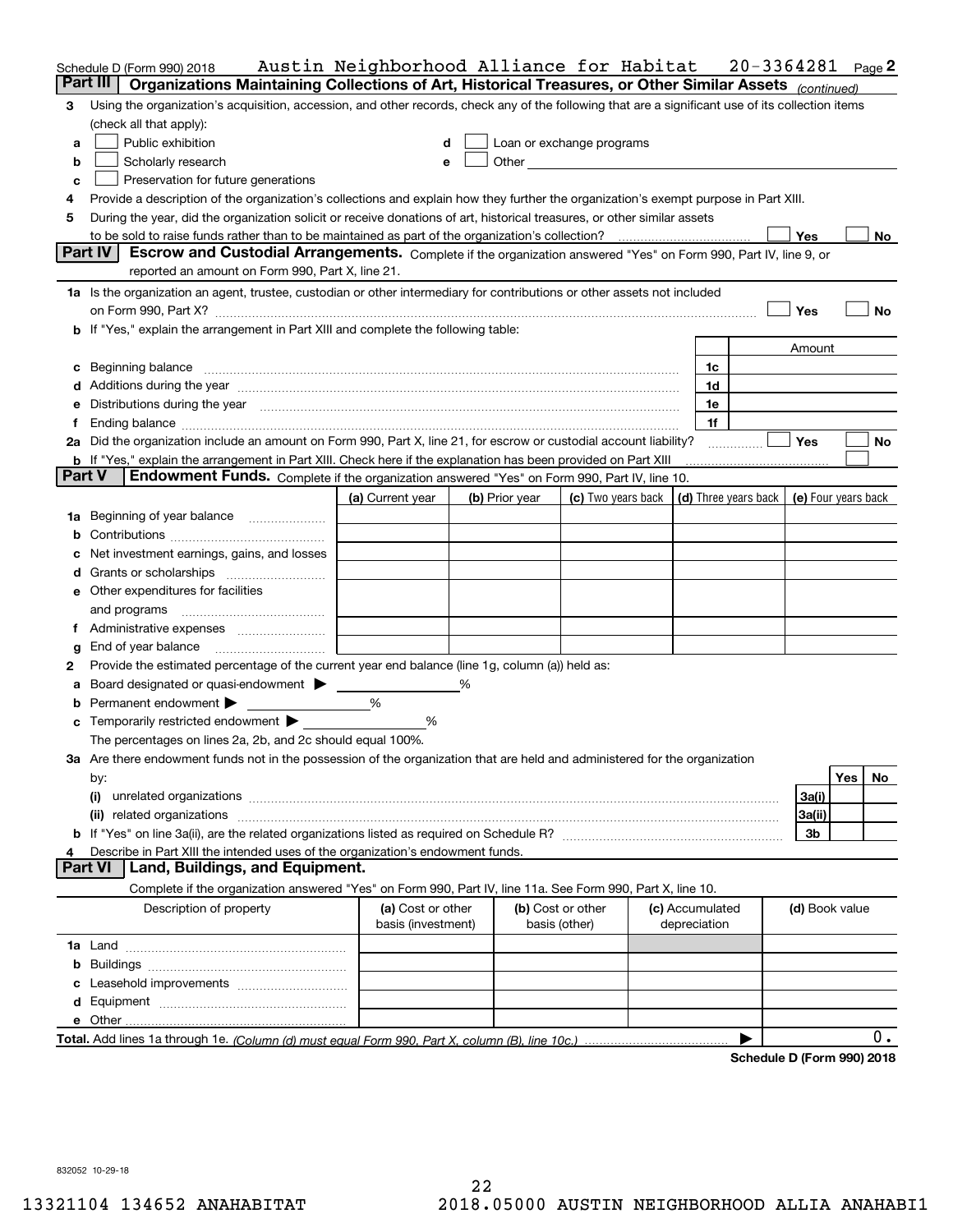# Schedule D (Form 990) 2018 Page **3Part VII Investments - Other Securities.** Austin Neighborhood Alliance for Habitat 20-3364281

Complete if the organization answered "Yes" on Form 990, Part IV, line 11b. See Form 990, Part X, line 12.

| (a) Description of security or category (including name of security)                   | (b) Book value | (c) Method of valuation: Cost or end-of-year market value |
|----------------------------------------------------------------------------------------|----------------|-----------------------------------------------------------|
| (1) Financial derivatives                                                              |                |                                                           |
| (2) Closely-held equity interests                                                      |                |                                                           |
| $(3)$ Other                                                                            |                |                                                           |
| (A)                                                                                    |                |                                                           |
| (B)                                                                                    |                |                                                           |
| (C)                                                                                    |                |                                                           |
| (D)                                                                                    |                |                                                           |
| (E)                                                                                    |                |                                                           |
| (F)                                                                                    |                |                                                           |
| (G)                                                                                    |                |                                                           |
| (H)                                                                                    |                |                                                           |
| Total. (Col. (b) must equal Form 990, Part X, col. (B) line 12.) $\blacktriangleright$ |                |                                                           |

#### **Part VIII Investments - Program Related.**

Complete if the organization answered "Yes" on Form 990, Part IV, line 11c. See Form 990, Part X, line 13.

| (a) Description of investment                                       | (b) Book value | (c) Method of valuation: Cost or end-of-year market value |
|---------------------------------------------------------------------|----------------|-----------------------------------------------------------|
| (1)                                                                 |                |                                                           |
| (2)                                                                 |                |                                                           |
| $\frac{1}{2}$                                                       |                |                                                           |
| (4)                                                                 |                |                                                           |
| (5)                                                                 |                |                                                           |
| (6)                                                                 |                |                                                           |
| (7)                                                                 |                |                                                           |
| (8)                                                                 |                |                                                           |
| (9)                                                                 |                |                                                           |
| Total. (Col. (b) must equal Form 990, Part X, col. (B) line $13.$ ) |                |                                                           |

#### **Part IX Other Assets.**

Complete if the organization answered "Yes" on Form 990, Part IV, line 11d. See Form 990, Part X, line 15.

| (a) Description                             | (b) Book value |
|---------------------------------------------|----------------|
| Due From Austin Habitat for Humanity<br>(1) | 5,131,316.     |
| (2)                                         |                |
| $\frac{1}{2}$                               |                |
| (4)                                         |                |
| $\frac{1}{2}$ (5)                           |                |
| $\frac{6}{6}$                               |                |
| (7)                                         |                |
| (8)                                         |                |
| (9)                                         |                |
|                                             | 5,131,316.     |

#### **Part X Other Liabilities.**

Complete if the organization answered "Yes" on Form 990, Part IV, line 11e or 11f. See Form 990, Part X, line 25.

|     | (a) Description of liability                                       | (b) Book value |
|-----|--------------------------------------------------------------------|----------------|
|     | Federal income taxes                                               |                |
| (2) |                                                                    |                |
| (3) |                                                                    |                |
| (4) |                                                                    |                |
| (5) |                                                                    |                |
| (6) |                                                                    |                |
|     |                                                                    |                |
| (8) |                                                                    |                |
| (9) |                                                                    |                |
|     | Total. (Column (b) must equal Form 990, Part X, col. (B) line 25.) |                |

**2.** Liability for uncertain tax positions. In Part XIII, provide the text of the footnote to the organization's financial statements that reports the

organization's liability for uncertain tax positions under FIN 48 (ASC 740). Check here if the text of the footnote has been provided in Part XIII  $~\boxed{\rm X}$ 

**Schedule D (Form 990) 2018**

832053 10-29-18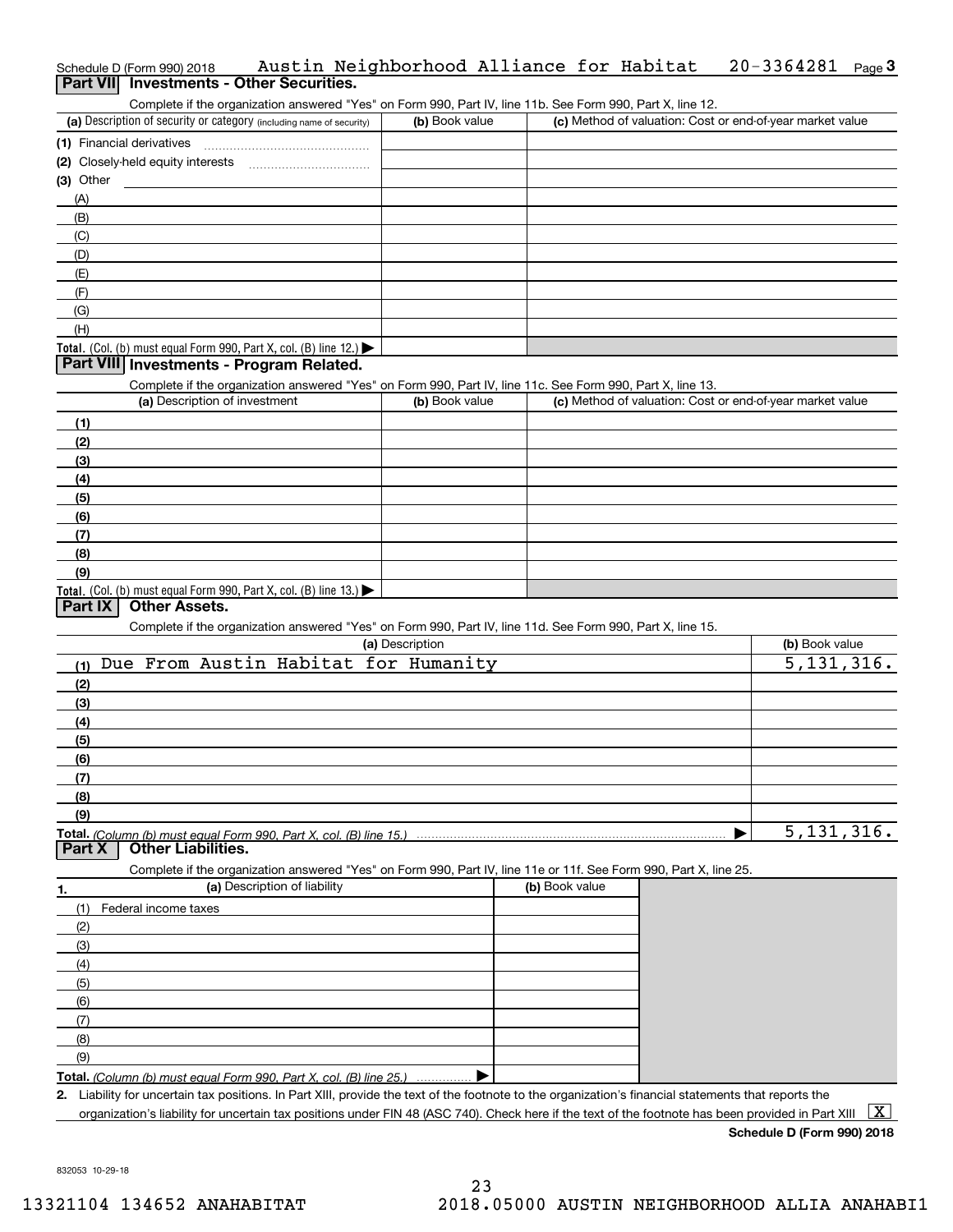|    | Austin Neighborhood Alliance for Habitat<br>Schedule D (Form 990) 2018                                                                                                                                                         |                | 20-3364281<br>Page <sup>4</sup> |  |
|----|--------------------------------------------------------------------------------------------------------------------------------------------------------------------------------------------------------------------------------|----------------|---------------------------------|--|
|    | Reconciliation of Revenue per Audited Financial Statements With Revenue per Return.<br>Part XI                                                                                                                                 |                |                                 |  |
|    | Complete if the organization answered "Yes" on Form 990, Part IV, line 12a.                                                                                                                                                    |                |                                 |  |
| 1  | Total revenue, gains, and other support per audited financial statements                                                                                                                                                       |                | $\blacksquare$                  |  |
| 2  | Amounts included on line 1 but not on Form 990, Part VIII, line 12:                                                                                                                                                            |                |                                 |  |
| a  | Net unrealized gains (losses) on investments [11] matter contracts and the unrealized gains (losses) on investments                                                                                                            | 2a             |                                 |  |
|    |                                                                                                                                                                                                                                | 2 <sub>b</sub> |                                 |  |
|    |                                                                                                                                                                                                                                | 2c             |                                 |  |
| d  | Other (Describe in Part XIII.) <b>Construction Construction</b> Chern Construction Chern Chern Chern Chern Chern Chern                                                                                                         | 2d             |                                 |  |
| е  | Add lines 2a through 2d <b>must be a constructed as the constant of the constant of the constant of the construction</b>                                                                                                       |                | <b>2e</b>                       |  |
| з  |                                                                                                                                                                                                                                |                | 3                               |  |
| 4  | Amounts included on Form 990, Part VIII, line 12, but not on line 1:                                                                                                                                                           |                |                                 |  |
|    |                                                                                                                                                                                                                                | 4a l           |                                 |  |
| b  |                                                                                                                                                                                                                                | 4 <sub>b</sub> |                                 |  |
|    | c Add lines 4a and 4b                                                                                                                                                                                                          |                | 4c                              |  |
|    |                                                                                                                                                                                                                                |                | 5                               |  |
|    | Part XII   Reconciliation of Expenses per Audited Financial Statements With Expenses per Return.                                                                                                                               |                |                                 |  |
|    | Complete if the organization answered "Yes" on Form 990, Part IV, line 12a.                                                                                                                                                    |                |                                 |  |
| 1  | Total expenses and losses per audited financial statements [11] [12] manuscription and statements [13] Total expenses and losses per audited financial statements [13] manuscription and the statements [13] manuscription and |                | $\mathbf{1}$                    |  |
| 2  | Amounts included on line 1 but not on Form 990, Part IX, line 25:                                                                                                                                                              |                |                                 |  |
| a  |                                                                                                                                                                                                                                | 2a             |                                 |  |
| b  |                                                                                                                                                                                                                                |                |                                 |  |
|    |                                                                                                                                                                                                                                | 2 <sub>b</sub> |                                 |  |
| c. |                                                                                                                                                                                                                                | 2c             |                                 |  |
|    |                                                                                                                                                                                                                                | 2d             |                                 |  |
|    |                                                                                                                                                                                                                                |                | <b>2e</b>                       |  |
| з  |                                                                                                                                                                                                                                |                | 3                               |  |
| 4  | Amounts included on Form 990, Part IX, line 25, but not on line 1:                                                                                                                                                             |                |                                 |  |
|    |                                                                                                                                                                                                                                | -4a l          |                                 |  |
| b  |                                                                                                                                                                                                                                | 4b             |                                 |  |
|    | c Add lines 4a and 4b                                                                                                                                                                                                          |                | 4c                              |  |
|    | Part XIII Supplemental Information.                                                                                                                                                                                            |                | 5                               |  |

Provide the descriptions required for Part II, lines 3, 5, and 9; Part III, lines 1a and 4; Part IV, lines 1b and 2b; Part V, line 4; Part X, line 2; Part XI, lines 2d and 4b; and Part XII, lines 2d and 4b. Also complete this part to provide any additional information.

## Part X, Line 2:

| Austin Neighborhood Alliance for Habitat is a non-profit organization                                                             |
|-----------------------------------------------------------------------------------------------------------------------------------|
| exempt from federal income taxes under Section $501(c)(3)$ of the Internal                                                        |
| Revenue Code, except with respect to any unrelated business income. The                                                           |
| Alliance did not incur any tax liabilities for unrelated business income                                                          |
| during the years ended December 31, 2018 or 2017. The Board assesses                                                              |
| uncertainties in income taxes in its consolidated financial statements and                                                        |
| uses a threshold of more-likelythan-not for recognition and derecognition                                                         |
| of tax positions taken. There is no provision or liability for federal                                                            |
| income taxes in the accompanying combined financial statements related to                                                         |
| the Organization. Austin Neighborhood Alliance for Habitat files a Form                                                           |
| 990 tax return in the U.S. federal jurisdiction and are subject to routine                                                        |
| Schedule D (Form 990) 2018<br>832054 10-29-18<br>24                                                                               |
| . . <i>.</i><br>$\bullet \bullet \bullet \bullet \bullet \bullet \bullet \bullet \bullet \bullet \bullet \bullet \bullet \bullet$ |

13321104 134652 ANAHABITAT 2018.05000 AUSTIN NEIGHBORHOOD ALLIA ANAHABI1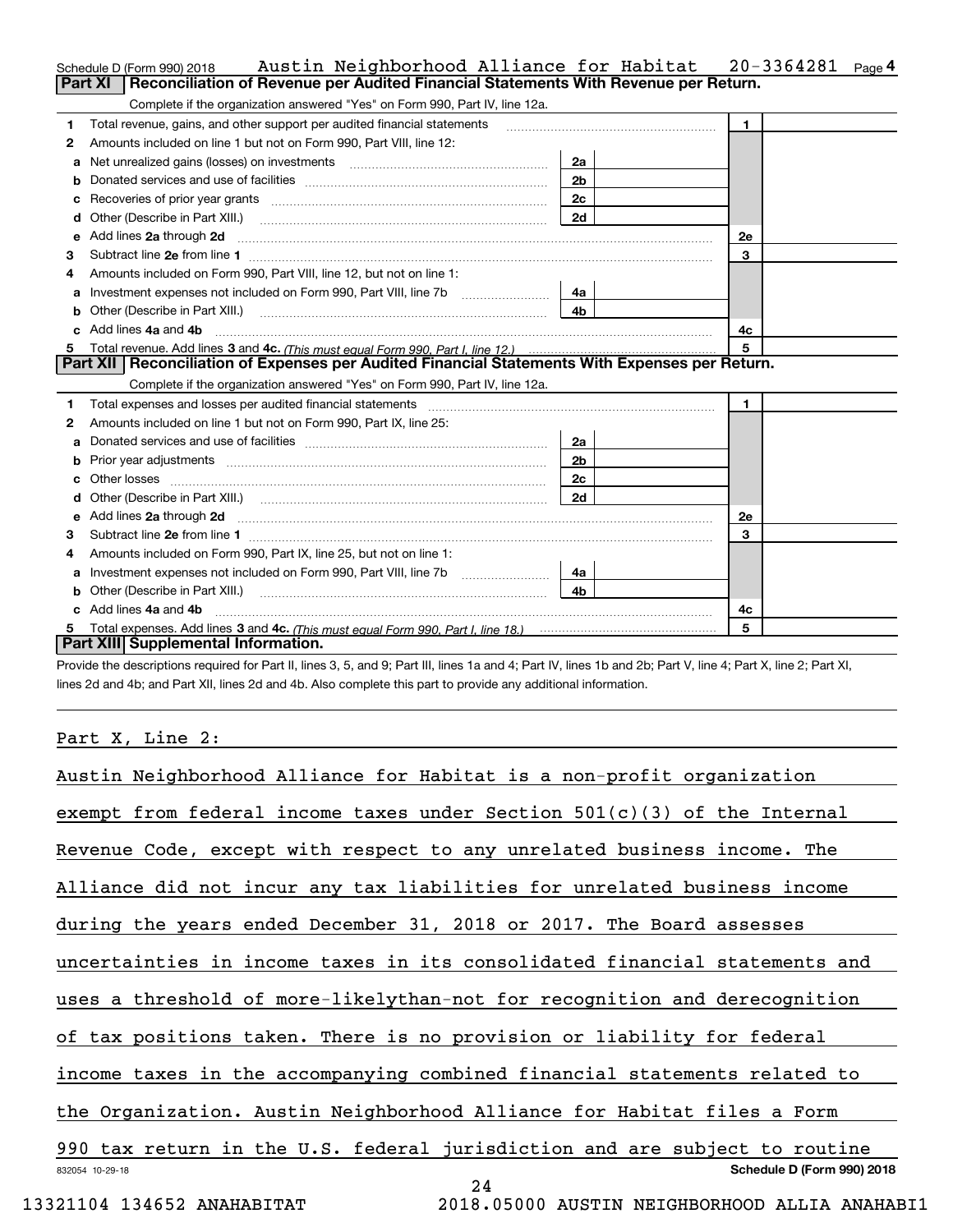| Austin Neighborhood Alliance for Habitat 20-3364281 Page 5<br>Schedule D (Form 990) 2018<br><b>Part XIII Supplemental Information</b> (continued) |
|---------------------------------------------------------------------------------------------------------------------------------------------------|
| examinations of its return. However, there are no examinations currently                                                                          |
|                                                                                                                                                   |
| in progress. The Board's management believes it is no longer subject to                                                                           |
| income tax examinations for years prior to 2015.                                                                                                  |
|                                                                                                                                                   |
|                                                                                                                                                   |
|                                                                                                                                                   |
|                                                                                                                                                   |
|                                                                                                                                                   |
|                                                                                                                                                   |
|                                                                                                                                                   |
|                                                                                                                                                   |
|                                                                                                                                                   |
|                                                                                                                                                   |
|                                                                                                                                                   |
|                                                                                                                                                   |
|                                                                                                                                                   |
|                                                                                                                                                   |
|                                                                                                                                                   |
|                                                                                                                                                   |
|                                                                                                                                                   |
|                                                                                                                                                   |
|                                                                                                                                                   |
|                                                                                                                                                   |
|                                                                                                                                                   |
|                                                                                                                                                   |
|                                                                                                                                                   |
|                                                                                                                                                   |
|                                                                                                                                                   |
|                                                                                                                                                   |
|                                                                                                                                                   |
| Schedule D (Form 990) 2018                                                                                                                        |
|                                                                                                                                                   |

832055 10-29-18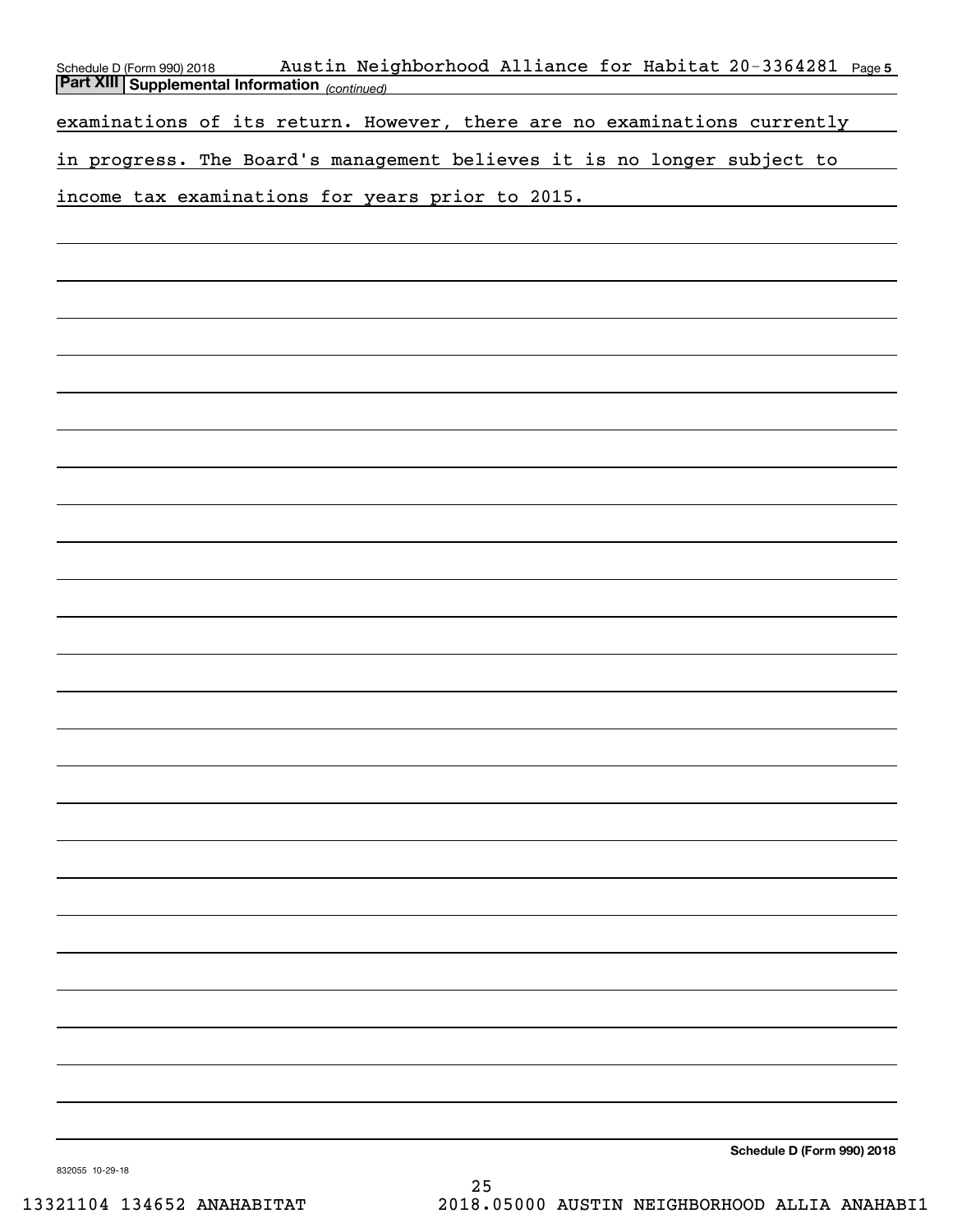|        | <b>SCHEDULE J</b>                                      | <b>Compensation Information</b>                                                                                                                                                                                                      |                                       | OMB No. 1545-0047          |     |                         |
|--------|--------------------------------------------------------|--------------------------------------------------------------------------------------------------------------------------------------------------------------------------------------------------------------------------------------|---------------------------------------|----------------------------|-----|-------------------------|
|        | (Form 990)                                             |                                                                                                                                                                                                                                      |                                       |                            |     |                         |
|        |                                                        | For certain Officers, Directors, Trustees, Key Employees, and Highest<br><b>Compensated Employees</b>                                                                                                                                |                                       | 2018                       |     |                         |
|        |                                                        | Complete if the organization answered "Yes" on Form 990, Part IV, line 23.                                                                                                                                                           |                                       | Open to Public             |     |                         |
|        | Department of the Treasury<br>Internal Revenue Service | Attach to Form 990.<br>Go to www.irs.gov/Form990 for instructions and the latest information.                                                                                                                                        |                                       | Inspection                 |     |                         |
|        | Name of the organization                               |                                                                                                                                                                                                                                      | <b>Employer identification number</b> |                            |     |                         |
|        |                                                        | Austin Neighborhood Alliance for Habitat                                                                                                                                                                                             |                                       | 20-3364281                 |     |                         |
| Part I |                                                        | <b>Questions Regarding Compensation</b>                                                                                                                                                                                              |                                       |                            |     |                         |
|        |                                                        |                                                                                                                                                                                                                                      |                                       |                            | Yes | No.                     |
|        |                                                        | <b>1a</b> Check the appropriate box(es) if the organization provided any of the following to or for a person listed on Form 990,                                                                                                     |                                       |                            |     |                         |
|        |                                                        | Part VII, Section A, line 1a. Complete Part III to provide any relevant information regarding these items.                                                                                                                           |                                       |                            |     |                         |
|        | First-class or charter travel                          | Housing allowance or residence for personal use                                                                                                                                                                                      |                                       |                            |     |                         |
|        | Travel for companions                                  | Payments for business use of personal residence                                                                                                                                                                                      |                                       |                            |     |                         |
|        |                                                        | Health or social club dues or initiation fees<br>Tax indemnification and gross-up payments                                                                                                                                           |                                       |                            |     |                         |
|        |                                                        | Discretionary spending account<br>Personal services (such as maid, chauffeur, chef)                                                                                                                                                  |                                       |                            |     |                         |
|        |                                                        |                                                                                                                                                                                                                                      |                                       |                            |     |                         |
|        |                                                        | <b>b</b> If any of the boxes on line 1a are checked, did the organization follow a written policy regarding payment or                                                                                                               |                                       |                            |     |                         |
|        |                                                        | reimbursement or provision of all of the expenses described above? If "No," complete Part III to explain                                                                                                                             |                                       | 1b                         |     |                         |
| 2      |                                                        | Did the organization require substantiation prior to reimbursing or allowing expenses incurred by all directors,                                                                                                                     |                                       |                            |     |                         |
|        |                                                        |                                                                                                                                                                                                                                      |                                       | $\mathbf{2}$               |     |                         |
|        |                                                        |                                                                                                                                                                                                                                      |                                       |                            |     |                         |
| З      |                                                        | Indicate which, if any, of the following the filing organization used to establish the compensation of the organization's                                                                                                            |                                       |                            |     |                         |
|        |                                                        | CEO/Executive Director. Check all that apply. Do not check any boxes for methods used by a related organization to                                                                                                                   |                                       |                            |     |                         |
|        |                                                        | establish compensation of the CEO/Executive Director, but explain in Part III.                                                                                                                                                       |                                       |                            |     |                         |
|        | Compensation committee                                 | Written employment contract                                                                                                                                                                                                          |                                       |                            |     |                         |
|        |                                                        | Independent compensation consultant<br>Compensation survey or study                                                                                                                                                                  |                                       |                            |     |                         |
|        |                                                        | Form 990 of other organizations<br>Approval by the board or compensation committee                                                                                                                                                   |                                       |                            |     |                         |
|        |                                                        |                                                                                                                                                                                                                                      |                                       |                            |     |                         |
|        |                                                        | During the year, did any person listed on Form 990, Part VII, Section A, line 1a, with respect to the filing                                                                                                                         |                                       |                            |     |                         |
|        | organization or a related organization:                |                                                                                                                                                                                                                                      |                                       |                            |     |                         |
|        |                                                        | Receive a severance payment or change-of-control payment?                                                                                                                                                                            |                                       | 4a                         |     | X                       |
|        |                                                        |                                                                                                                                                                                                                                      |                                       | 4b                         |     | $\overline{\textbf{x}}$ |
|        |                                                        |                                                                                                                                                                                                                                      |                                       | 4c                         |     | $\overline{\mathbf{x}}$ |
|        |                                                        | If "Yes" to any of lines 4a-c, list the persons and provide the applicable amounts for each item in Part III.                                                                                                                        |                                       |                            |     |                         |
|        |                                                        |                                                                                                                                                                                                                                      |                                       |                            |     |                         |
|        |                                                        | Only section 501(c)(3), 501(c)(4), and 501(c)(29) organizations must complete lines 5-9.                                                                                                                                             |                                       |                            |     |                         |
| 5      |                                                        | For persons listed on Form 990, Part VII, Section A, line 1a, did the organization pay or accrue any compensation                                                                                                                    |                                       |                            |     |                         |
|        | contingent on the revenues of:                         |                                                                                                                                                                                                                                      |                                       |                            |     |                         |
|        |                                                        | a The organization? <b>Entitled Strategies and Strategies and Strategies and Strategies and Strategies and Strategies and Strategies and Strategies and Strategies and Strategies and Strategies and Strategies and Strategies a</b> |                                       | 5а                         |     | x                       |
|        |                                                        |                                                                                                                                                                                                                                      |                                       | 5b                         |     | $\overline{\mathbf{x}}$ |
|        |                                                        | If "Yes" on line 5a or 5b, describe in Part III.                                                                                                                                                                                     |                                       |                            |     |                         |
|        |                                                        | 6 For persons listed on Form 990, Part VII, Section A, line 1a, did the organization pay or accrue any compensation                                                                                                                  |                                       |                            |     |                         |
|        | contingent on the net earnings of:                     |                                                                                                                                                                                                                                      |                                       |                            |     |                         |
|        |                                                        |                                                                                                                                                                                                                                      |                                       | 6a                         |     | х                       |
|        |                                                        |                                                                                                                                                                                                                                      |                                       | 6b                         |     | $\mathbf X$             |
|        |                                                        | If "Yes" on line 6a or 6b, describe in Part III.                                                                                                                                                                                     |                                       |                            |     |                         |
|        |                                                        | 7 For persons listed on Form 990, Part VII, Section A, line 1a, did the organization provide any nonfixed payments                                                                                                                   |                                       |                            |     |                         |
|        |                                                        |                                                                                                                                                                                                                                      |                                       | 7                          |     | х                       |
| 8      |                                                        | Were any amounts reported on Form 990, Part VII, paid or accrued pursuant to a contract that was subject to the                                                                                                                      |                                       |                            |     |                         |
|        |                                                        |                                                                                                                                                                                                                                      |                                       | 8                          |     | х                       |
| 9      |                                                        | If "Yes" on line 8, did the organization also follow the rebuttable presumption procedure described in                                                                                                                               |                                       |                            |     |                         |
|        |                                                        |                                                                                                                                                                                                                                      |                                       | 9                          |     |                         |
|        |                                                        | LHA For Paperwork Reduction Act Notice, see the Instructions for Form 990.                                                                                                                                                           |                                       | Schedule J (Form 990) 2018 |     |                         |

832111 10-26-18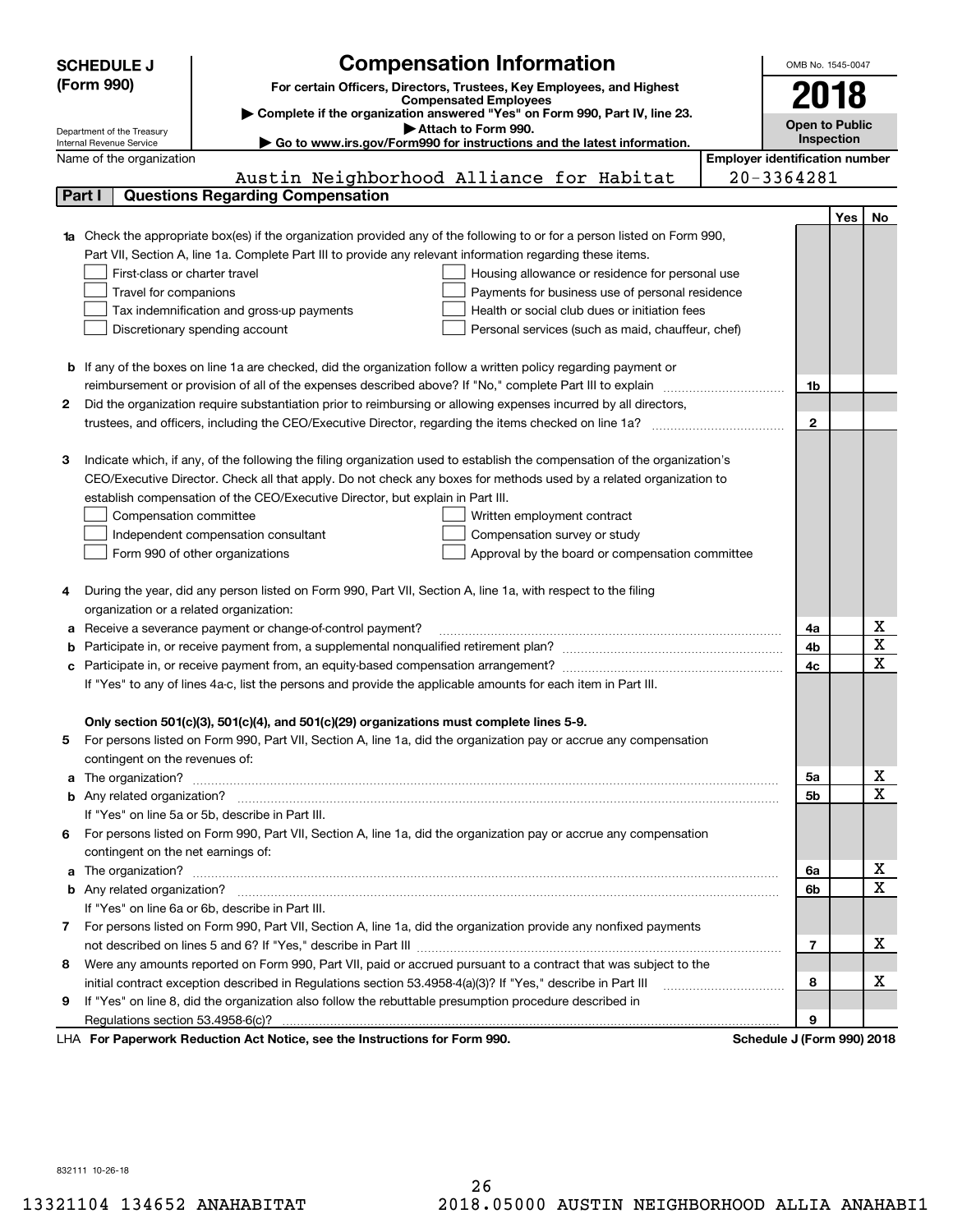#### Austin Neighborhood Alliance for Habitat 20-3364281

# Schedule J (Form 990) 2018 AUS t.1n Nelghbornood Alllance tor Habltat 20-3364281<br>Part II | Officers, Directors, Trustees, Key Employees, and Highest Compensated Employees. Use duplicate copies

For each individual whose compensation must be reported on Schedule J, report compensation from the organization on row (i) and from related organizations, described in the instructions, on row (ii). Do not list any individuals that aren't listed on Form 990, Part VII.

**Note:**  The sum of columns (B)(i)-(iii) for each listed individual must equal the total amount of Form 990, Part VII, Section A, line 1a, applicable column (D) and (E) amounts for that individual.

| (A) Name and Title    |                              |                          | (B) Breakdown of W-2 and/or 1099-MISC compensation |                                           | (C) Retirement and<br>other deferred | (D) Nontaxable<br>benefits | (E) Total of columns | (F) Compensation<br>in column (B)         |
|-----------------------|------------------------------|--------------------------|----------------------------------------------------|-------------------------------------------|--------------------------------------|----------------------------|----------------------|-------------------------------------------|
|                       |                              | (i) Base<br>compensation | (ii) Bonus &<br>incentive<br>compensation          | (iii) Other<br>reportable<br>compensation | compensation                         |                            | $(B)(i)-(D)$         | reported as deferred<br>on prior Form 990 |
| (1) Phyllis Snodgrass | (i)                          | $\overline{0}$ .         | $\overline{0}$ .                                   | $\overline{0}$ .                          | $\overline{0}$ .                     | $\overline{0}$ .           | $\overline{0}$ .     | $\overline{0}$ .                          |
| $\mathtt{CEO}$        | (ii)                         | 142,886.                 | 22,688.                                            | $\overline{0}$ .                          | 8,608.                               | 5,246.                     | 179,428.             | $\overline{\mathbf{0}}$ .                 |
|                       | (i)                          |                          |                                                    |                                           |                                      |                            |                      |                                           |
|                       | (ii)                         |                          |                                                    |                                           |                                      |                            |                      |                                           |
|                       | $(\sf{i})$                   |                          |                                                    |                                           |                                      |                            |                      |                                           |
|                       | (ii)                         |                          |                                                    |                                           |                                      |                            |                      |                                           |
|                       | $(\sf{i})$                   |                          |                                                    |                                           |                                      |                            |                      |                                           |
|                       | (ii)                         |                          |                                                    |                                           |                                      |                            |                      |                                           |
|                       | $(\sf{i})$                   |                          |                                                    |                                           |                                      |                            |                      |                                           |
|                       | (ii)                         |                          |                                                    |                                           |                                      |                            |                      |                                           |
|                       | $(\sf{i})$                   |                          |                                                    |                                           |                                      |                            |                      |                                           |
|                       | (ii)                         |                          |                                                    |                                           |                                      |                            |                      |                                           |
|                       | $(\sf{i})$                   |                          |                                                    |                                           |                                      |                            |                      |                                           |
|                       | (ii)                         |                          |                                                    |                                           |                                      |                            |                      |                                           |
|                       | (i)                          |                          |                                                    |                                           |                                      |                            |                      |                                           |
|                       | (ii)                         |                          |                                                    |                                           |                                      |                            |                      |                                           |
|                       | (i)                          |                          |                                                    |                                           |                                      |                            |                      |                                           |
|                       | (ii)<br>$(\sf{i})$           |                          |                                                    |                                           |                                      |                            |                      |                                           |
|                       | (ii)                         |                          |                                                    |                                           |                                      |                            |                      |                                           |
|                       | (i)                          |                          |                                                    |                                           |                                      |                            |                      |                                           |
|                       | (ii)                         |                          |                                                    |                                           |                                      |                            |                      |                                           |
|                       | $(\sf{i})$                   |                          |                                                    |                                           |                                      |                            |                      |                                           |
|                       | (ii)                         |                          |                                                    |                                           |                                      |                            |                      |                                           |
|                       | $(\sf{i})$                   |                          |                                                    |                                           |                                      |                            |                      |                                           |
|                       | (ii)                         |                          |                                                    |                                           |                                      |                            |                      |                                           |
|                       | $(\sf{i})$                   |                          |                                                    |                                           |                                      |                            |                      |                                           |
|                       | (ii)                         |                          |                                                    |                                           |                                      |                            |                      |                                           |
|                       | $(\sf{i})$                   |                          |                                                    |                                           |                                      |                            |                      |                                           |
|                       | (ii)                         |                          |                                                    |                                           |                                      |                            |                      |                                           |
|                       | $\qquad \qquad \textbf{(i)}$ |                          |                                                    |                                           |                                      |                            |                      |                                           |
|                       | (ii)                         |                          |                                                    |                                           |                                      |                            |                      |                                           |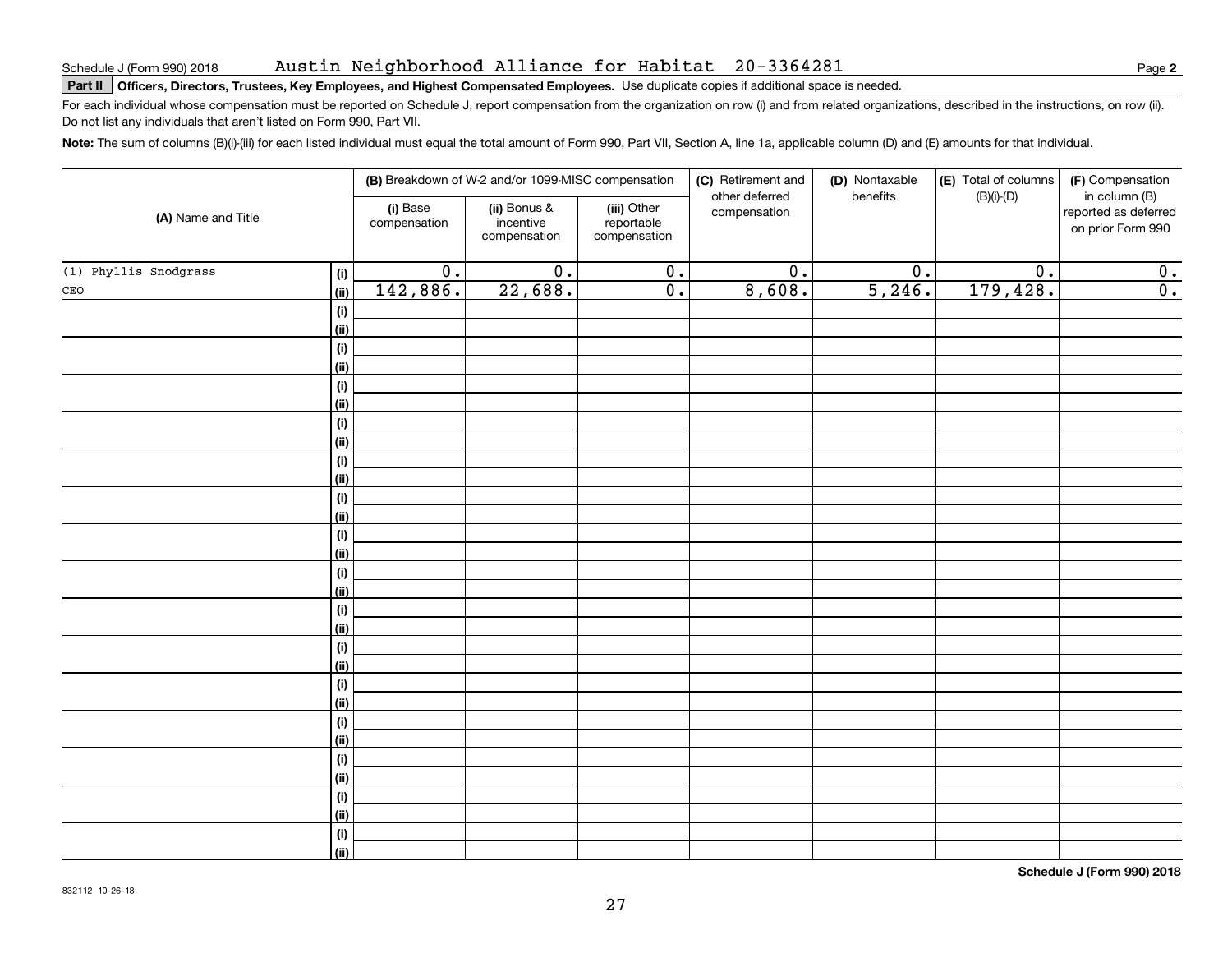#### **Part III Supplemental Information**

Page 3

Schedule J (Form 990) 2018 Austin Neighborhood Alliance for Habitat 20-3364281<br>Part III Supplemental Information<br>Provide the information, explanation, or descriptions required for Part I, lines 1a, 1b, 3, 4a, 4b, 4c, 5a, 5

Part I, Line 3

The Alliance does not have employees, but is administered and run by

employees of Austin Habitat for Humanity and as such does not have its

own separate policies, but rather uses those of Austin Habitat for

Humanity. Compensation of the CEO is determined by the compensation

committee of the Board of Directors. They perform a 360 performance

review and compare compensation against other for profit and not for

profit business leaders. Compensation of key employees is determined by

the CEO, who compares compensation against other for profit and not for

profit employees in similar roles.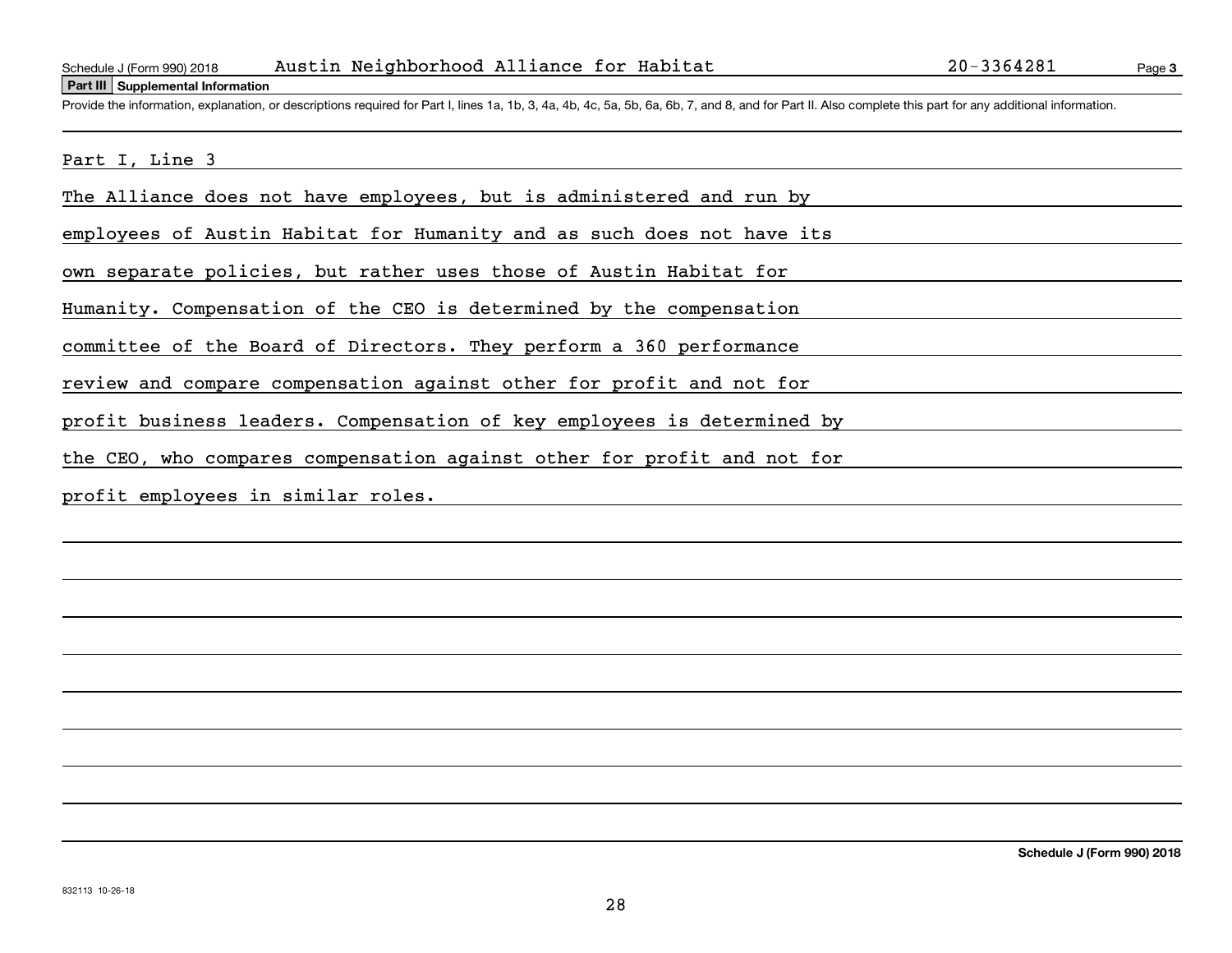**(Form 990 or 990-EZ)**



Austin Neighborhood Alliance for Habitat | 20-3364281

**Employer identification number**

### Form 990, Part VI, Section B, line 11b:

The Form 990 is reviewed by the CFO of Austin Habitat for Humanity and then

provided to the Finance and Audit Committee of Austin Habitat for Humanity

for review and discussion prior to filing.

Form 990, Part VI, Section B, Line 12c:

The Alliance does not have employees, but is administered and run by

employees of Austin Habitat for Humanity and as such does not have its own

separate policies, but rather uses those of Austin Habitat for Humanity.

Form 990, Part VI, Section B, Line 15:

The Alliance does not have employees, but is administered and run by employees of Austin Habitat for Humanity and as such does not have its own separate policies, but rather uses those of Austin Habitat for Humanity. Compensation of the CEO is determined by the compensation committee of the Board of Directors. They perform a 360 performance review and compare compensation against other for profit and not for profit business leaders. Compensation of key employees is determined by the CEO, who compares compensation against other for profit and not for profit employees in similar roles.

Form 990, Part VI, Section C, Line 19: The organization makes its governing documents, conflict of interest policy, and financial statements available to the public upon request.

832211 10-10-18 LHA For Paperwork Reduction Act Notice, see the Instructions for Form 990 or 990-EZ. Schedule O (Form 990 or 990-EZ) (2018) Form 990, Part XII, Line 2c: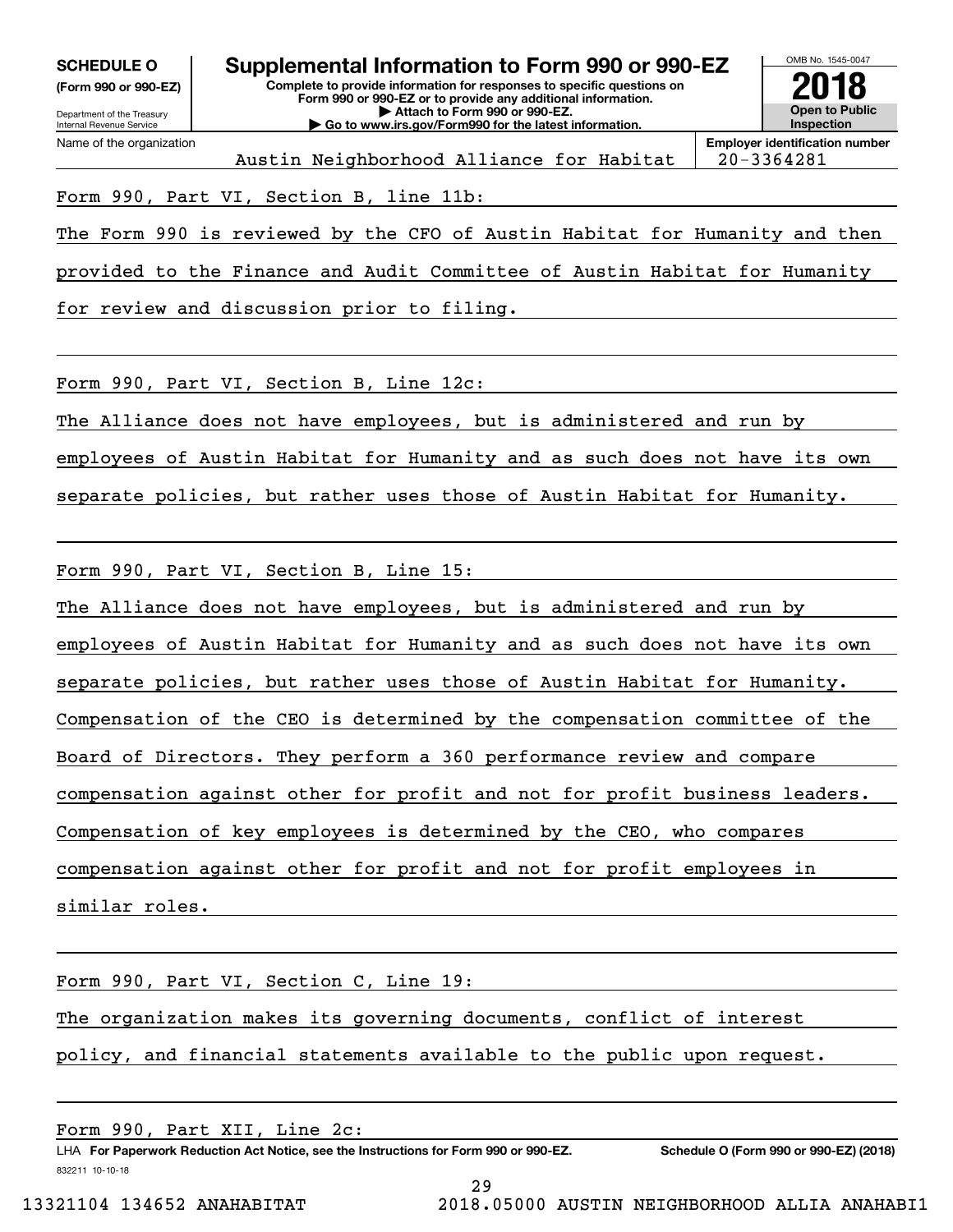| Schedule O (Form 990 or 990-EZ) (2018)                                 | Page 2                                                  |
|------------------------------------------------------------------------|---------------------------------------------------------|
| Name of the organization<br>Austin Neighborhood Alliance for Habitat   | <b>Employer identification number</b><br>$20 - 3364281$ |
|                                                                        |                                                         |
| The process of selecting an independent accountant and overseeing the  |                                                         |
| audit of the financial statements has not changed from the prior year. |                                                         |
|                                                                        |                                                         |
|                                                                        |                                                         |
|                                                                        |                                                         |
|                                                                        |                                                         |
|                                                                        |                                                         |
|                                                                        |                                                         |
|                                                                        |                                                         |
|                                                                        |                                                         |
|                                                                        |                                                         |
|                                                                        |                                                         |
|                                                                        |                                                         |
|                                                                        |                                                         |
|                                                                        |                                                         |
|                                                                        |                                                         |
|                                                                        |                                                         |
|                                                                        |                                                         |
|                                                                        |                                                         |
|                                                                        |                                                         |
|                                                                        |                                                         |
|                                                                        |                                                         |
|                                                                        |                                                         |
|                                                                        |                                                         |
|                                                                        |                                                         |
|                                                                        |                                                         |
|                                                                        |                                                         |
|                                                                        |                                                         |
|                                                                        |                                                         |
|                                                                        |                                                         |
|                                                                        |                                                         |
|                                                                        |                                                         |
|                                                                        |                                                         |
|                                                                        |                                                         |
|                                                                        |                                                         |
|                                                                        |                                                         |
| 832212 10-10-18<br>30                                                  | Schedule O (Form 990 or 990-EZ) (2018)                  |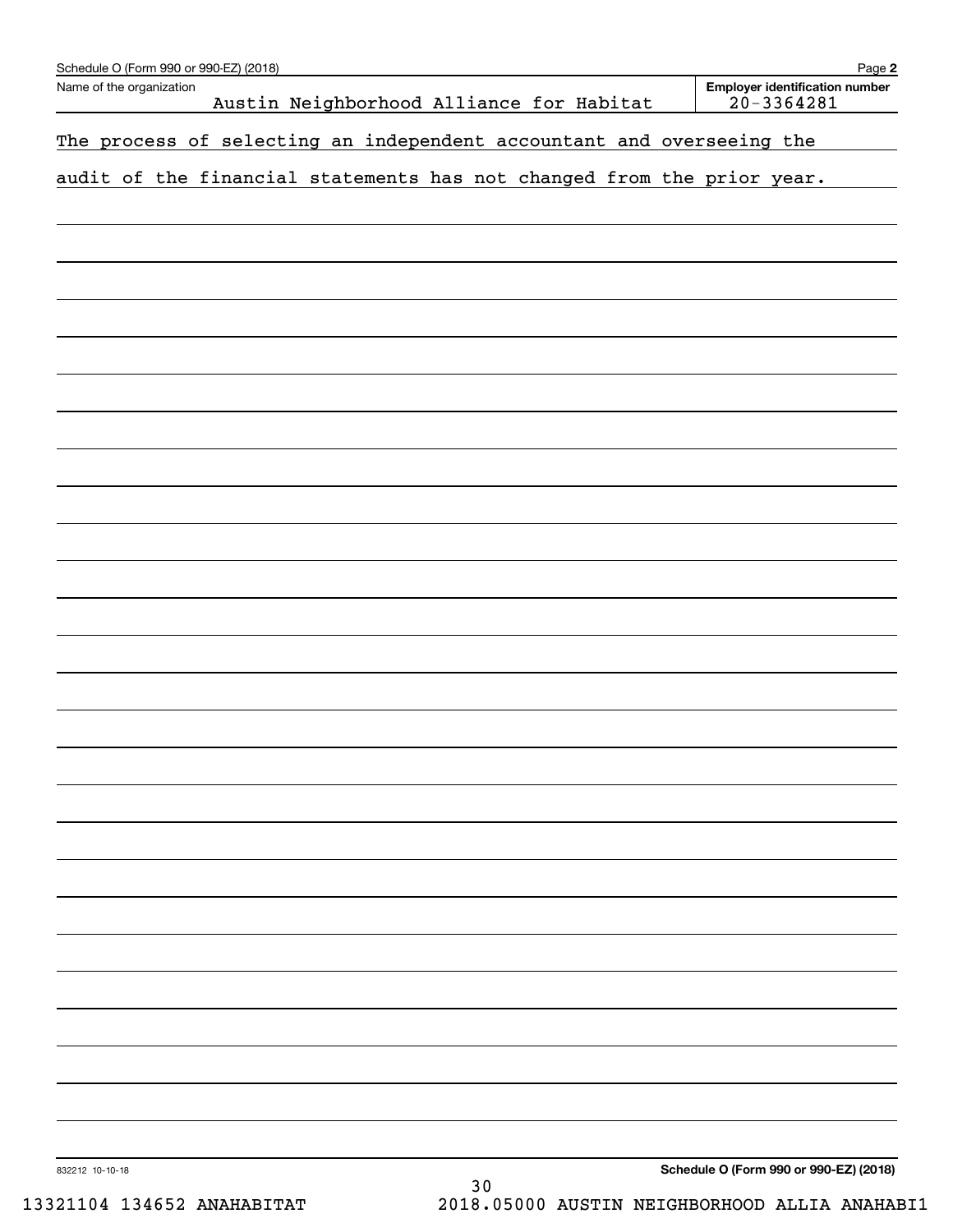| For Paperwork Reduction Act Notice, see the Instructions for Form 990. | Schedule R (Form 990) 2018 |
|------------------------------------------------------------------------|----------------------------|
|------------------------------------------------------------------------|----------------------------|

832161 10-02-18 LHA

Department of the Treasury Internal Revenue Service

Name of the organization

**SCHEDULE R (Form 990)**

# **Related Organizations and Unrelated Partnerships**

**Complete if the organization answered "Yes" on Form 990, Part IV, line 33, 34, 35b, 36, or 37.** |

**Attach to Form 990.**  |

# **Employer identification number**

**Part I Identification of Disregarded Entities.**  Complete if the organization answered "Yes" on Form 990, Part IV, line 33.

Austin Neighborhood Alliance for Habitat

| (a)<br>Name, address, and EIN (if applicable)<br>of disregarded entity | (b)<br>Primary activity | (c)<br>Legal domicile (state or<br>foreign country) | (d)<br>Total income | (e)<br>End-of-year assets | (f)<br>Direct controlling<br>entity |
|------------------------------------------------------------------------|-------------------------|-----------------------------------------------------|---------------------|---------------------------|-------------------------------------|
|                                                                        |                         |                                                     |                     |                           |                                     |
|                                                                        |                         |                                                     |                     |                           |                                     |
|                                                                        |                         |                                                     |                     |                           |                                     |
|                                                                        |                         |                                                     |                     |                           |                                     |

#### **Identification of Related Tax-Exempt Organizations.** Complete if the organization answered "Yes" on Form 990, Part IV, line 34, because it had one or more related tax-exempt **Part II** organizations during the tax year.

| (a)<br>Name, address, and EIN<br>of related organization | (b)<br>Primary activity   | (c)<br>Legal domicile (state or<br>foreign country) | (d)<br>Exempt Code<br>section | (e)<br>Public charity<br>status (if section | (f)<br>Direct controlling<br>entity |     | $(g)$<br>Section 512(b)(13)<br>controlled<br>entity? |  |
|----------------------------------------------------------|---------------------------|-----------------------------------------------------|-------------------------------|---------------------------------------------|-------------------------------------|-----|------------------------------------------------------|--|
|                                                          |                           |                                                     |                               | 501(c)(3))                                  |                                     | Yes | No                                                   |  |
| Austin Habitat for Humanity, Inc. -                      |                           |                                                     |                               |                                             |                                     |     |                                                      |  |
| 74-2373217, 500 W. Ben White Blvd., Austin,              |                           |                                                     |                               |                                             |                                     |     |                                                      |  |
| TX 78704                                                 | Affordable Home Ownership | Texas                                               | 501(c)(3)                     | 170(B)(1)(A)                                |                                     |     | x                                                    |  |
| Homebase Texas - $20-4467651$                            |                           |                                                     |                               |                                             | Austin Habitat                      |     |                                                      |  |
| 500 W. Ben White Blvd.                                   |                           |                                                     |                               | 509(A)(3)                                   | for Humanity,                       |     |                                                      |  |
| Austin, TX 78704                                         | Affordable Home Ownership | Texas                                               | 501(c)(3)                     | Type I                                      | Inc.                                |     | х                                                    |  |
|                                                          |                           |                                                     |                               |                                             |                                     |     |                                                      |  |
|                                                          |                           |                                                     |                               |                                             |                                     |     |                                                      |  |
|                                                          |                           |                                                     |                               |                                             |                                     |     |                                                      |  |
|                                                          |                           |                                                     |                               |                                             |                                     |     |                                                      |  |

**| Go to www.irs.gov/Form990 for instructions and the latest information. Inspection**

20-3364281

OMB No. 1545-0047 **2018**

**Open to Public**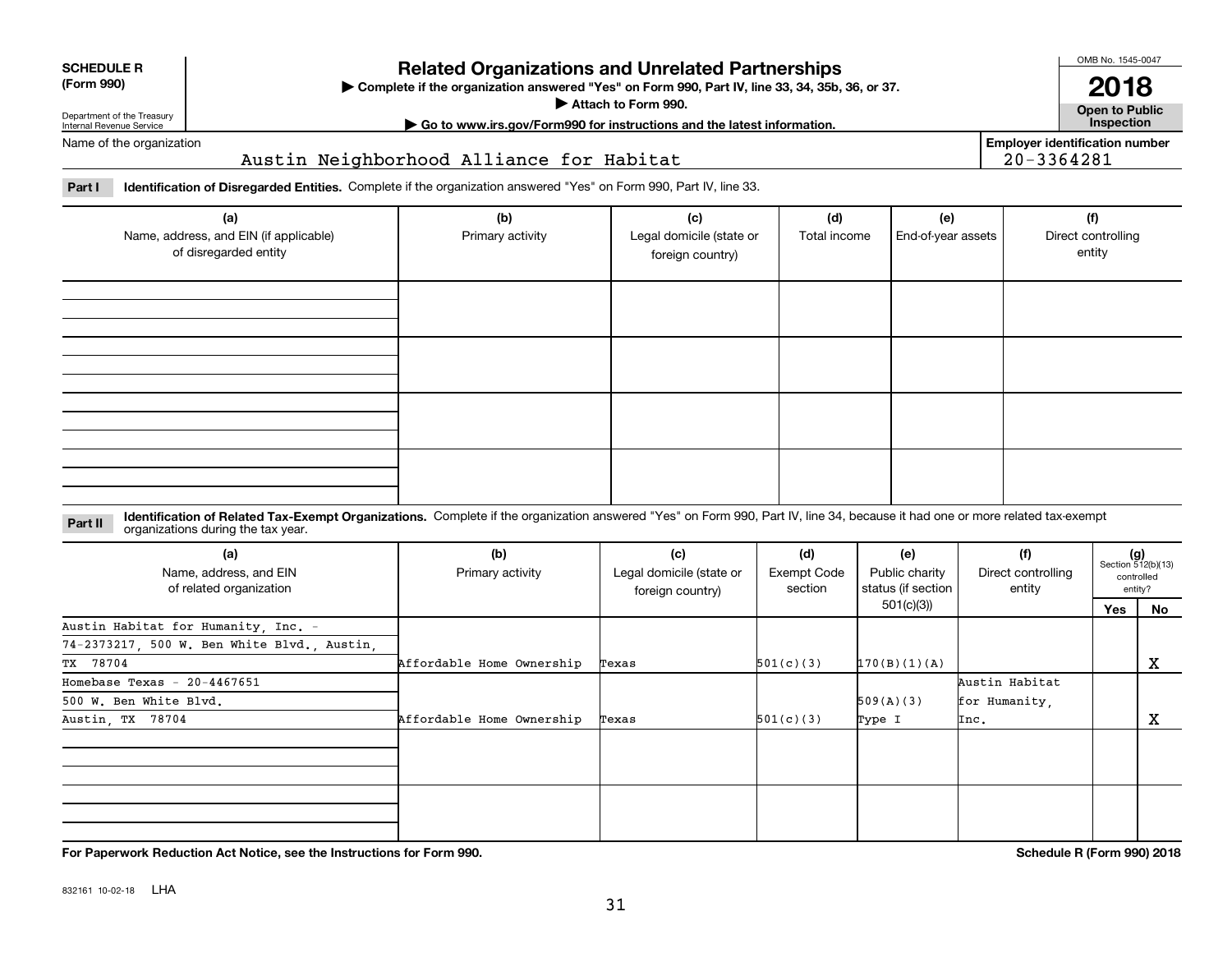**2**

**Identification of Related Organizations Taxable as a Partnership.** Complete if the organization answered "Yes" on Form 990, Part IV, line 34, because it had one or more related **Part III** organizations treated as a partnership during the tax year.

| (a)<br>Name, address, and EIN<br>of related organization | (b)<br>Primary activity | (c)<br>Legal<br>domicile<br>(state or<br>foreign<br>country) | (d)<br>Direct controlling<br>entity | (e)<br>Predominant income<br>(related, unrelated,<br>excluded from tax under<br>sections 512-514) | (f)<br>Share of total<br>income | (g)<br>Share of<br>end-of-year<br>assets | (h)<br>$Yes \mid$ | Disproportionate<br>allocations?<br>No | (i)<br>Code V-UBI<br>amount in box<br>20 of Schedule<br>K-1 (Form 1065) Yes No | (i) | (k)<br>General or Percentage<br>managing<br>partner?<br>partner? |
|----------------------------------------------------------|-------------------------|--------------------------------------------------------------|-------------------------------------|---------------------------------------------------------------------------------------------------|---------------------------------|------------------------------------------|-------------------|----------------------------------------|--------------------------------------------------------------------------------|-----|------------------------------------------------------------------|
|                                                          |                         |                                                              |                                     |                                                                                                   |                                 |                                          |                   |                                        |                                                                                |     |                                                                  |
|                                                          |                         |                                                              |                                     |                                                                                                   |                                 |                                          |                   |                                        |                                                                                |     |                                                                  |
|                                                          |                         |                                                              |                                     |                                                                                                   |                                 |                                          |                   |                                        |                                                                                |     |                                                                  |
|                                                          |                         |                                                              |                                     |                                                                                                   |                                 |                                          |                   |                                        |                                                                                |     |                                                                  |

**Identification of Related Organizations Taxable as a Corporation or Trust.** Complete if the organization answered "Yes" on Form 990, Part IV, line 34, because it had one or more related **Part IV** organizations treated as a corporation or trust during the tax year.

| (a)<br>Name, address, and EIN<br>of related organization | (b)<br>Primary activity | (c)<br>Legal domicile<br>state or<br>foreign |  | (e)<br>Type of entity<br>(C corp, S corp,<br>or trust) | (f)<br>Share of total<br>income | (g)<br>Share of<br>end-of-year<br>assets | (h)<br>Percentage<br>ownership | (i)<br>Section<br>$512(b)(13)$<br>controlled<br>entity? |        |
|----------------------------------------------------------|-------------------------|----------------------------------------------|--|--------------------------------------------------------|---------------------------------|------------------------------------------|--------------------------------|---------------------------------------------------------|--------|
|                                                          |                         | country)                                     |  |                                                        |                                 |                                          |                                |                                                         | Yes No |
|                                                          |                         |                                              |  |                                                        |                                 |                                          |                                |                                                         |        |
|                                                          |                         |                                              |  |                                                        |                                 |                                          |                                |                                                         |        |
|                                                          |                         |                                              |  |                                                        |                                 |                                          |                                |                                                         |        |
|                                                          |                         |                                              |  |                                                        |                                 |                                          |                                |                                                         |        |
|                                                          |                         |                                              |  |                                                        |                                 |                                          |                                |                                                         |        |
|                                                          |                         |                                              |  |                                                        |                                 |                                          |                                |                                                         |        |
|                                                          |                         |                                              |  |                                                        |                                 |                                          |                                |                                                         |        |
|                                                          |                         |                                              |  |                                                        |                                 |                                          |                                |                                                         |        |
|                                                          |                         |                                              |  |                                                        |                                 |                                          |                                |                                                         |        |
|                                                          |                         |                                              |  |                                                        |                                 |                                          |                                |                                                         |        |
|                                                          |                         |                                              |  |                                                        |                                 |                                          |                                |                                                         |        |
|                                                          |                         |                                              |  |                                                        |                                 |                                          |                                |                                                         |        |
|                                                          |                         |                                              |  |                                                        |                                 |                                          |                                |                                                         |        |
|                                                          |                         |                                              |  |                                                        |                                 |                                          |                                |                                                         |        |
|                                                          |                         |                                              |  |                                                        |                                 |                                          |                                |                                                         |        |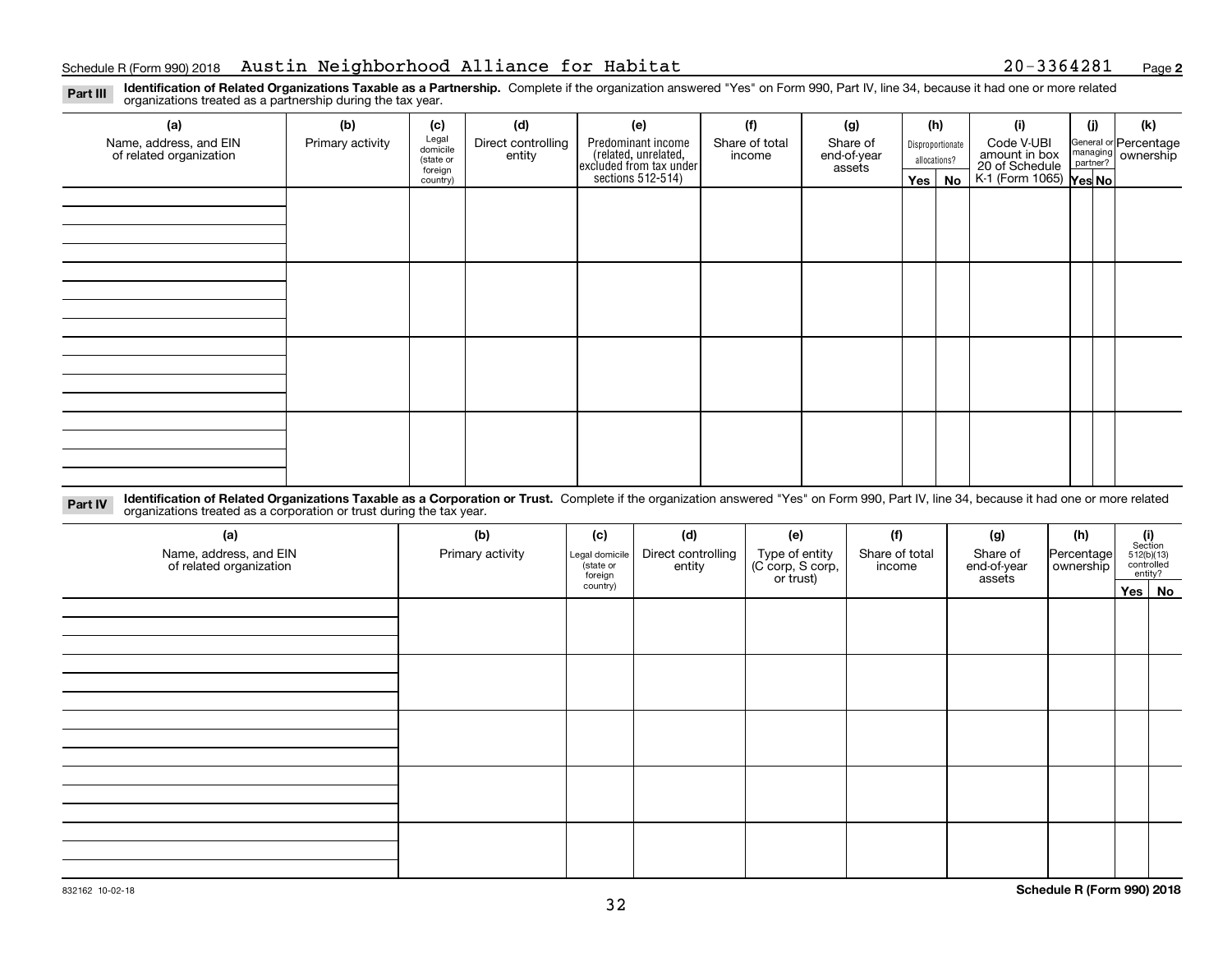#### Schedule R(Form 990)2018 Austin Neighborhood Alliance for Habitat 20-3364281 <sub>Page</sub>

**Part V** T**ransactions With Related Organizations.** Complete if the organization answered "Yes" on Form 990, Part IV, line 34, 35b, or 36.

| Note: Complete line 1 if any entity is listed in Parts II, III, or IV of this schedule. |                                                                                                                                                                                                                                                                                                      |                |  |             |  |  |
|-----------------------------------------------------------------------------------------|------------------------------------------------------------------------------------------------------------------------------------------------------------------------------------------------------------------------------------------------------------------------------------------------------|----------------|--|-------------|--|--|
|                                                                                         | 1 During the tax year, did the organization engage in any of the following transactions with one or more related organizations listed in Parts II-IV?                                                                                                                                                |                |  |             |  |  |
|                                                                                         |                                                                                                                                                                                                                                                                                                      | 1a             |  | X           |  |  |
|                                                                                         | b Gift, grant, or capital contribution to related organization(s) manufactured and contribution to related organization(s)                                                                                                                                                                           | 1b             |  | х           |  |  |
|                                                                                         | c Gift, grant, or capital contribution from related organization(s)                                                                                                                                                                                                                                  | 1c             |  | X           |  |  |
|                                                                                         |                                                                                                                                                                                                                                                                                                      | 1d             |  | $\mathbf X$ |  |  |
|                                                                                         |                                                                                                                                                                                                                                                                                                      | 1e             |  | X           |  |  |
|                                                                                         |                                                                                                                                                                                                                                                                                                      |                |  |             |  |  |
|                                                                                         | f Dividends from related organization(s) material contracts and contracts are contracted as a contract of the contract of the contract of the contract or contract or contract or contract or contract or contract or contract                                                                       | 1f             |  | х           |  |  |
|                                                                                         |                                                                                                                                                                                                                                                                                                      | 1 <sub>q</sub> |  | $\mathbf x$ |  |  |
|                                                                                         | h Purchase of assets from related organization(s) manufactured and content and content and content and content and content and content and content and content and content and content and content and content and content and                                                                       | 1 <sub>h</sub> |  | $\mathbf X$ |  |  |
|                                                                                         | Exchange of assets with related organization(s) material content and content to the content of the content of the content of the content of the content of the content of the content of the content of the content of the con                                                                       | 1i.            |  | $\mathbf X$ |  |  |
|                                                                                         | Lease of facilities, equipment, or other assets to related organization(s) contained and contained and contained and contained and contained and capacitation of the set of facilities, equipment, or other assets to related                                                                        | 11             |  | $\mathbf x$ |  |  |
|                                                                                         |                                                                                                                                                                                                                                                                                                      |                |  |             |  |  |
|                                                                                         |                                                                                                                                                                                                                                                                                                      | 1k             |  | х           |  |  |
|                                                                                         |                                                                                                                                                                                                                                                                                                      |                |  | $\mathbf X$ |  |  |
|                                                                                         | m Performance of services or membership or fundraising solicitations by related organization(s)                                                                                                                                                                                                      | 1m             |  | X           |  |  |
|                                                                                         |                                                                                                                                                                                                                                                                                                      | 1n             |  | $\mathbf X$ |  |  |
|                                                                                         | <b>o</b> Sharing of paid employees with related organization(s)                                                                                                                                                                                                                                      | 10             |  | X           |  |  |
|                                                                                         |                                                                                                                                                                                                                                                                                                      |                |  |             |  |  |
|                                                                                         | p Reimbursement paid to related organization(s) for expenses [1111] and the content of the content of the content of the content of the content of the content of the content of the content of the content of the content of                                                                        | 1p.            |  | х           |  |  |
|                                                                                         |                                                                                                                                                                                                                                                                                                      | 1q             |  | X           |  |  |
|                                                                                         |                                                                                                                                                                                                                                                                                                      |                |  |             |  |  |
|                                                                                         | r Other transfer of cash or property to related organization(s)<br>r Other transfer of cash or property to related organization(s) www.community.com/www.community.com/www.communi<br>S Other transfer of cash or property from related organization(s) www.community.community.community.community. | 1r             |  | х           |  |  |
|                                                                                         |                                                                                                                                                                                                                                                                                                      | 1s             |  | X           |  |  |
|                                                                                         | 2 If the answer to any of the above is "Yes," see the instructions for information on who must complete this line, including covered relationships and transaction thresholds.                                                                                                                       |                |  |             |  |  |

| (a)<br>Name of related organization | (b)<br>Transaction<br>type (a-s) | (c)<br>Amount involved | (d)<br>Method of determining amount involved |
|-------------------------------------|----------------------------------|------------------------|----------------------------------------------|
| (1)                                 |                                  |                        |                                              |
| (2)                                 |                                  |                        |                                              |
| (3)                                 |                                  |                        |                                              |
| (4)                                 |                                  |                        |                                              |
| (5)                                 |                                  |                        |                                              |
| (6)                                 |                                  |                        |                                              |

 $\overline{\phantom{a}}$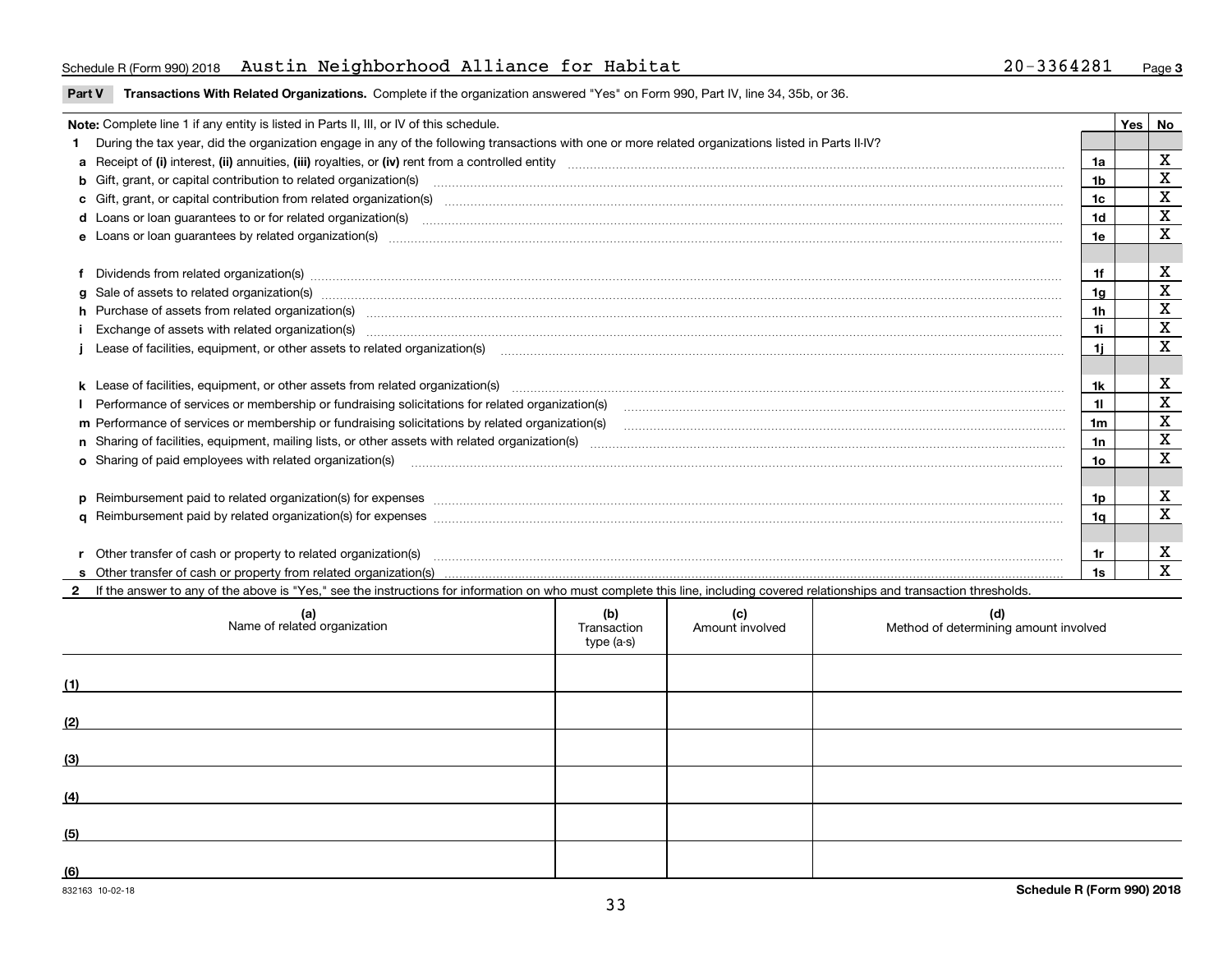#### Schedule R(Form 990)2018 Austin Neighborhood Alliance for Habitat 20-3364281 <sub>Page</sub>

# **Part VI Unrelated Organizations Taxable as a Partnership. Complete if the organization answered "Yes" on Form 990, Part IV, line 37.**

Provide the following information for each entity taxed as a partnership through which the organization conducted more than five percent of its activities (measured by total assets or gross revenue) that was not a related organization. See instructions regarding exclusion for certain investment partnerships.

| - - - - -<br>(a)<br>Name, address, and EIN<br>of entity | ----- <del>-</del> -------<br>(b)<br>Primary activity | (c)<br>Legal domicile<br>(state or foreign<br>country) | (d)<br>Predominant income<br>(related, unrelated,<br>excluded from tax under<br>sections 512-514) | (e)<br>Are all<br>partners sec.<br>$501(c)(3)$<br>orgs.?<br>Yes No | (f)<br>Share of<br>total<br>income | (g)<br>Share of<br>end-of-year<br>assets | (h)<br>Dispropor-<br>tionate<br>allocations?<br>Yes No | (i)<br>Code V-UBI<br>amount in box 20 managing<br>of Schedule K-1<br>(Form 1065)<br>$\overline{Yes}$ No | (i)<br>Yes No | (k) |
|---------------------------------------------------------|-------------------------------------------------------|--------------------------------------------------------|---------------------------------------------------------------------------------------------------|--------------------------------------------------------------------|------------------------------------|------------------------------------------|--------------------------------------------------------|---------------------------------------------------------------------------------------------------------|---------------|-----|
|                                                         |                                                       |                                                        |                                                                                                   |                                                                    |                                    |                                          |                                                        |                                                                                                         |               |     |
|                                                         |                                                       |                                                        |                                                                                                   |                                                                    |                                    |                                          |                                                        |                                                                                                         |               |     |
|                                                         |                                                       |                                                        |                                                                                                   |                                                                    |                                    |                                          |                                                        |                                                                                                         |               |     |
|                                                         |                                                       |                                                        |                                                                                                   |                                                                    |                                    |                                          |                                                        |                                                                                                         |               |     |
|                                                         |                                                       |                                                        |                                                                                                   |                                                                    |                                    |                                          |                                                        |                                                                                                         |               |     |
|                                                         |                                                       |                                                        |                                                                                                   |                                                                    |                                    |                                          |                                                        |                                                                                                         |               |     |
|                                                         |                                                       |                                                        |                                                                                                   |                                                                    |                                    |                                          |                                                        |                                                                                                         |               |     |
|                                                         |                                                       |                                                        |                                                                                                   |                                                                    |                                    |                                          |                                                        |                                                                                                         |               |     |

**Schedule R (Form 990) 2018**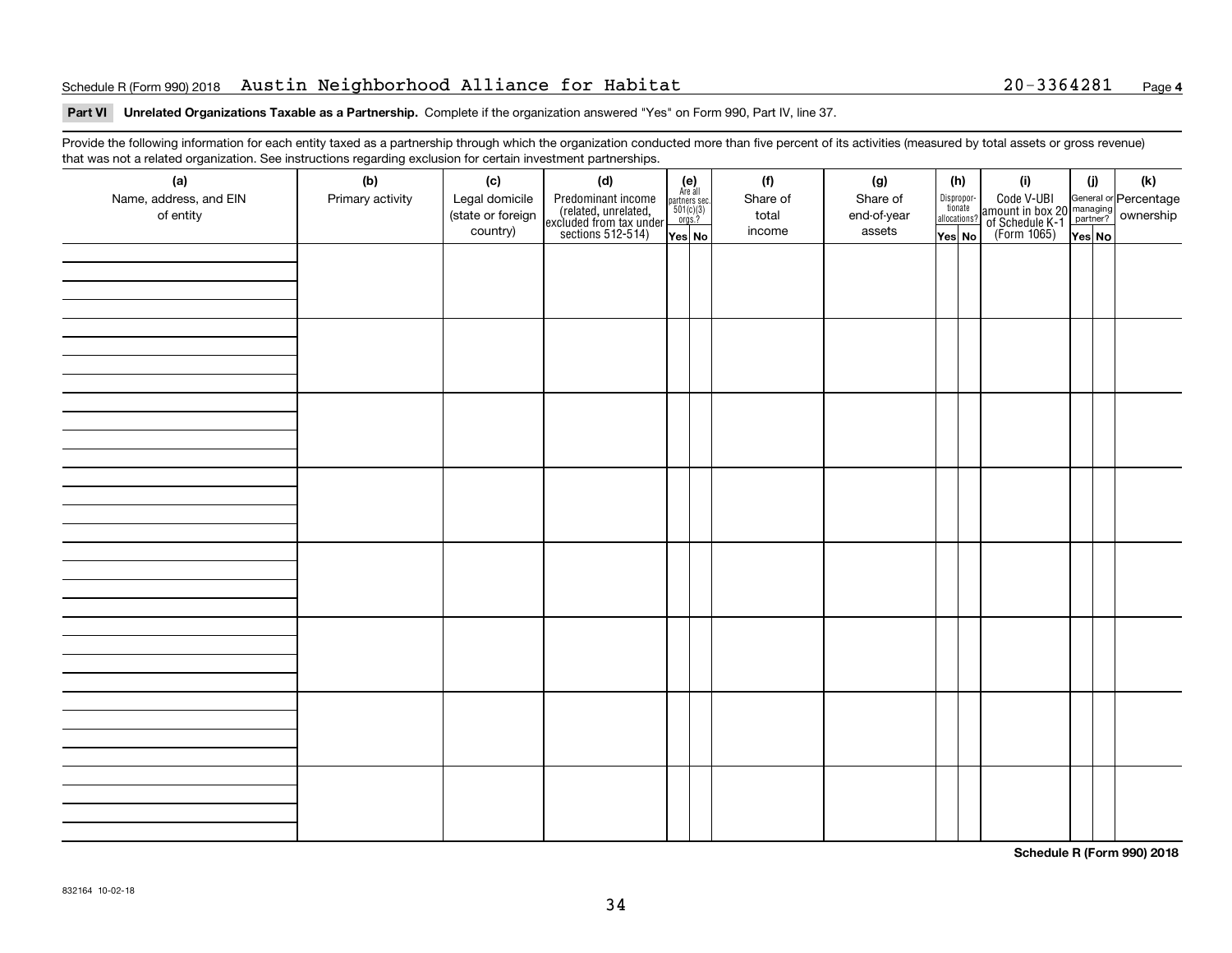| Schedule R (Form 990) 2018                  |  | Austin Neighborhood Alliance for Habitat 20-3364281 Page5 |  |  |  |  |  |  |
|---------------------------------------------|--|-----------------------------------------------------------|--|--|--|--|--|--|
| <b>Part VII   Supplemental Information.</b> |  |                                                           |  |  |  |  |  |  |

Provide additional information for responses to questions on Schedule R. See instructions.

832165 10-02-18